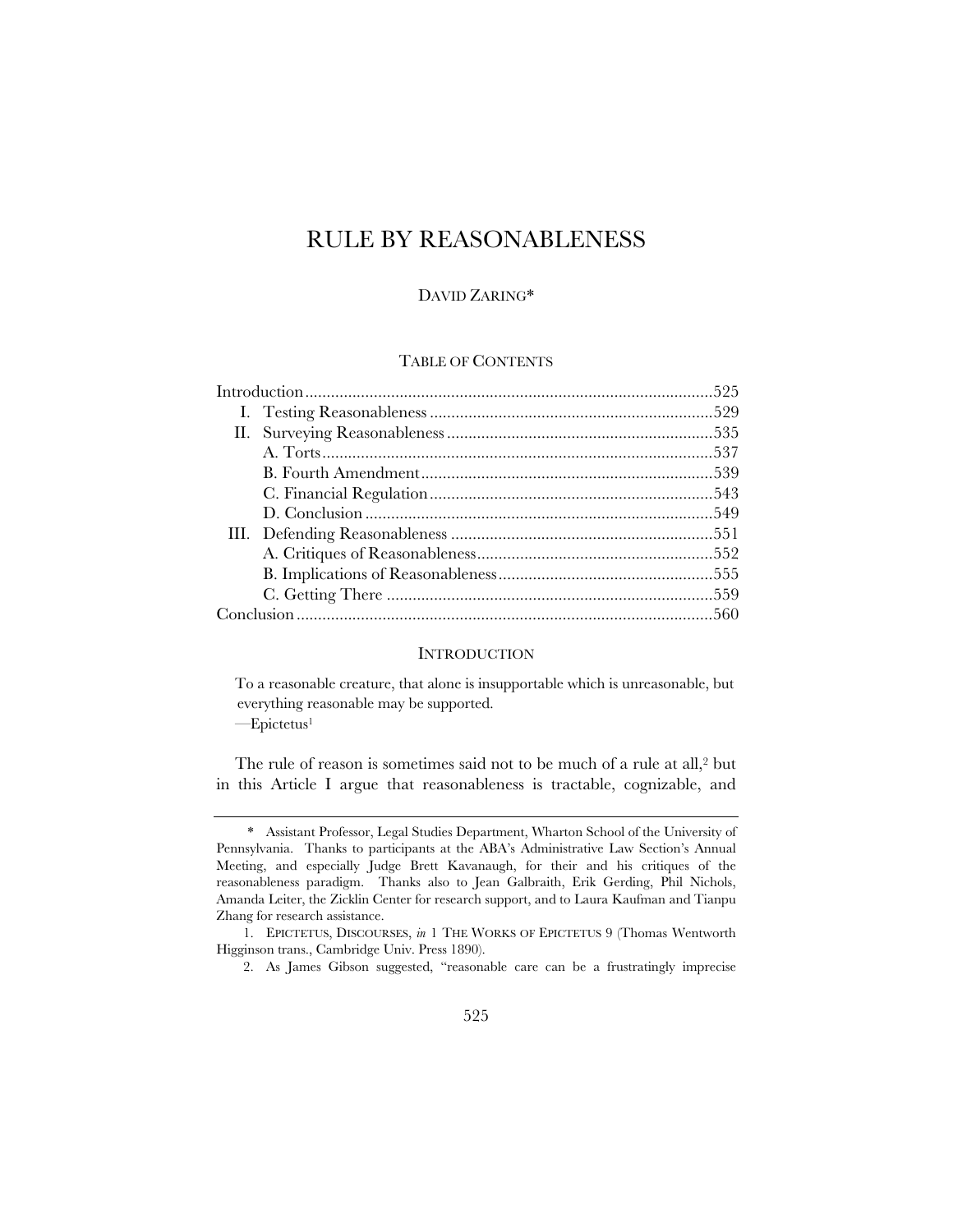ultimately the right way to design judicial review, especially when courts review the work of agencies.<sup>3</sup> I do so because although administrative law doctrine has eschewed the rule of reason in theory, courts and scholars increasingly accept that review for reasonableness is really the only way to describe what courts do when they supervise the conduct of agencies.<sup>4</sup> There are those who are accustomed to the old standards of review and those who want to reform those standards. This Article takes the latter view—it argues that reasonableness is both an acceptable and desirable way to review agency action, largely by analogizing it to other vibrant areas of law that succeed with a reasonableness standard. It builds on my earlier work, which established that the standards of review validate agencies roughly two-thirds of the time despite offering putatively different levels of scrutiny for various forms of administrative action.<sup>5</sup> While that work focused on what agencies actually do, this Article focuses on what they *should* do, adds a comparative approach, and addresses possible critiques of the rule of reason.

If judges turned to the rule of reason and rejected the complicated standards of review that currently exist in administrative law, they would not be abandoning constraint. Instead, they would be embracing a broad standard with philosophical overtones (which admittedly does not sound very intuitive or constraining), a standard that has been specified in many different legal contexts and factual settings.

Administrative law has eschewed reasonableness in favor of elaborate standards of review encompassing no less than six different ways that courts

concept." James Gibson, *Doctrinal Feedback and (Un)reasonable Care*, 94 VA. L. REV. 1641, 1643 (2008).

<sup>3.</sup> It is a controversy to which I have contributed, and this Article builds on my earlier, more descriptive work. *See* David Zaring, *Reasonable Agencies*, 96 VA. L. REV. 135, 186–87 (2010) (observing that regardless of the standard of review employed by courts, agencies win their appeals roughly two-thirds of the time, suggesting that courts apply a broad reasonableness metric to review agency action).

<sup>4.</sup> See *infra* Part II for a further discussion, but for example, in antitrust law alone there are those who have argued, with some alarm, that reason is sometimes applied "in the twinkling of an eye." PHILLIP AREEDA, FED. JUDICIAL CTR., THE "RULE OF REASON" IN ANTITRUST ANALYSIS: GENERAL ISSUES 37–38 (1981). Or that "[t]he rule of reason's application is arbitrary because there is no way of telling which way the scales of justice will tilt." Thomas Kennedy, Comment, *Will America's Pastime Be a Part of America's Future?: An Antitrust Analysis that Enables Sports Leagues to Compete Effectively in the Entertainment Market*, 46 UCLA L. REV. 577, 588 n.49 (1998). Or that the "rule of reason has no substantive content" and "is curiously lacking in definition." Thomas A. Piraino, Jr., *Making Sense of the Rule of Reason: A New Standard for Section 1 of the Sherman Act*, 47 VAND. L. REV. 1753, 1754 (1994). Antitrust, of course, is only one of the areas of the law that turns on reasonableness. For more, see *infra* Part II.

<sup>5.</sup> Zaring, *supra* note 3, at 186–87.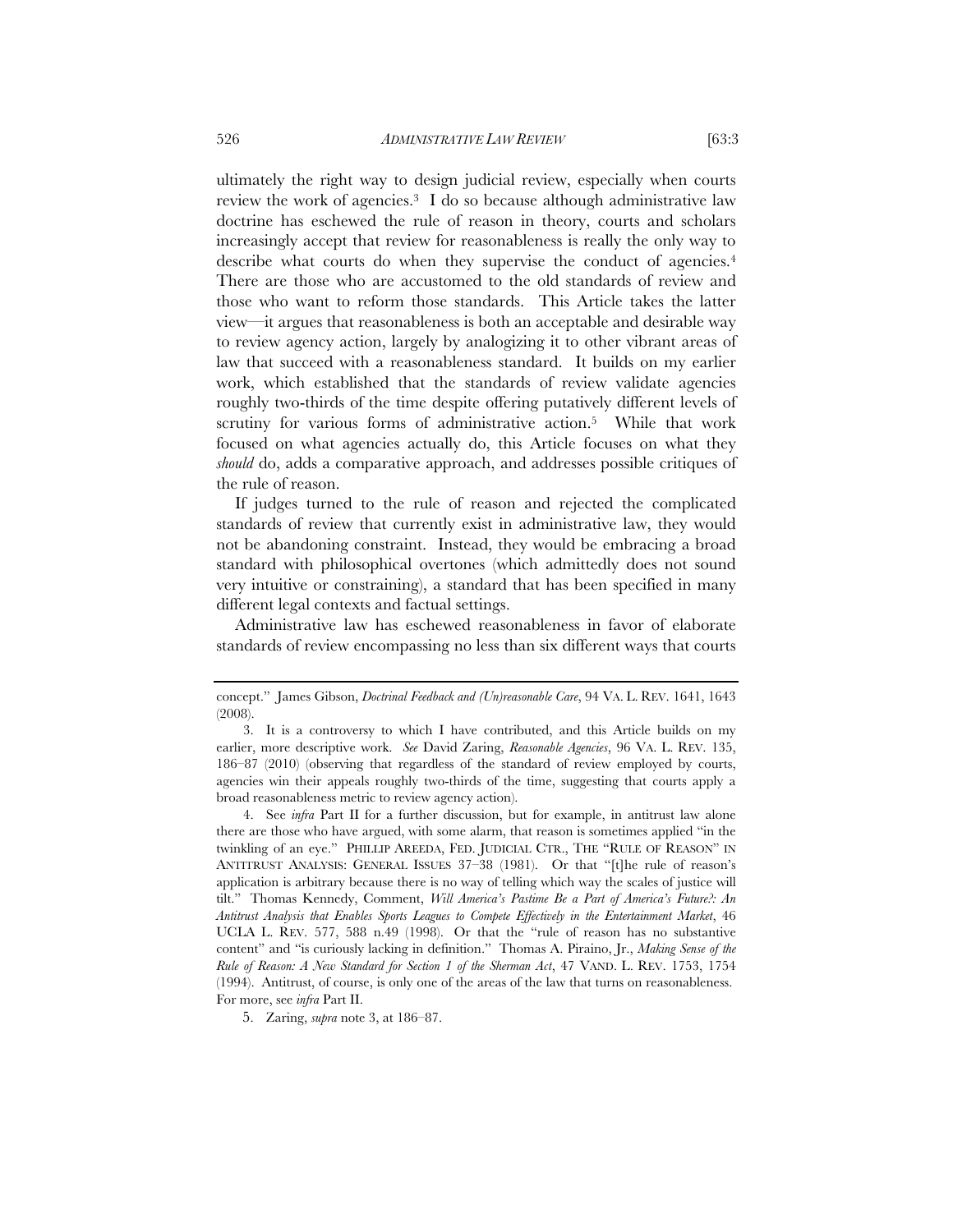are to scrutinize agency action (seven if you also consider the doctrines surrounding review of agency interpretation of agency rules, which Richard Pierce and Joshua Weiss analyze in this volume of the *Administrative Law Review*.6 For all this doctrinal complexity, however, the validation rate of agencies varies little on the basis of the standard of review.7

The two-thirds average validation rate suggests that lawyers and judges are converging upon a single standard of review.8 If that standard is characterized as a reasonableness standard, it need not be thought of as lawless, unconstrained, or no rule at all. Reasonableness works all over the legal system. It undergirds the law of negligence, which depends upon the "reasonable person" standard; the Fourth Amendment, which prohibits "unreasonable searches and seizures"; antitrust law, which turns ever more increasingly on a "rule of reason" used to evaluate restraints upon trade; securities law; contract law; and the list could go on.<sup>9</sup>

In each of these well-established areas of law, reasonableness has become the core doctrine. It affords lawyers and judges, not to mention juries, the opportunity to make and specify law in particular contexts and permits the application of community standards to controversial conduct. Yet reasonableness is not so unpredictable as to make planning impossible. To be sure, reasonableness has always had its critics—it has been branded as too unspecific, and there is a vigorous jurisprudential debate about what, precisely, it means.10 But as the resilient legal system has shown time and again, reasonableness may enable the constitution of a standardized, coherent, and rich corpus of law premised on broad flexibility for decisionmakers, real jurisdictional and procedural constraints, and the power to use precedent to give content to and specify the broad meaning of the rule of reason.

<sup>6.</sup> *See* Richard J. Pierce, Jr. & Joshua Weiss, *An Empirical Study of Judicial Review of Agency Interpretations of Agency Rules*, 63 ADMIN. L. REV. 515 (2011).

<sup>7.</sup> Zaring, *supra* note 3, at 186–87.

<sup>8</sup>*. See id.*

<sup>9.</sup> See *infra* Part II for a discussion of each of these rules of reason.

<sup>10.</sup> Understanding what reasonableness requires has been a preoccupation of legal thinkers for decades. Rather than attempt to recount all the relevant sources, perhaps the interested reader could consider some humanistic approaches. *See generally* JOSEPH RAZ, PRACTICAL REASON AND NORMS (Oxford Univ. Press 1999) (1975). For a discussion, see generally Adam Gearey, *The Poetics of Practical Reason: Joseph Raz and Philip Larkin*, 19 LAW & LITERATURE 377 (2007). *See also* Jane Flax, *Postmodernism and Gender Relations in Feminist Theory*, *in* FEMINISM/POSTMODERNISM 39 (Linda J. Nicholson ed., 1990). For a discussion of the Flax and the feminist critique of reasonableness more generally, see Naomi R. Cahn, *The Looseness of Legal Language: The Reasonable Woman Standard in Theory and in Practice*, 77 CORNELL L. REV. 1398 (1992).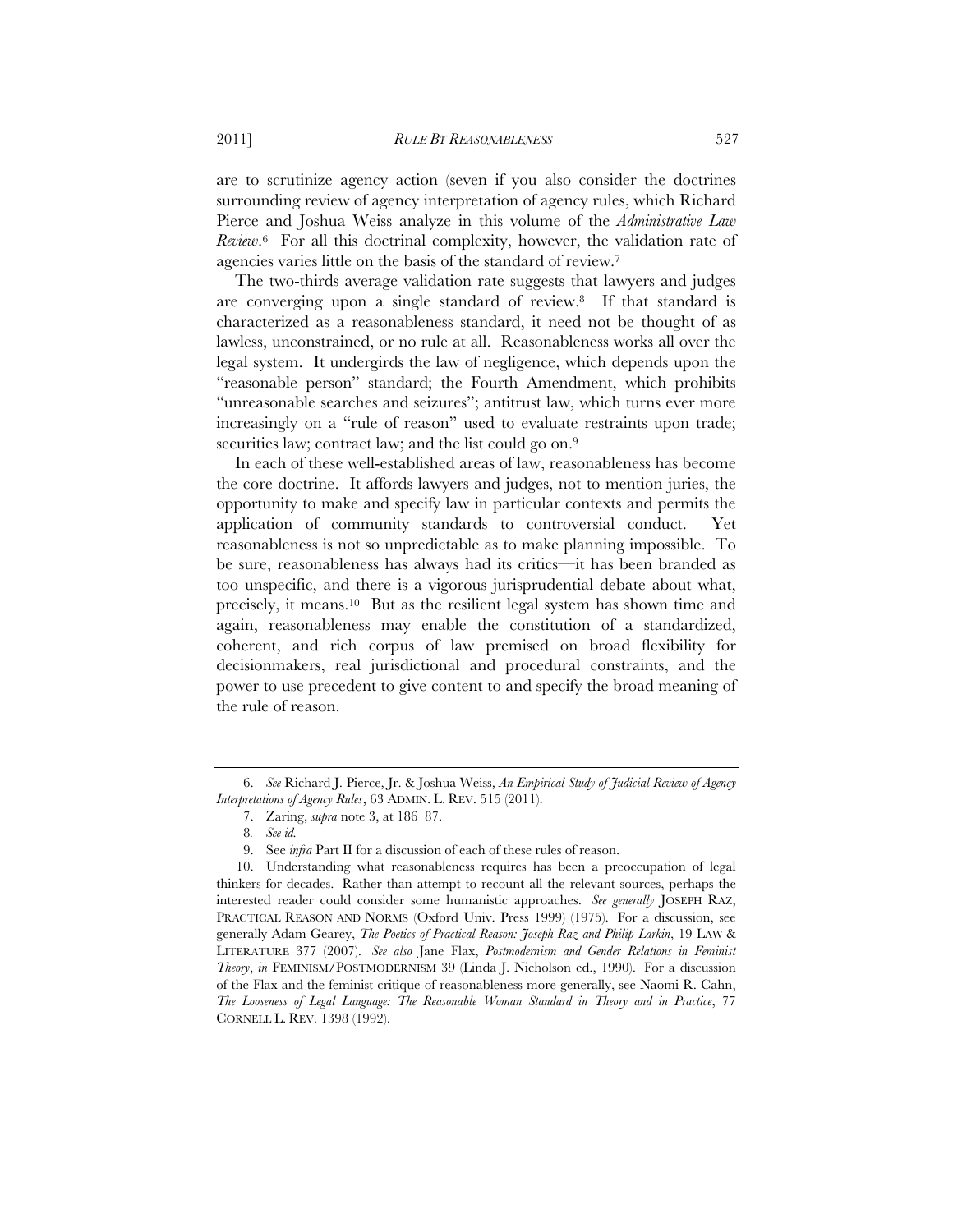I explore three other implications of the case for reasonableness. First, a claim about what standards of review are supposed to do. Some envision those standards as checklists, or cues, for the courts.11 These checklists and cueing functions are plausible but are frequently abandoned in practice and add complexity to a judicial inquiry pairing such standards with substantive law tests.12 Rather than thinking of the standards of review as requiring the itemization of a list—check the text first, the legal work done by the agency second, and whether the action would be a good idea third reasonableness review is much less cabined. And the reasonableness approach to administrative law is a challenge to the merits of the plausible reasons to do such cabining.

Second, reason's capaciousness broadens the permissible scope of legal inquiry. Reasonableness admits constraints, legal and otherwise, that we all think matter in realistic visions of the application of law, such as politics and community standards.

Third, rule by reasonableness takes judges and courts out of an exalted context where they do something different—parse complicated standards of review—than do juries, police officers, and financial bureaucrats, all of whom apply a broad rule of reason to their work.<sup>13</sup> This is a useful demystification of law, and a reminder that courts are government officials too and that government officials often find rules of reason to be useful guides as to how to do their jobs.

In what follows, this Article compares administrative law's emerging embrace of reasonableness to other, more settled forms of government action, namely government searches and seizures and government supervision of the financial system. I also compare administrative law to negligence law. The Article concludes with some implications for lawyers and academics persuaded by the prominence of the reasonableness inquiry across various forms of law.

<sup>11.</sup> In administrative law, for example, the so-called *Chevron* two-step test requires courts to consult the plain text of the statute and then evaluate whether there is any ambiguity in that text. If ambiguous, a court will uphold an agency's interpretation if it is a reasonable one. *See* Chevron U.S.A. Inc. v. Natural Res. Def. Council, Inc., 467 U.S. 837, 842–43 (1984).

<sup>12.</sup> To be sure, the standards of review in administrative law are both substantive in that they tell the court what to look for in agency action—say, arbitrariness—and how carefully to look for that arbitrariness—a hard look.

<sup>13.</sup> Financial regulation has its own set of elaborate rules for how the government is supposed to treat the banks, thrifts, and credit unions that it charters. But, as the financial crisis suggests, some of the elaboration of the rules of decisionmaking are a bit of a reach. While some believe that the financial crisis exemplifies how law gets abandoned when crisis hits, my own view is that the law did matter during the crisis. For a discussion, see generally David Zaring, *Administration by Treasury*, 95 MINN. L. REV. 187 (2010).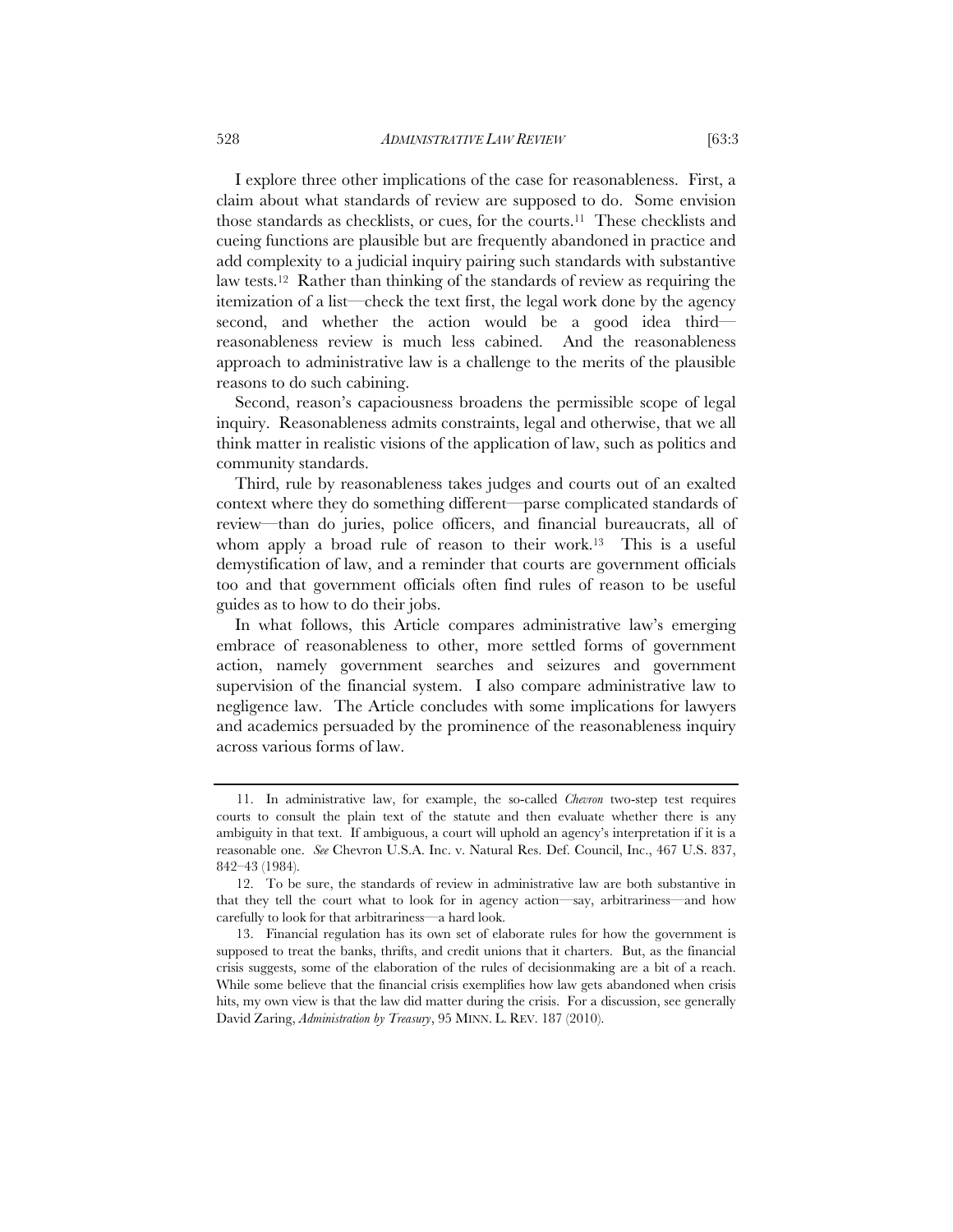#### I. TESTING REASONABLENESS

Administrative lawyers have evinced increasing dissatisfaction and uncertainty about the standards of review that guide the discipline, and rightly so. Scholars and courts increasingly agree that the standards of review in administrative law are overly complex. And the courts are also doing something about it, turning away from current doctrine and toward a general reasonableness review that would replace the complicated standards reviewed here. This section of the Article reviews some of the problems with the current standards of review; those acquainted with the critiques will find it familiar, though the trends in citations to those standards identified are new and perhaps indicative that further research in the area is needed.

We now know that, regardless of the standard of review employed, courts validate agency policymaking between 60% and 70% of the time.14 The fact is a challenging one for current doctrine.

In theory, administrative law encompasses a complex review scheme that employs no fewer than six different standards of review depending on what precisely the agency did. In many cases, courts review agency factfinding under a substantial evidence standard, but in others they review under an arbitrary and capricious standard.15 Review of agency legal determinations triggers *Chevron U.S.A. Inc. v. Natural Resources Defense Council, Inc.* deference,16 *Skidmore v. Swift & Co.* deference,<sup>17</sup> *Auer v. Robbins* deference,<sup>18</sup> or sometimes no deference at all, as is the case when interpreting the Administrative Procedure Act or the Constitution.<sup>19</sup> Finally, after pairing the correct standard of review with the sort of action the agency took, courts must

<sup>14.</sup> This assumes, of course, and somewhat controversially, that the distribution is normal.

<sup>15.</sup> Zaring, *supra* note 3, at 177–86.

<sup>16. 467</sup> U.S. 837 (1984).

<sup>17. 323</sup> U.S. 134 (1944).

<sup>18. 519</sup> U.S. 452 (1997).

<sup>19. 463</sup> U.S. 29 (1983). De novo review can also occur in other limited circumstances. *See* Citizens to Preserve Overton Park, Inc. v. Volpe, 401 U.S. 402, 415 (1971) (holding that de novo review of agency determinations is limited to when "the action is adjudicatory in nature and the agency factfinding procedures are inadequate," and "when issues that were not before the agency are raised in a proceeding to enforce nonadjudicatory agency action"). The agency's organic statute, or its legislative history, may also authorize de novo review. *See, e.g.*, Food Stamp Act, 7 U.S.C. § 2023(a)(15) (2006) ("The suit in the United States district court or State court shall be a trial de novo by the court in which the court shall determine the validity of the questioned administrative action in issue . . . ."); Chandler v. Roudebush, 425 U.S. 840, 861 (1976) (finding that the Civil Rights Act of 1964, as amended by the Equal Employment Opportunity Act of 1972, permits de novo review of administrative action).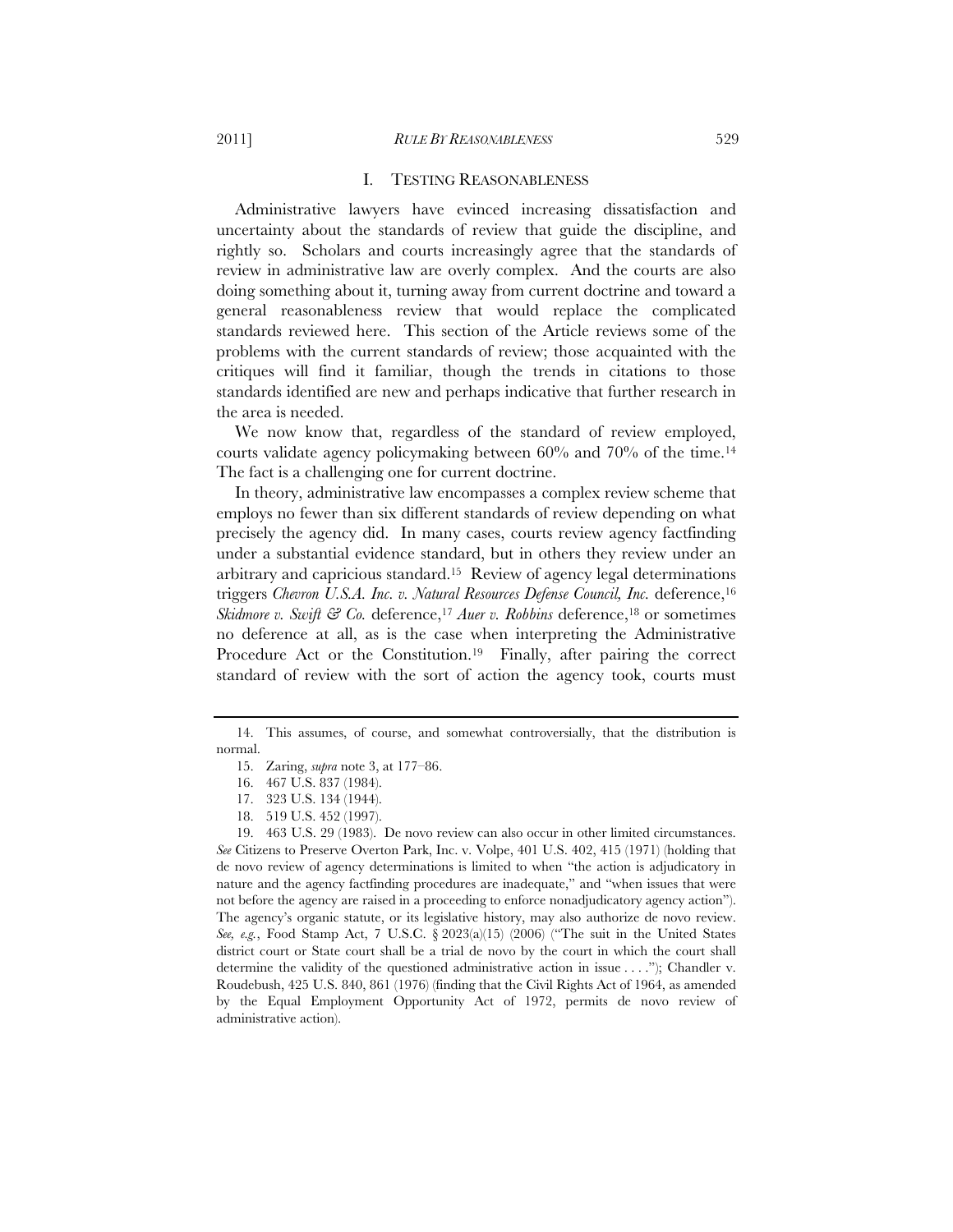perform a general arbitrariness review under the *Motor Vehicle Manufacturers Ass'n v. State Farm Mutual Automobile Insurance Co.* standard.20 Sometimes *State Farm* review is called hard look review, and at other times it is called rationality review.21

Because it has never been easy for courts to distinguish between questions of law, questions of fact, and mixed questions of law and fact, subsequently apply the right standard of review, and then finally perform a catchall review for arbitrariness, it is worth asking if it makes sense to make all of these doctrinal distinctions.

The courts may not think so. They are increasingly sneaking reasonableness standards into their reviews in lieu of making the difficult distinctions required by contemporary standard of review doctrine. The United States Court of Appeals for the District of Columbia Circuit once concluded that, as among the three standards of review for legal questions, "the result is the same whether the court applies *de novo* review, deference under *Skidmore v. Swift & Co.*, or *Chevron* deference."<sup>22</sup> The Ninth Circuit, for its part, has stated that the "'rule of reason' . . . does not materially differ from an 'arbitrary and capricious' review."23 Judge Patricia Wald bemoaned the fact that "[a]fter fifty years . . . we have yet to agree on how this review should operate in practice. We are still struggling with where to draw the line between obsequious deference and intrusive scrutiny."24

In prior work, I pooled studies of agency validation that focused on this or that standard of review.25 Pooling eleven studies consisting of 5,081 observations from across all judicial review standards results in an overall agency validation rate of 69%.26 There is little variance among the rates of validation, regardless of the standard. The standard deviation among the studies was 7.54, meaning, roughly, that slightly less than two-thirds of the time the studies placed agency validation rates between 62.5% and 76.5%.27

<sup>20. 463</sup> U.S. 29, 52 (1983).

<sup>21</sup>*. See, e.g.*, William Funk, *Rationality Review of State Administrative Rulemaking*, 43 ADMIN. L. REV. 147 (1991).

<sup>22.</sup> Bullcreek v. Nuclear Regulatory Comm'n, 359 F.3d 536, 541 (D.C. Cir. 2004) (citations omitted).

<sup>23.</sup> Neighbors of Cuddy Mountain v. Alexander, 303 F.3d 1059, 1071 (9th Cir. 2002) (citing Idaho Sporting Cong. v. Thomas, 137 F.3d 1146, 1149 (9th Cir. 1998)).

<sup>24.</sup> Patricia M. Wald, *Judicial Review in Midpassage: The Uneasy Partnership Between Courts and Agencies Plays On*, 32 TULSA L.J. 221, 258 (1996).

<sup>25.</sup> The assumption was that, even if one study is unreliable, averaging a number of studies is more likely to approach something like the "market price" of appellate validation of agency action, regardless of the standard of review.

<sup>26.</sup> Zaring, *supra* note 3, at 171 tbl.1.

<sup>27.</sup> *Id.*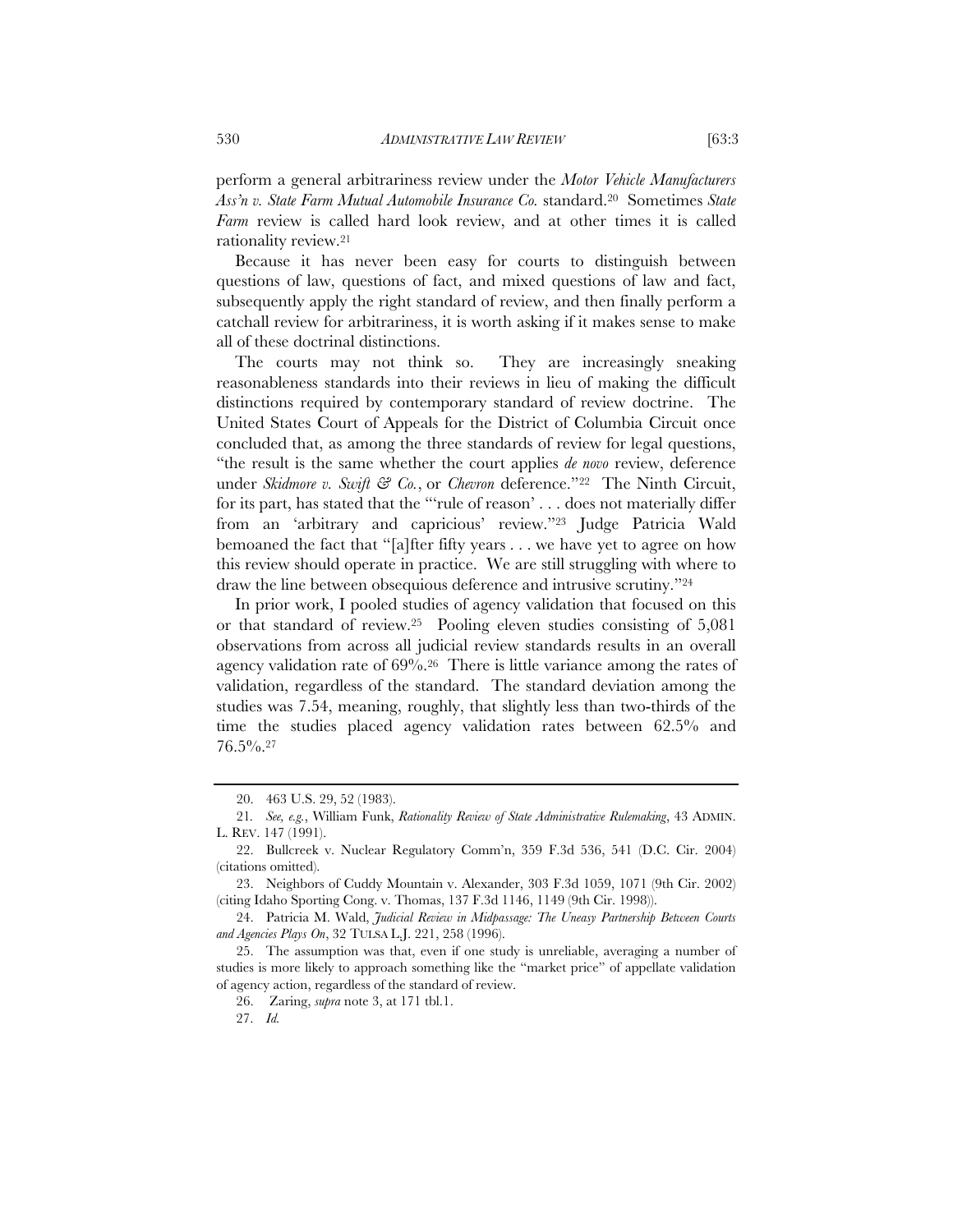The implications are notable. While doctrinal enthusiasts might expect wide variance between strong deference and de novo review (given that in the one case—*Chevron*—courts are supposed to defer to any reasonable legal interpretation by the agency, and in the other case—certain questions of the Administrative Procedures Act (APA) and constitutional interpretation—courts are supposed to ignore the legal interpretation of the agency), this sort of variation simply does not exist in the reported cases.

Moreover, there appears to be an increasing level of dissatisfaction with the standards of review where they sit, especially among the federal appellate courts located outside of the District of Columbia.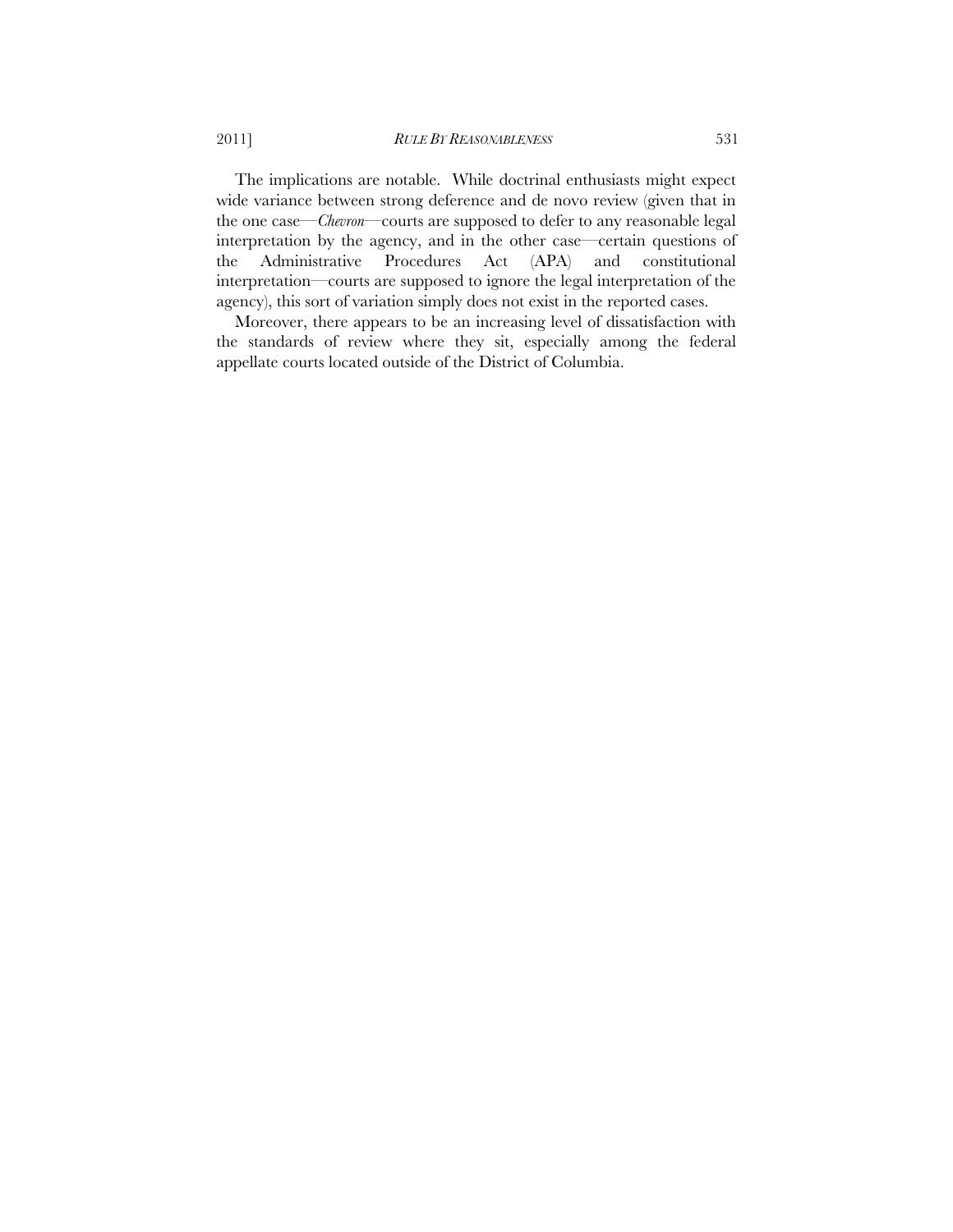





**Figure 1: Standards of Review Citation Trends (Source: Westlaw)**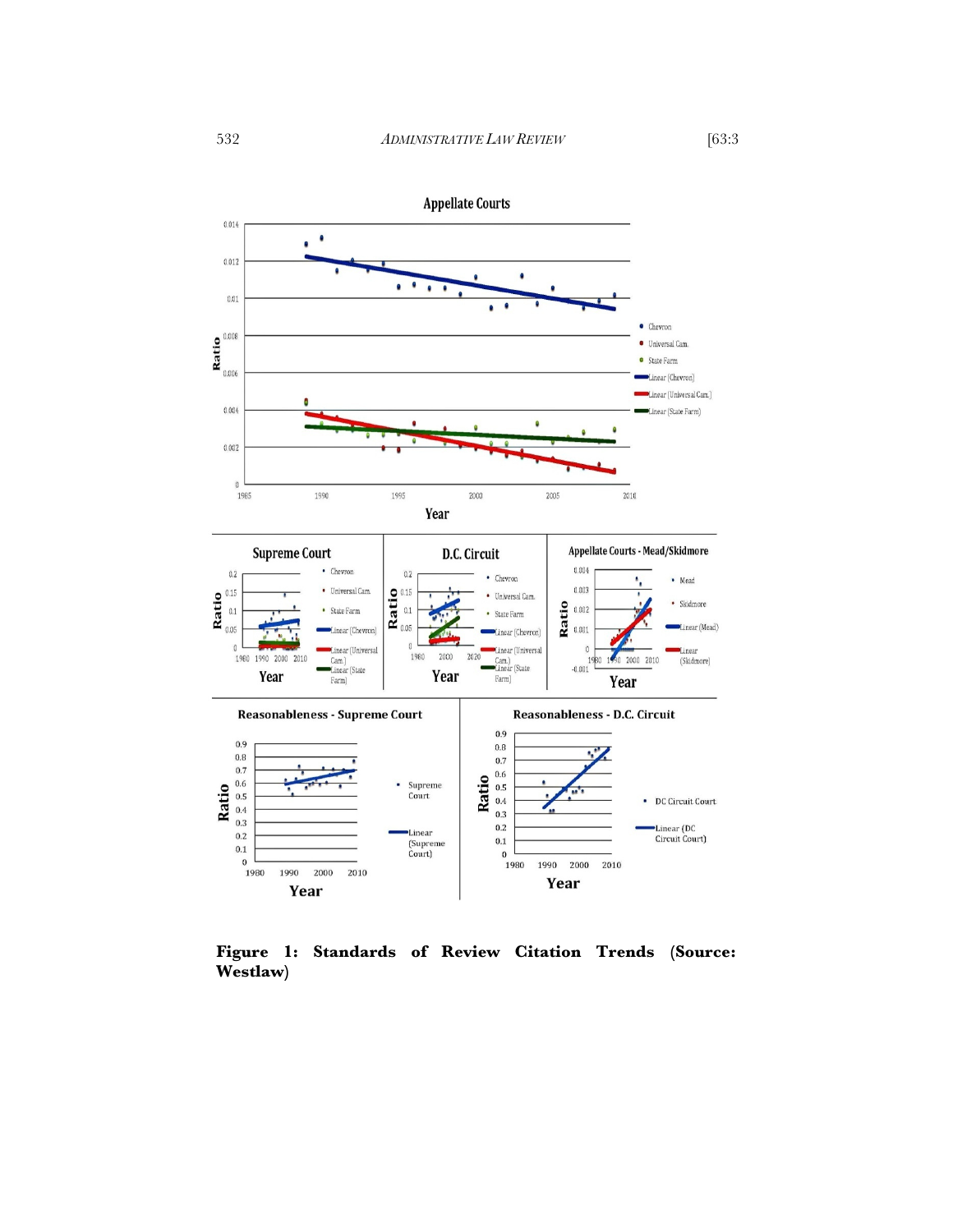When all the federal appellate courts are pooled, they have been citing *Chevron*, *Universal Camera Corp. v. NLRB*,28 and *State Farm* in a lower and lower percentage (or "ratio") of their total cases over the past twenty years. That trend has been arrested to some degree by the willingness of the D.C. Circuit and the Supreme Court, when taken alone, to continue to cite the fundamental cases in their review of decisions (again, the graphs in Figure 1 recount the percentage of cases in which the seminal standard of review cases are cited).

 It has also naturally been arrested by an increase in citation to *United States v. Mead Corp.*29 and *Skidmore* because the Court rendered the *Mead*  decision less than twenty years ago, and in so doing revitalized, perhaps briefly, *Skidmore* deference. But at the same time, the terms *reasonable* or *reasonableness* appear in an increasing and very large proportion of all of the decisions of the Supreme Court and D.C. Circuit, one that dwarfs either court's use of the other standards of judicial review. In fact, as the graphs in Figure 1 show, both courts cite the term *reasonable* or *reasonableness* in a growing majority of their opinions. In this sense, the Supreme Court is citing canonical administrative law cases less often. In the 2009 October term it cited the *Chevron* decision once and the *Skidmore*30 decision once, as Kathryn Watts observed.31

One must not read too much into these trend lines, which stem from a growing docket in areas of nonadministrative law as much as anything within the subject matter, and are presented here more as food for thought than as comprehensive, controlled empiricism. However, the pattern suggests that the standard administrative law doctrines may become somewhat less helpful across a broad range of appellate concerns.

These trends—increasingly similar validation rates between the standards of review and a mixed picture of resort to those cases that set forth the baseline of those standards, even as resort to reasonableness grows and grows—have not gone unnoticed in the academy, which has evinced its own dissatisfaction with current doctrine. Jack Beermann leveled a number of well-judged criticisms of the *Chevron* two-step standard of review, which at its worst is in his view both incoherent and indecipherable.32 He

<sup>28. 340</sup> U.S. 474 (1951).

<sup>29.</sup> 533 U.S. 218 (2001).

<sup>30. 323</sup> U.S. 134 (1944).

<sup>31.</sup> Kathryn A. Watts, *Judicial Review*, *in* DEVELOPMENTS IN ADMINISTRATIVE LAW AND REGULATORY PRACTICE 2009–2010 43, 43–44 (Jeffrey S. Lubbers ed., 2011).

<sup>32</sup>*. See* Jack M. Beermann, *End the Failed* Chevron *Experiment Now: How* Chevron *Has Failed and Why It Can and Should Be Overruled*, 42 CONN. L. REV. 779, 788–839 (2010) (describing how "*Chevron* has failed" by looking to its intrinsic failings, failings in its application, and its costs and benefits).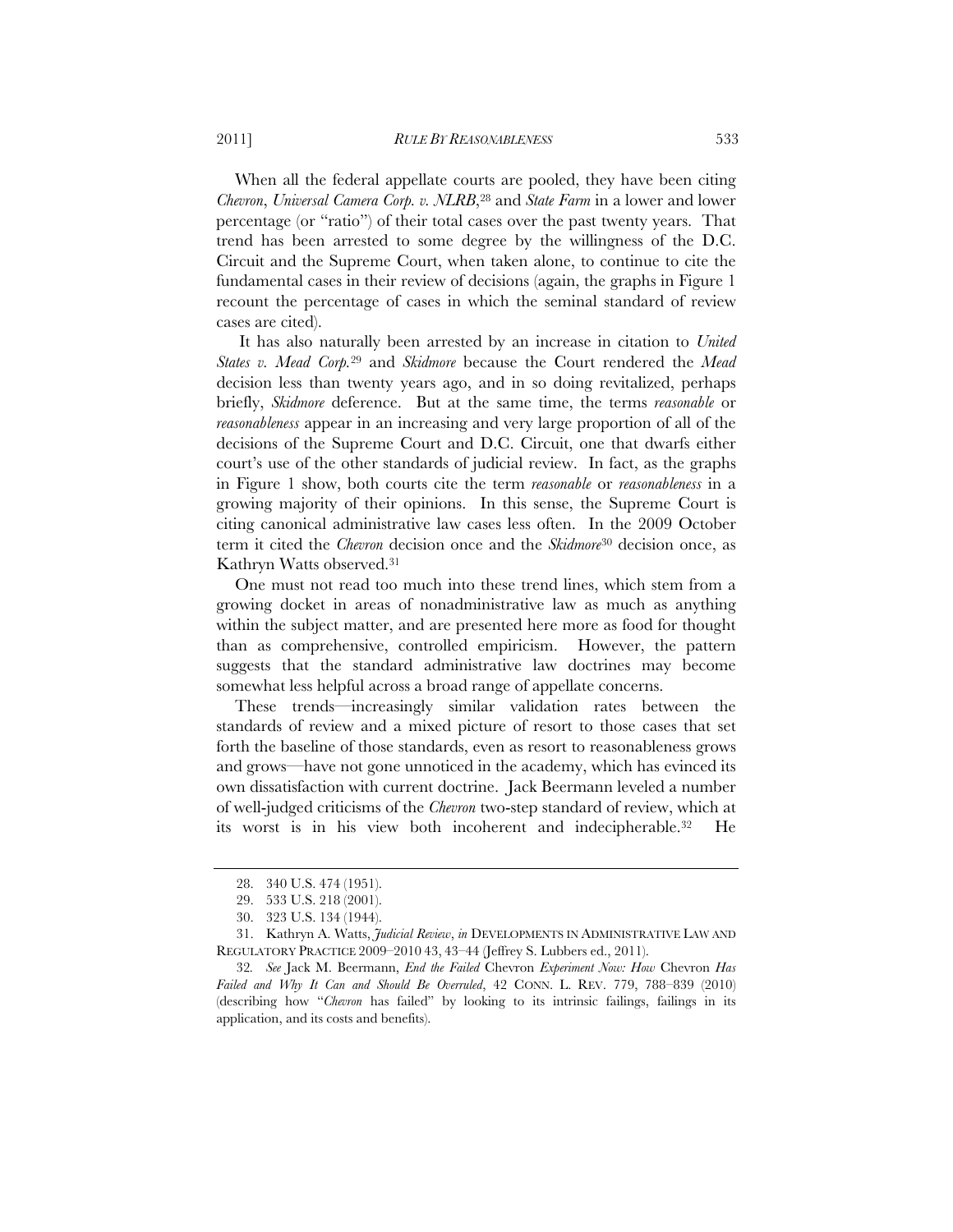exemplifies a growing dissatisfaction with the two-step approach to much of administrative law, and his dissatisfaction is widely shared.33 Even one of the scholars most supportive of *Chevron*, Richard Pierce, has viewed the growing complexity of a regime he hoped held the promise of simplicity, clarity, and useful judicial deference with some dismay.34

The result has been a growing call for reform. Beermann simply called for *Chevron*'s abrogation.35 Others supported a return to the pre-*Chevron*  regime of so-called *Skidmore* deference, where courts afford agencies policymaking space essentially based on the quality of that policymaking.36 Adrian Vermeule and Matthew Stephenson have complemented the dissatisfied turn in administrative law scholarship by arguing that the *Chevron* standard is actually incoherent on its own terms.37 They plausibly posit that *Chevron* is not a two-step process at all; the two steps are interchangeable, and really what is going on in administrative law might best be thought of as a single step. In their words, "*Chevron* calls for a single inquiry into the reasonableness of the agency's statutory interpretation."38

This sort of doctrinal revisionism can be developed still further.<sup>39</sup> If that one step that Vermeule and Stephenson think better describes *Chevron* review is the reasonableness step, it is not a step that only applies to *Chevron.*  Rather, reasonableness is the standard that the courts should, and increasingly do, apply to every reviewable case in administrative law.40 Reasonableness applies not only when agencies interpret the extent of their legal authority. It also applies to the other standards of review applicable to agencies, such as whether the agency chose informal or formal

<sup>33</sup>*. See, e.g.*, William R. Andersen, *Against* Chevron—*A Modest Proposal*, 56 ADMIN. L. REV. 957, 960 (2004); Thomas W. Merrill, *Judicial Deference to Executive Precedent*, 101 YALE L.J. 969, 998–1003 (1992) (criticizing the sequence and the dividing line of the *Chevron* twostep analysis); J.B. Ruhl, *Complexity Theory as a Paradigm for the Dynamical Law-and-Society System: A Wake-Up Call for Legal Reductionism and the Modern Administrative State*, 45 DUKE L.J. 849, 925 (1996).

<sup>34.</sup> Richard J. Pierce, Jr., *What Do the Studies of Judicial Review of Agency Actions Mean?*, 63 ADMIN. L. REV. 77, 94–95 (2011).

<sup>35</sup>*. See* Beermann, *supra* note 32.

<sup>36</sup>*. See, e.g.*, Cynthia R. Farina, *Statutory Interpretation and the Balance of Power in the Administrative State*, 89 COLUM. L. REV. 452, 456 (1989). Nor would Beermann be necessarily opposed to such a formulation. *See* Beermann, *supra* note 32, at 849–50.

<sup>37.</sup> Matthew C. Stephenson & Adrian Vermeule, Chevron *Has Only One Step*, 95 VA. L. REV. 597, 598 (2009); *see also* Ronald M. Levin, *The Anatomy of* Chevron*: Step Two Reconsidered*, 72 CHI.-KENT L. REV. 1253, 1254 (1997) (arguing that the two *Chevron* steps are identical).

<sup>38.</sup> Stephenson & Vermeule, *supra* note 37, at 598.

<sup>39.</sup> Zaring, *supra* note 3, at 186–87.

<sup>40</sup>*. See id.* at 178 (positing that similar affirmance rates across cases suggests that courts "may use similar degrees of scrutiny regardless of the doctrinal basis of the review").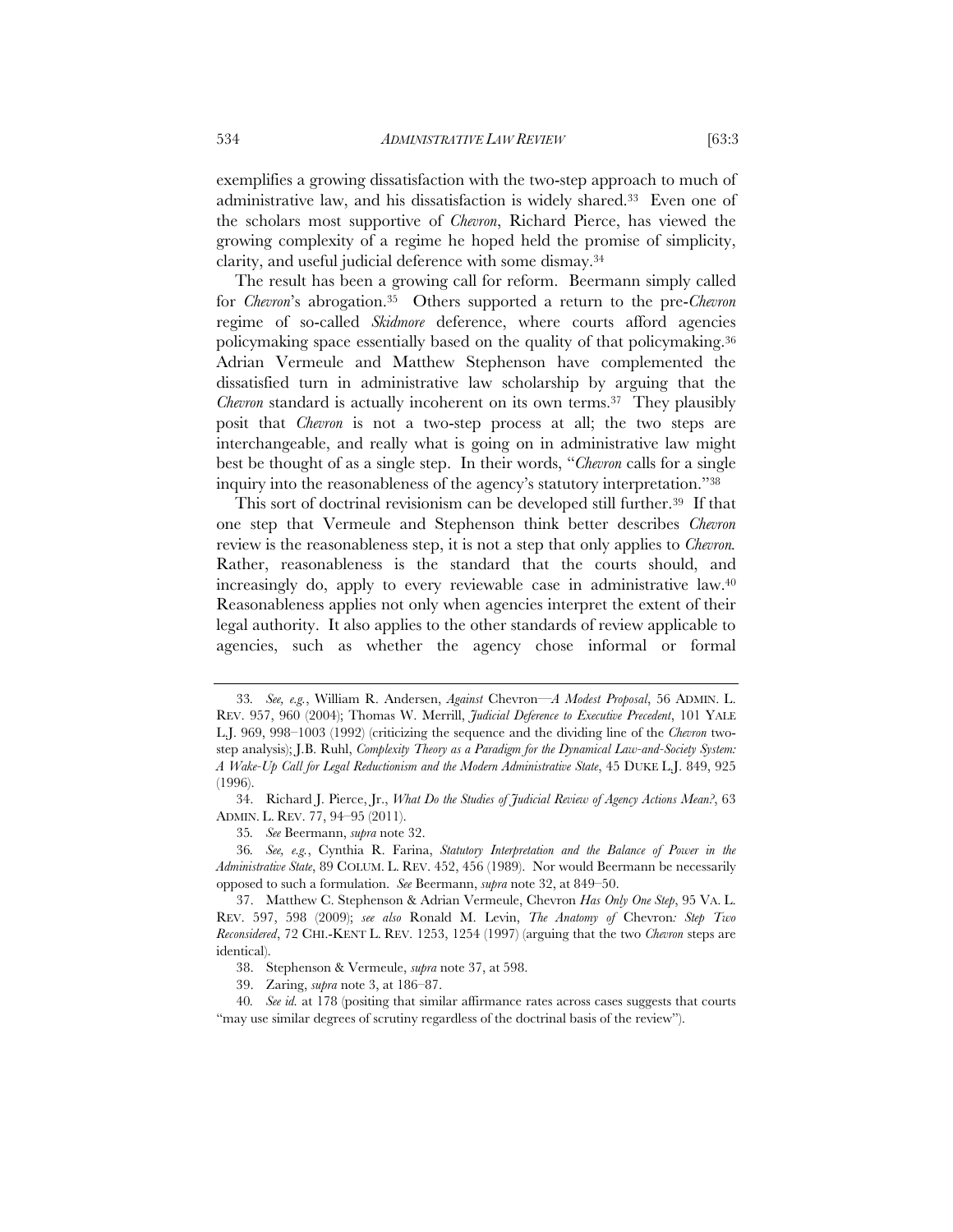adjudication, whether the agency engaged in notice-and-comment rulemaking or formal rulemaking, or whether the court takes a hard look at whatever the agency has done to see whether there is a degree of arbitrariness entwined within the agency's decisionmaking process.41

There has long been handwringing in academia regarding the possibility that "the rules governing judicial review have no more substance at the core than a seedless grape,"42 and that there are "serious questions" about whether they "make<sup>[]</sup> any sense."<sup>43</sup> Academics have had an increasingly difficult time distinguishing between the various standards of review, and articles like Stephenson's and Vermuele's have questioned the stability of these doctrinal distinctions. Similarly, Judge Brett Kavanaugh of the D.C. Circuit argued that hard look review is better thought of as a review for rationality, and in that sense does not differ much from the second step of the *State Farm* inquiry.44 Lisa Bressman identified a common practice used in the appellate courts to engage in *Chevron* avoidance; that is, to either not address *Chevron* or assume that it does not matter.45 Current doctrine in administrative law has, as we have seen, been characterized by increasing real-world convergence and stern theoretical critique.

#### II. SURVEYING REASONABLENESS

It makes sense to think about administrative law doctrine, at least as it actually exists, as something more like a "reasonable agency" standard. A reasonableness standard captures what courts actually do, simplifies a complicated and sometimes bewildering area of doctrine, and makes room for the heuristics that we all suspect are actually applied to agency law.

<sup>41</sup>*. See id.*

<sup>42.</sup> Ernest Gellhorn & Glen O. Robinson, *Perspectives on Administrative Law*, 75 COLUM. L. REV. 771, 780 (1975); *see also* STEPHEN G. BREYER ET AL., ADMINISTRATIVE LAW AND REGULATORY POLICY: PROBLEMS, TEXT, AND CASES 415 (5th ed. 2002) (noting the "many puzzles" involved with sorting through the standards); Ernest Gellhorn, *Justice Breyer on Statutory Review and Interpretation*, 8 ADMIN. L.J. AM. U. 755, 755 n.4 (1995) (questioning "whether the legal rules were worth serious study—or at least the amount of time usually invested in them in the classroom or casebooks"); Paul R. Verkuil, *An Outcomes Analysis of Scope of Review Standards*, 44 WM. & MARY L. REV. 679, 681–82 (2002) ("[R]eviewing judges are still struggling to make sense of these standards, especially as they apply to scope of review of facts or of law and policy.").

<sup>43.</sup> GARY LAWSON, FEDERAL ADMINISTRATIVE LAW 364 (4th ed. 2007).

<sup>44.</sup> Am. Radio Relay League, Inc. v. FCC, 524 F.3d 227, 247–48 (D.C. Cir. 2008) (Kavanaugh, J., dissenting) (arguing that step two of the *Chevron* inquiry and the *State Farm* hard look inquiry are exceedingly similar, if not identical).

<sup>45.</sup> Lisa Schultz Bressman, *How* Mead *Has Muddled Judicial Review of Agency Action*, 58 VAND. L. REV. 1443, 1464–68 (2005).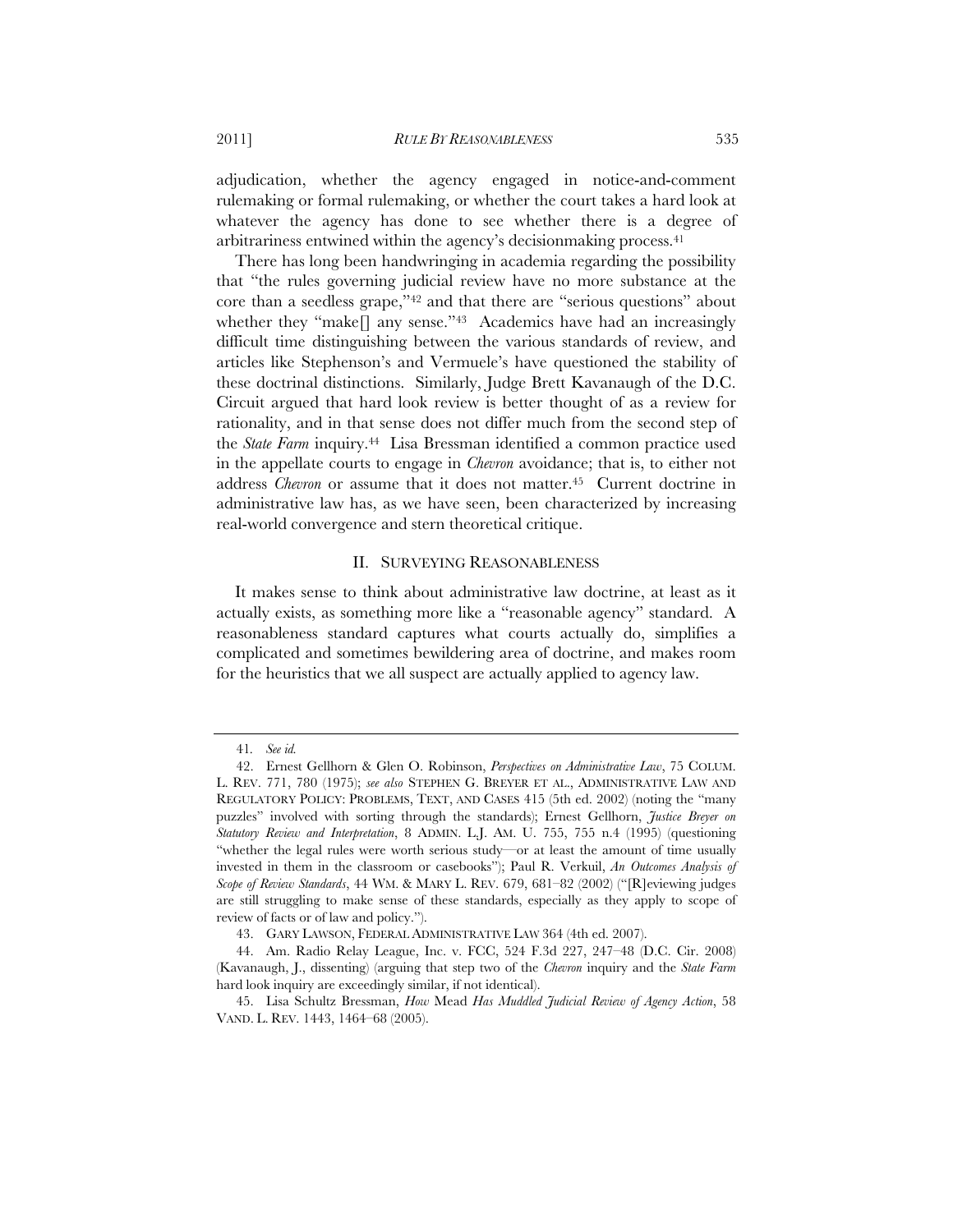It also suggests a return to traditional common law roots. As the APA has been characterized as a common law statute in the past, the return would not be so wrenching.46

But perhaps most importantly, as this section of the Article discusses, reasonableness works across a broad range of doctrines (and appears in an ever-increasing percentage of Supreme Court and D.C. Circuit opinions), which suggests that it could work for administrative law too. A review of some examples suggests how.

There are many areas of law that both depend upon a reasonableness standard and that no one thinks are lawless outposts of the legal system. Negligence, the foundation of tort law, turns on a reasonableness standard.47 So does a great deal of Fourth Amendment law, to such a degree that Akhil Amar wrote that the animating theory of the Fourth Amendment does nothing more than "require that all searches and seizures be reasonable."48 The standards of financial regulation appear to be guided as much by reason as by any other formulation of the standard of agency of supervision—partly because so much of that supervision occurs outside and away from the doctrinal complexity that judges have imposed on other agencies. If reasonableness works in these areas, it is difficult to see why it would not do so in conventional administrative law. Moreover, appellate judges are good at assessing reasonableness, given that they apply it all the time in other contexts, such as when deciding whether the decision of the trier of fact was reasonable.

No one argues that there is no law to apply in negligence cases or Fourth Amendment cases (financial regulation is admittedly a bit more controversial). Instead, these areas of the law exemplify how doctrine—

<sup>46.</sup> Gillian Metzger has recently made this connection. *See* Gillian E. Metzger, *Ordinary Administrative Law as Constitutional Common Law*, 110 COLUM. L. REV. 479, 483, 487 (2010); s*ee also* Jack M. Beermann, *Common Law and Statute Law in US Federal Administrative Law*, *in* ADMINISTRATIVE LAW IN A CHANGING STATE: ESSAYS IN HONOUR OF MARK ARONSON 45, 45–47 (Linda Pearson et al. eds., 2008) (positing that federal courts approach administrative law in a common law way); Kenneth Culp Davis, *Administrative Common Law and the* Vermont Yankee *Opinion*, 1980 UTAH L. REV. 3, 3-10 (describing the evolution of administrative common law). *But cf*. John F. Duffy, *Administrative Common Law in Judicial Review*, 77 TEX. L. REV. 113, 115 (1998) (admitting the common law character of administrative law, but suggesting that this character may be changing as more statutes governing agency conduct are enacted).

<sup>47</sup>*. See, e.g.*, Martin v. Evans, 711 A.2d 458, 461 (Pa. 1998) ("Negligence is the absence of ordinary care that a reasonably prudent person would exercise in the same or similar circumstances.").

<sup>48.</sup> Akhil Reed Amar, *Fourth Amendment First Principles*, 107 HARV. L. REV. 757, 759 (1994). For just one famous example, see *Terry v. Ohio*, where the Court held that officers must have reasonable suspicion that whomever they have stopped pose a risk to their safety or that of others before they can perform frisks. 392 U.S. 1, 30–31 (1968).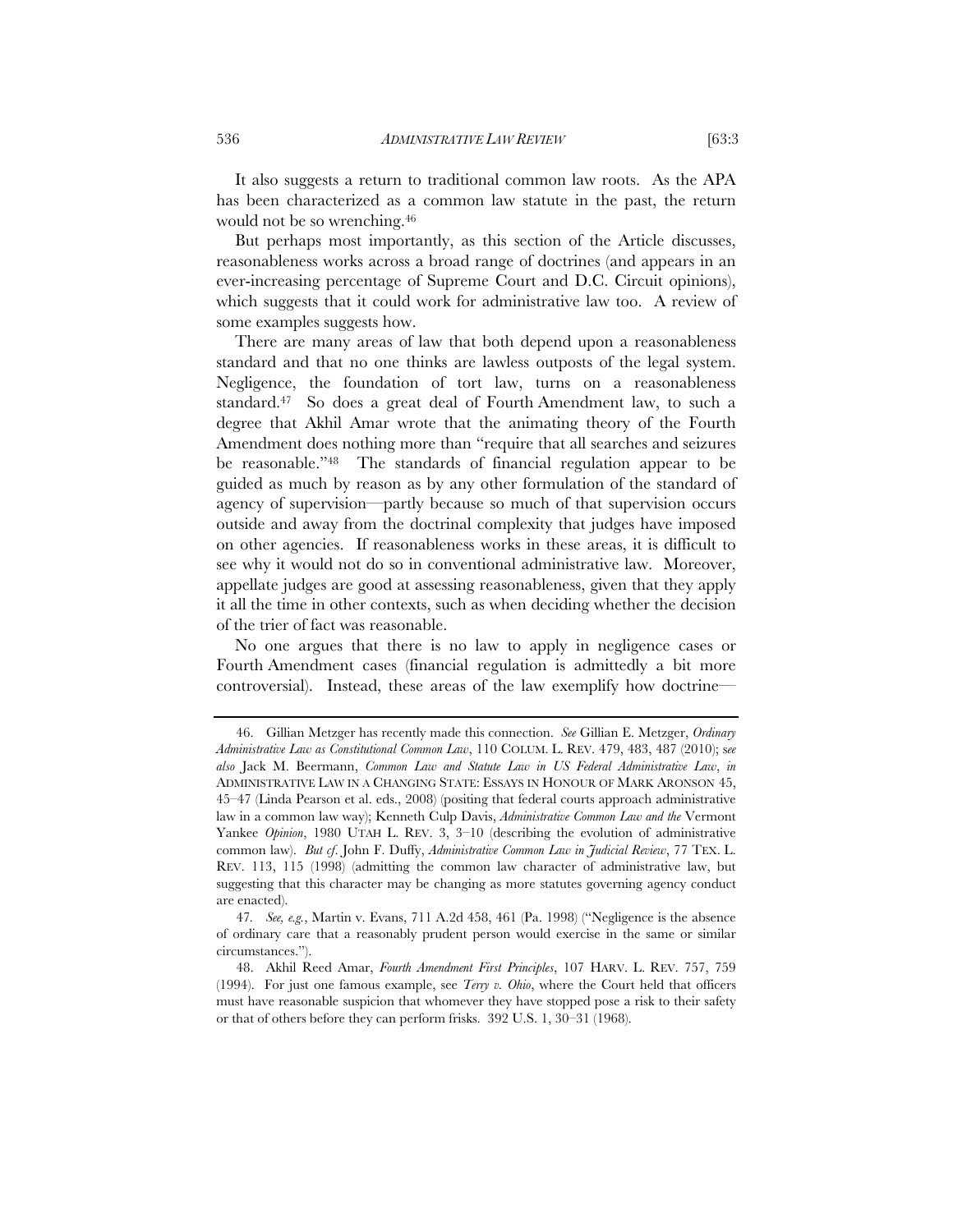applied through a reasonableness standard—can evolve to provide a great deal of guidance to the particular kinds of facts and circumstances that might count as negligence or a reasonable search. What follows are not definitive accounts of how tort law, Fourth Amendment law, and financial regulation work—multiple treatises and armies of articles have been compiled on each subject—but attempts to show how these areas of the law can depend upon a reasonableness analysis, and how reasonableness works in practice.

A caveat before proceeding: While the reasonableness I propose here would be a standard of review that courts would apply to agency action, that is not precisely what reasonableness means in tort or Fourth Amendment law. The tort and Fourth Amendment doctrines call for an inquiry into the substance of the act—the thing that the tortfeasor or government official did. Standards of review are quasi-procedural in that they tell courts how to think about the record of the proceedings in the agency. Moreover, while in some negligence cases reasonableness is a question for the jury, in administrative law it is one for the judge. In my view, these distinctions are not too important. In tort law, Fourth Amendment law, and my version of administrative law, courts apply reason to evaluate the conduct of tortfeasors, police officers (or other government officials), or agencies. Indeed, because both the Fourth Amendment and administrative law concern the conduct of public officials, rather than private actors, the analogy there is especially close.

## *A. Torts*

The premise of negligence law is that we owe everyone a duty to exercise reasonable care in the conduct of our affairs.<sup>49</sup> As one English court put it, "Negligence is the omission to do something which a reasonable man, guided upon those considerations which ordinarily regulate the conduct of human affairs, would do, or doing something which a prudent and reasonable man would not do."50 To avoid negligence liability, one must act as a "reasonable man under like circumstances," according to the Restatement (Second) of Torts.<sup>51</sup> How would a reasonable man act, though? In Prosser and Keeton's view, the reasonable person is a person

<sup>49.</sup> JOSEPH W. GLANNON, THE LAW OF TORTS: EXAMPLES AND EXPLANATIONS 70 (3d ed. 2005).

<sup>50.</sup> Blyth v. Birmingham Waterworks Co., (1856) 156 Eng. Rep. 1047 (Ex.) 1049; 11 Ex. 781 (Alderson, B.).

<sup>51.</sup> RESTATEMENT (SECOND) OF TORTS § 283 (1965).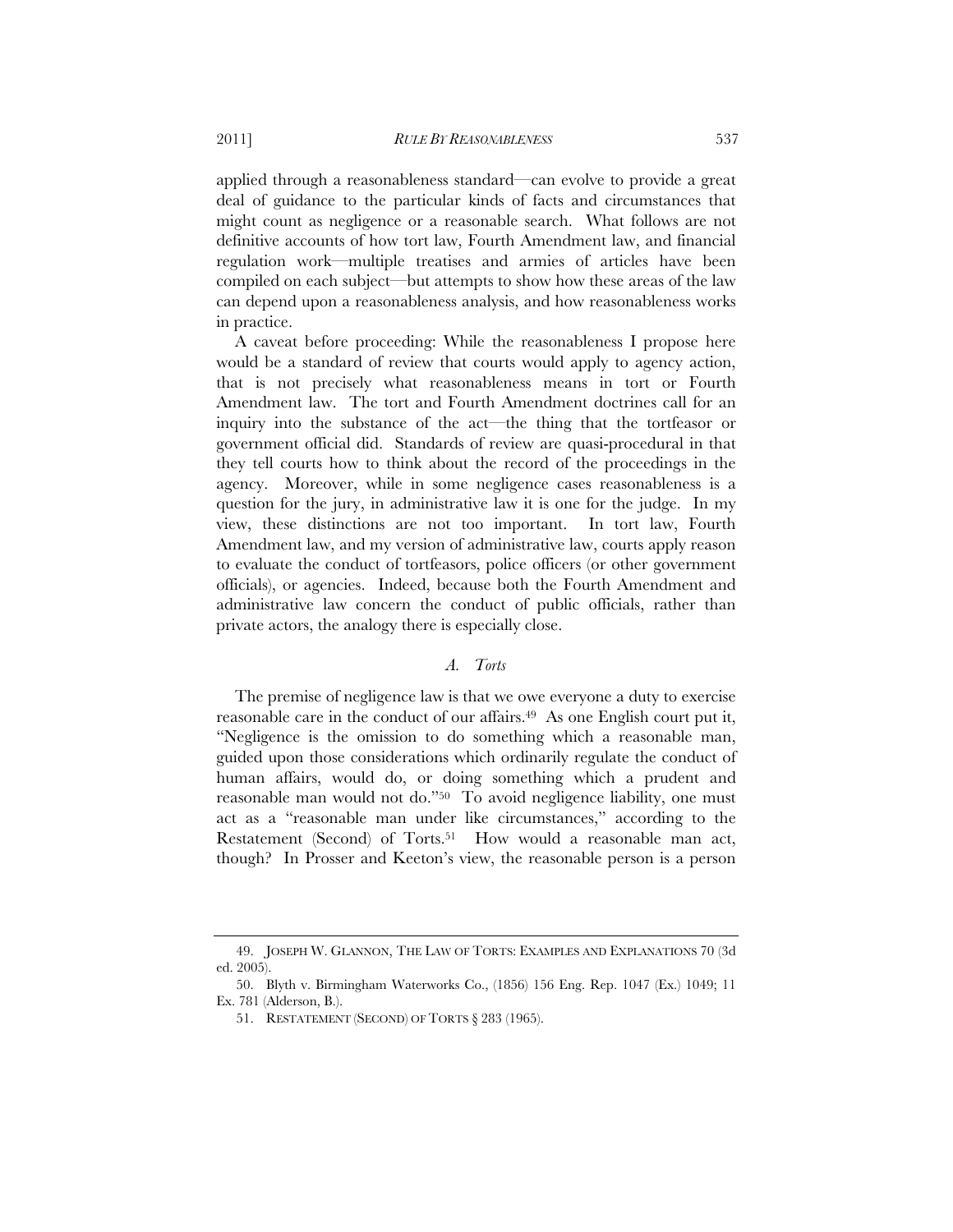who acts at all times with "ordinary prudence, . . . reasonable prudence, or some other blend of reason and caution."52

Courts have further refined this broad instruction over the course of centuries. Sometimes they have been presented with almost philosophical questions about reasonableness. It has been suggested that reasonable people must consider the foreseeable risks of injury that their conduct will impose on others in light of its utility,<sup>53</sup> and that actors must consider the extent of the risks posed by their actions.<sup>54</sup> Sometimes the guidance is expressed as a form of cost–benefit calculation, which itself has been the subject of many efforts to jurisprudentially specify what the requirement is. In cost–benefit terms, reasonable people should evaluate the likelihood of actually causing harm,55 whether alternatives to their conduct would reduce the risk,56 the cost of potential harm, and whether the potential costs outweigh the benefits.57 This sort of abstract instruction might seem inscrutable, at least to enthusiasts for clear rules. But these theoretical inquiries do set the basic standards in place for interpretation. They are meant to make some sense of a broad standard, to impart some rules of decision to make sense of what reasonableness means. In turn, this sort of instruction is meant to make a reasonableness standard more generally tractable. The next step is to make it understandable in a variety of contexts—and that is what a host of reported decisions have done.

Above all, the reasonableness inquiry requires courts to make concrete decisions and provide clarity about the standards of conduct expected by reasonableness. We know what constitutes, for example, reasonable care for invitees<sup>58</sup> and for hosting events where alcohol is served,<sup>59</sup> either as a

58*. See, e.g.*, Massey v. Tingle, 867 So. 2d 235, 239 (Miss. 2004) (explaining that the owner of the premises "is not an insurer of the invitee's safety, but does owe to an invitee the duty to keep the premises reasonably safe, and when not reasonably safe, to warn only

<sup>52.</sup> PROSSER & KEETON ON THE LAW OF TORTS § 32 at 174 (W. Page Keeton ed., 5th ed. 1984).

<sup>53.</sup> RESTATEMENT (SECOND) OF TORTS § 291 (1965).

<sup>54</sup>*. Id.* § 293.

<sup>55</sup>*. Id.* § 293(b).

<sup>56</sup>*. Id.* § 292(c).

<sup>57.</sup> This cost–benefit calculation was embodied by Judge Learned Hand's *B* < *PL* formula. As Hand put it, negligence turns on "a function of three variables: (1) The probability that [an accident will occur]; (2) the gravity of the resulting injury, if [it] does; (3) the burden of adequate precautions. Possibly it serves to bring this notion into relief to state it in algebraic terms: if the probability be called P; the injury, L; and the burden, B; liability depends on whether B is less than L multiplied by P, i.e., whether B [is less than] PL." United States v. Carroll Towing Co*.*, 159 F.2d 169, 173 (2d Cir. 1947). For a discussion of the formula, see Lewis F. Powell, Jr., *Foreward* to GERALD GUNTHER, LEARNED HAND: THE MAN AND THE JUDGE, at *x* (1994); Richard A. Posner, *A Theory of Negligence*, 1 J. LEGAL STUD. 29, 32–33 (1972) (endorsing the Hand formula).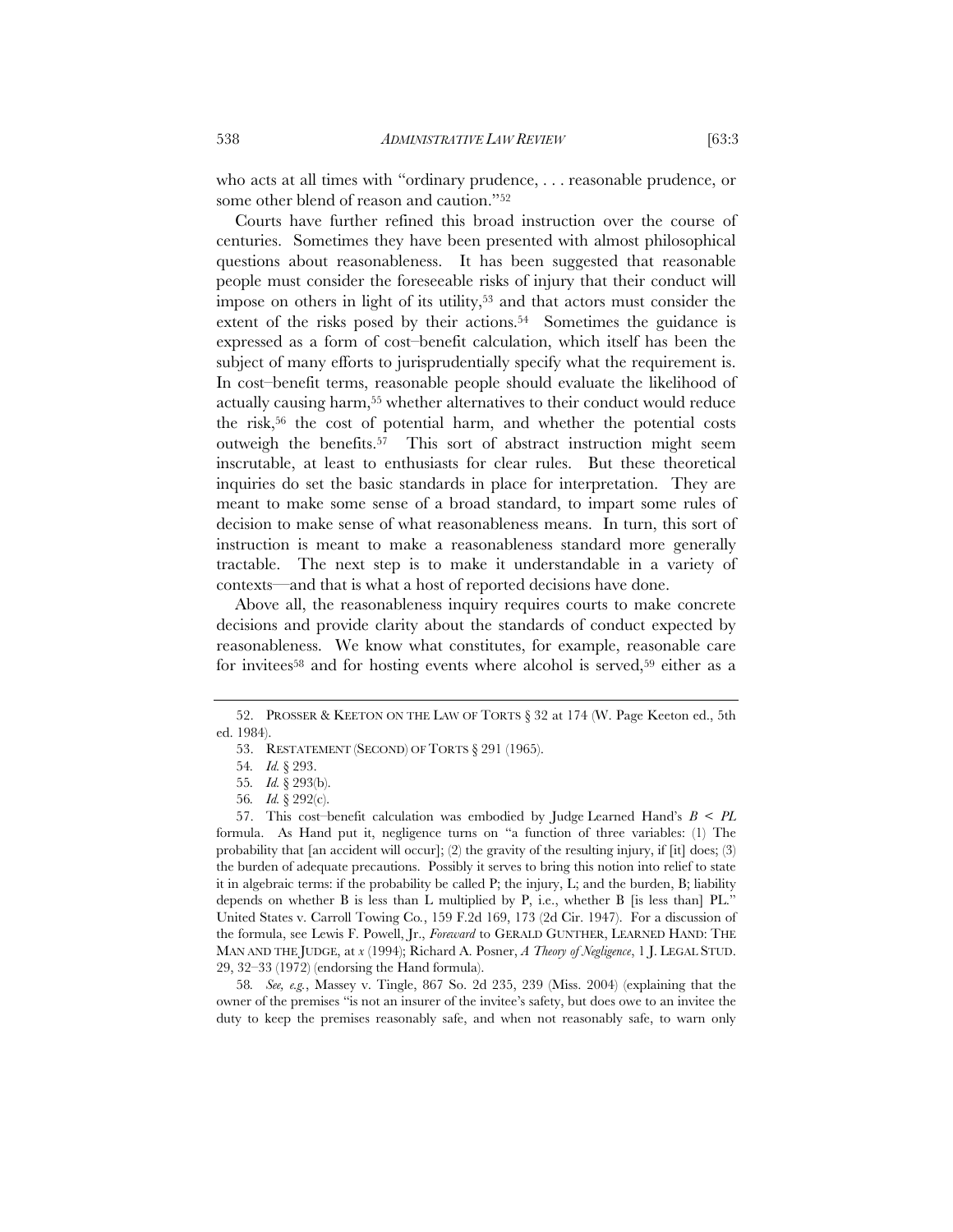business or as a party thrower. There is a reasonable care standard for medical malpractice, and appellate decisions have described what medical malpractice in various specialties and subspecialties might look like.<sup>60</sup> Negligence law is even more specific, even as it reaches broadly; although it does not permit people to avoid judicial assessment on the reasonableness of their actions because of their limited abilities or even insanity,61 it does take the particular circumstances of a wide array of situations into account.62

All of this is the sort of work that all law students, as first-year students of tort law or takers of the bar exam, are expected to master, a fact that is itself a testament to the tractability of reasonableness. Whatever its definitional ambiguities, reasonableness has proven to be a useful concept in torts—so useful that it has become the jurisprudential underpinning of that entire field of law.

#### *B. Fourth Amendment*

Criminal procedure, especially as it concerns the Fourth Amendment, is also premised on a reasonableness inquiry, or perhaps more accurately, a number of them. The Fourth Amendment itself provides that there is a right "against unreasonable searches and seizures."63 Interpreting what exactly *unreasonable* means turns, in different contexts, on the reasonable expectations of privacy on the part of the citizens and the reasonableness of the imposition by the government authority.64 Conversely, where there is a

where there is hidden danger or peril that is not in plain and open view" (emphasis omitted) (internal quotation marks omitted) (citing Corley v. Evans, 835 So. 2d 30, 37 (Miss. 2003))).

<sup>59</sup>*. See, e.g.*, Hansen v. Friend, 824 P.2d 483, 486 (Wash. 1992) (holding that social hosts have a duty of care not to serve liquor to minors and are liable for injuries that are proximately caused by breach of this duty).

<sup>60</sup>*. See, e.g.*, Johnson v. Riverdale Anesthesia Assocs., P.C., 547 S.E.2d 347, 348 (Ga. Ct. App. 2001) (holding that the applicable standard of care in a medical malpractice case is that employed by the medical profession generally and not what an individual doctor would have done under the circumstances (citing McNabb v. Landis, 479 S.E.2d 194 (Ga. Ct. App.) 1996))).

<sup>61.</sup> Vaughan v. Menlove, (1837) 132 Eng. Rep. 490 (C.P.) 492–93; 3 Bing. (N.C.) 468, 471–72 (rejecting the argument that an individual with poor judgment ought to be able to avoid being held negligent because subjective reasonableness to them was less than the subjective reasonableness to the average person).

<sup>62.</sup> Similarly, legal malpractice depends not on a reasonable lay person's knowledge of the law but rather a reasonable lawyer's skills and training in assessing whether their standard was up to snuff.

<sup>63.</sup> U.S. CONST. amend. IV.

<sup>64.</sup> Illinois v. Rodriguez, 497 U.S. 177, 183–86 (1990) (recognizing that the ultimate Fourth Amendment foundation is reasonableness, not warrants).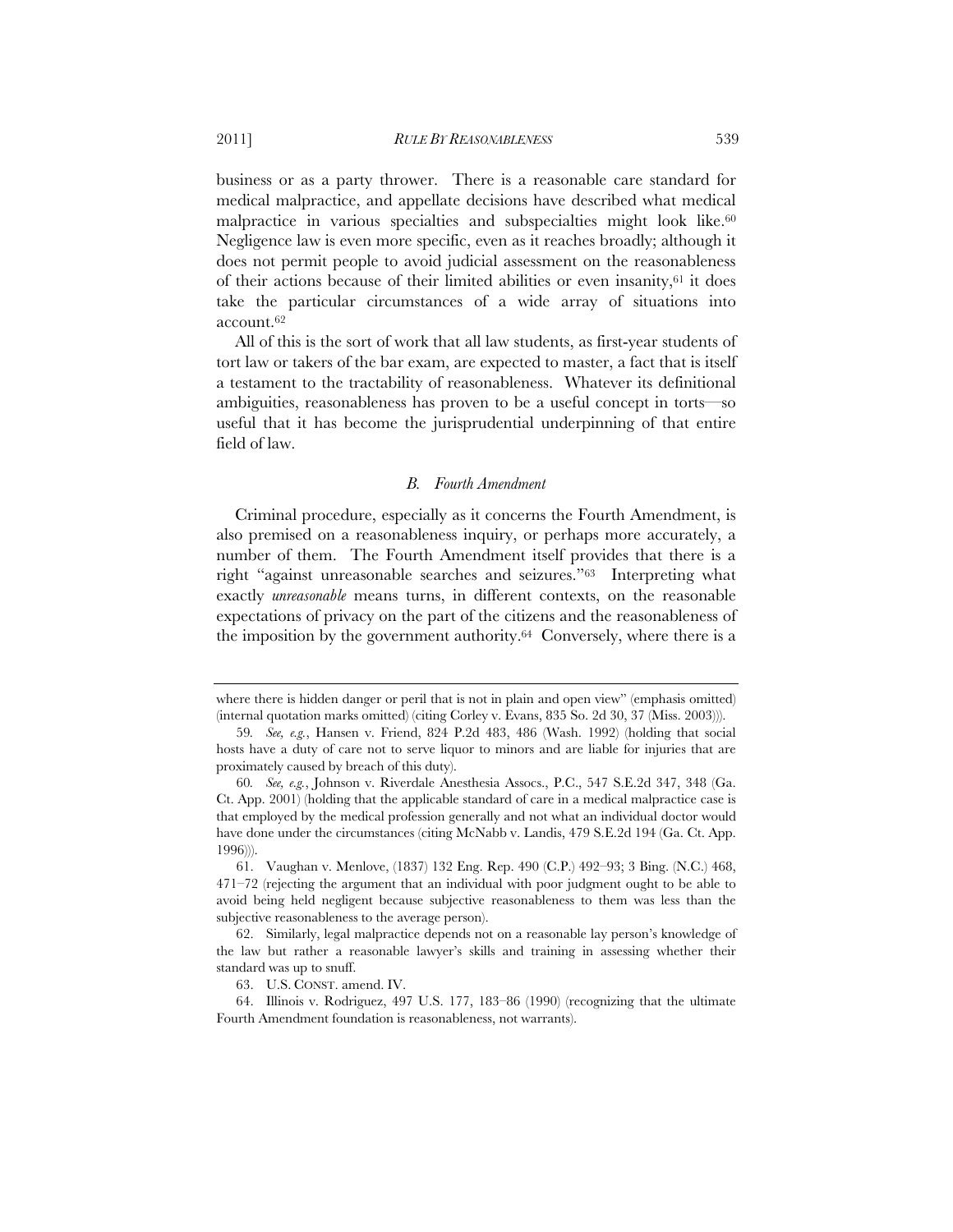"reasonable expectation of privacy," the Fourth Amendment has been interpreted to require the issuance of a warrant before privacy expectations can be impinged upon.65 Here, too, reasonableness has its ambiguities, but it has proven to be a workable concept that allows judges and other government officials to apply the protections of the Fourth Amendment to a vast array of contexts. The courts (in the Fourth Amendment context, it is often the Supreme Court that sets the rules) have also wrestled with philosophical and practical questions about what reasonableness, broadly defined, means. In what follows, I sample various ways that courts have used the reasonableness inquiry to specify what government officials may and may not search or take.

The courts have ruled that warrantless searches may be reasonable if done pursuant to an arrest.66 Where justified by special needs beyond the normal need for law enforcement, the courts have also upheld warrantless searches in public schools, government offices, and prisons—in each case dispensing with a warrant and probable cause requirements in favor of a reasonableness standard that balances the government's interest against the individual's interest and privacy.67 In the same way, privacy expectations have also been deemed less reasonable given a history of pervasive regulation of an industry; such a history has made administrative searches (such as spot inspections by United States Department of Agriculture or

<sup>65.</sup> Katz v. United States, 389 U.S. 347, 360–61 (1967) (Harlan, J., concurring). Although "reasonable expectation of privacy" was first formulated in a concurring opinion, the Court has cited it as a concise formulation of what the majority was after. *See, e.g.*, Terry v. Ohio, 392 U.S. 1, 9 (1968); *cf*. Mapp v. Ohio, 367 U.S. 643, 655–56 (1961) (providing for the exclusion of evidence that is obtained through an unreasonable search). As Akhil Amar put it, "in the landmark *Katz* case, the Court, perhaps unconsciously, smuggled reasonableness into the very definition of the Amendment's trigger: the Amendment comes into play whenever government action implicates a 'reasonable expectation of privacy.'" Amar, *supra* note 48, at 769.

<sup>66</sup>*. See* Harris v. United States, 331 U.S. 145, 155 (1947) (finding the search of a fourroom apartment without a warrant pursuant to an arrest of a man in the apartment to be a reasonable search and consistent with the Fourth Amendment); *see also* Fahy v. Connecticut, 375 U.S. 85, 86–87 (1963) (holding that where evidence has been unlawfully obtained in violation of the accused's constitutional rights and has been erroneously admitted in evidence, there must be a reversal if there was a reasonable possibility that the evidence complained of might have contributed to the conviction).

<sup>67.</sup> One of the many treatises that could be cited here, in addition to the *Katz* and *Terry* cases, is the useful Congressional Research Service's online treatise on the Constitution. *See* CONG. RESEARCH SERV., NO. 103-6, THE CONSTITUTION OF THE UNITED STATES OF AMERICA: ANALYSIS AND INTERPRETATION 1204 (Johnny H. Killian & George A. Costello eds., 1996), http://www.gpoaccess.gov/constitution/pdf/con015.pdf.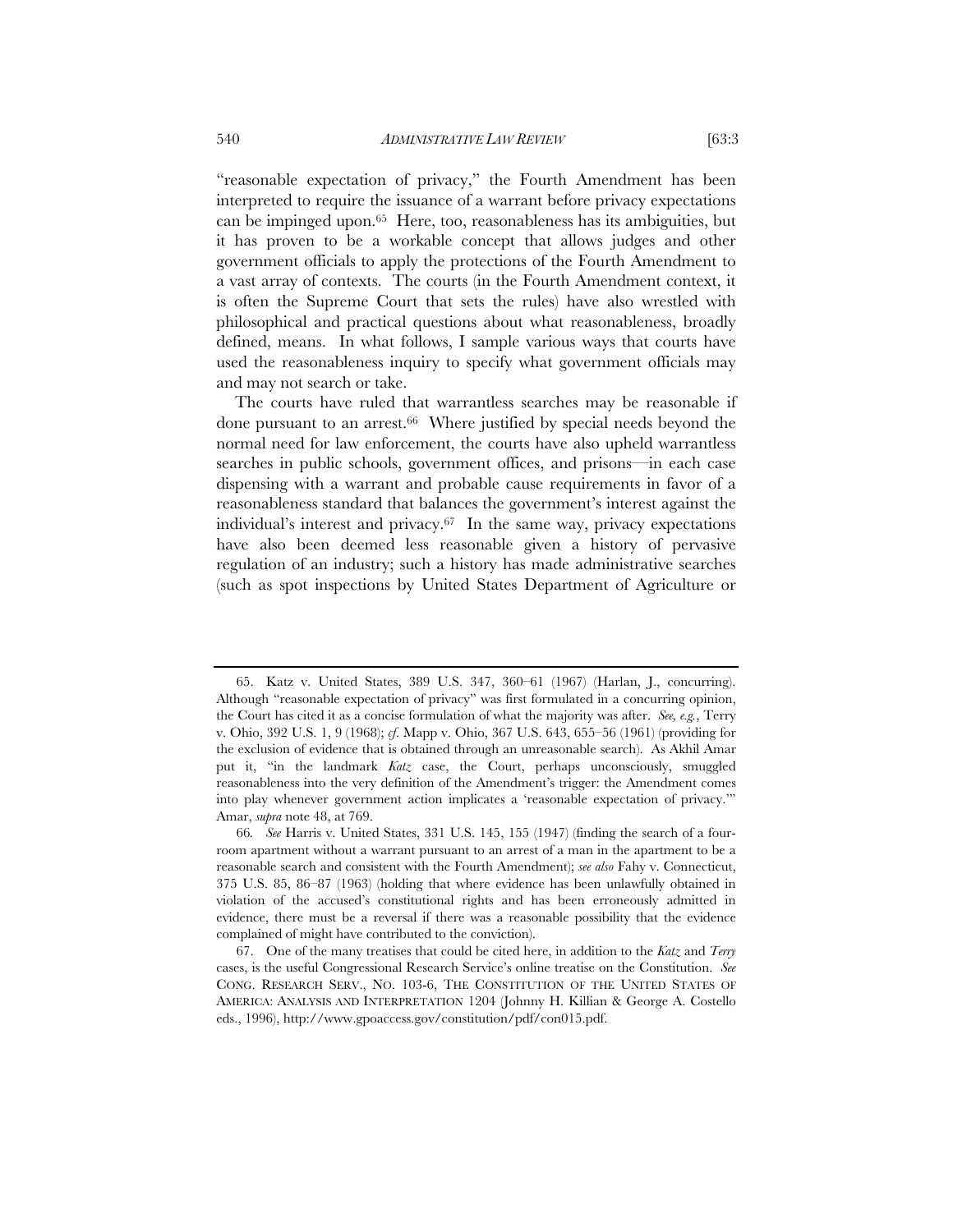Occupational Safety and Health Administration officials) without warrants more presumptively legitimate.68

Determining what that individual's interest is—again, she is entitled to a reasonable expectation of privacy—has also produced a great deal of jurisprudence.<sup>69</sup> After the Supreme Court announced that reasonableness would encompass the content of the rights of the citizenry against searches in a series of cases in the  $1960s$ ,<sup>70</sup> judges have found that reasonable expectation of privacy is particularly strong in the home, $71$  while privacy expectations outside of the home, such as in automobiles, are less reasonable.72

Applicants for warrants must establish probable cause to obtain one, and that too requires an inquiry into the reasonableness of the request. As the Supreme Court has said:

In determining what is probable cause . . . [w]e are concerned only with the question whether the affiant had *reasonable* grounds at the time of his affidavit . . . for the belief that the law was being violated on the premises to be searched; and if the apparent facts set out in the affidavit are such that a *reasonably* discreet and prudent man would be led to believe that there was a commission of the offense charged, there is probable cause justifying the issuance of a warrant.73

Probable cause, for its part, is to be ascertained by "the factual and practical considerations of everyday life on which *reasonable and prudent* men, not legal technicians, act."74

<sup>68.</sup> Skinner v. Ry. Labor Execs.' Ass'n, 489 U.S. 602, 627 & n.8 (1989).

<sup>69. 4</sup> WAYNE R. LAFAVE, SEARCH AND SEIZURE: A TREATISE ON THE FOURTH AMENDMENT § 9.5 (4th ed. 2004) ("Reasonable suspicion of crime or any comparable test will, of course, seem rather vague when unadorned by judicial interpretation based upon specific fact situations, as would the 'reasonable grounds to believe' test for arrest, or, for that matter, the 'probable cause' requirement of the Fourth Amendment. It is certainly asking too much to expect that the basic standard which is to serve as the starting point for analysis should from its inception provide a ready answer for every conceivable fact situation.").

<sup>70.</sup> Although there, reasonableness was defined narrowly, and unreasonableness, in many cases, presumed. The Court before then, and on occasion afterwards, suggested that "searches conducted outside the judicial process, without prior approval by judge or magistrate, are per se unreasonable under the Fourth Amendment—subject only to a few specifically established and well-delineated exceptions." Coolidge v. New Hampshire, 403 U.S. 443, 454–55 (1971) (internal quotation marks omitted) (citing *Katz*, 389 U.S. at 357).

<sup>71</sup>*. See, e.g.*, Payton v. New York, 445 U.S. 573, 602 (1980); Alderman v. United States, 394 U.S. 165, 176–77 (1969).

<sup>72</sup>*. See, e.g.*, *Katz*, 389 U.S. at 352.

<sup>73.</sup> Dumbra v. United States, 268 U.S. 435, 441 (1925) (emphases added).

<sup>74.</sup> Brinegar v. United States, 338 U.S. 160, 175 (1949) (emphasis added).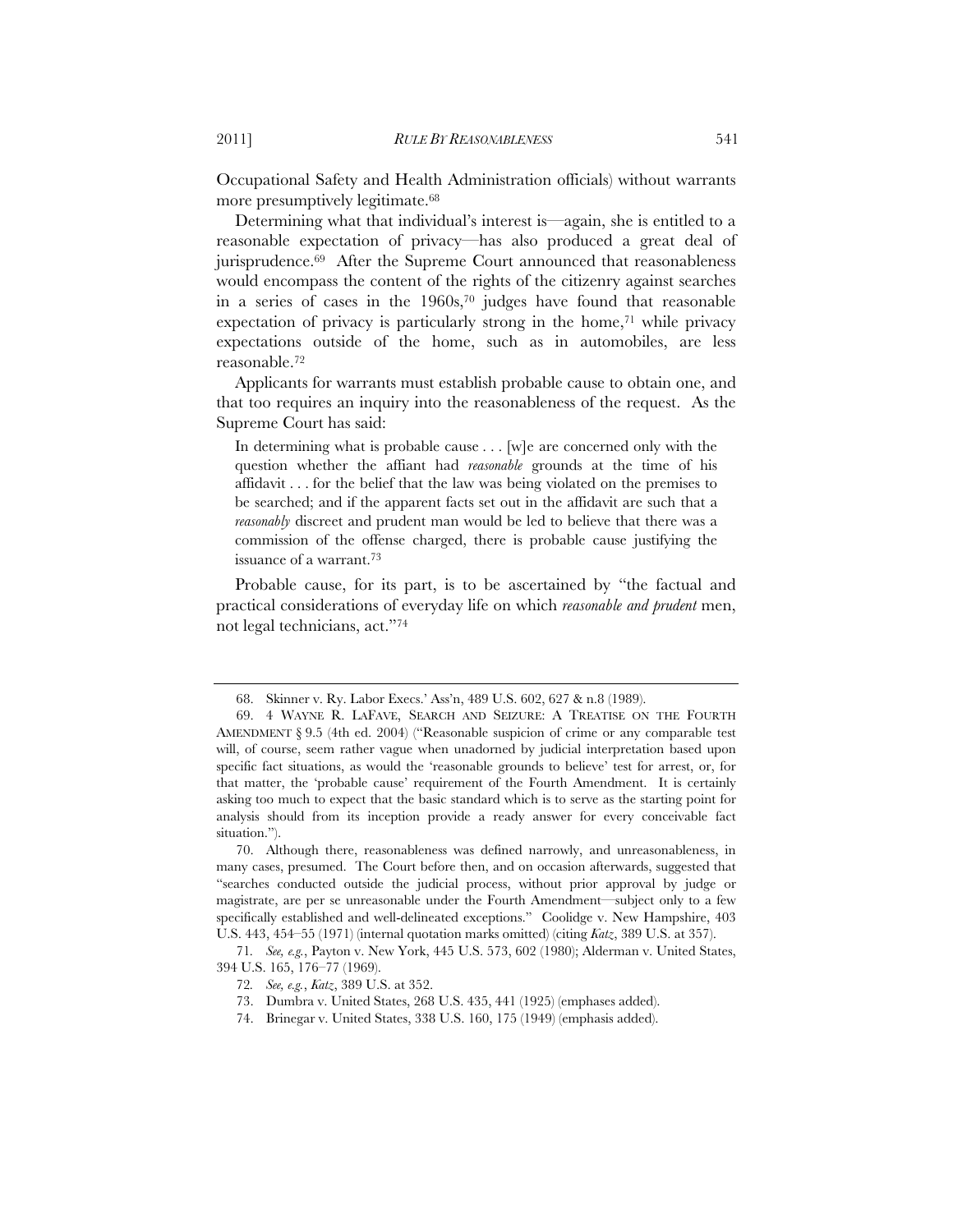The ability to conduct a search without obtaining a warrant, if it is not covered by one of the reasonableness exceptions, depends on the reasonableness of the suspicion of the police officer.75 In *Terry v. Ohio*, the case that made clear that police officers could search some people without warrants, the Court indicated that the inquiry would turn on whether the police officer's actions were reasonable, as tested by whether the police officer could point to "specific and articulable facts which, taken together with rational inferences from those facts," would lead to magistrate on

review to conclude that the search was reasonable.76 A reasonable suspicion of criminal activity, in other words, is the standard for these sorts of warrantless stops.

Here, too, a substantial body of reported decisions has arisen. Indeed, the very policing of whether a stop has occurred or not turned on whether "a reasonable person would have believed that he was not free to leave."77 If a reasonable person would "feel free to decline the officers' requests or otherwise terminate the encounter," the stop is not a stop.78

This reasonableness standard has been further specified and contextualized in Fourth Amendment law, just as it has in negligence law. It has gotten the courts, including the Supreme Court, into specific opinions on fingerprints, blood, urine samples, skin scrapings, voice and handwriting exemplars, conversations, and other evidence.<sup>79</sup> Reasonableness also governs the inquiry as to the appropriateness of various sorts of tracking devices.<sup>80</sup>

All told, because of its centrality in Fourth Amendment doctrine, reasonableness is the standard underpinning many of our privacy protections in constitutional law. That inquiry has permitted the development of a very specific jurisprudence to deal with individual cases and questions of reasonableness in particular factual circumstances.

<sup>75.</sup> Terry v. Ohio, 392 U.S. 1, 20–21 (1968) (applying the reasonableness inquiry to stops and frisks); United States v. Castellanos, 731 F.2d 979, 983 (D.C. Cir. 1984) (holding that the test as to whether a "seizure" has occurred "is whether police engaged in a show of authority which would lead a reasonable person, innocent of any crime, to conclude he was not free to go under all the circumstances").

<sup>76</sup>*.* 392 U.S. at 20–22.

<sup>77</sup>*. See* WAYNE R. LAFAVE & JEROLD H. ISRAEL, CRIMINAL PROCEDURE § 3.8(c), at 206 (2d ed. 1992) (footnote omitted) (citing United States v. Mendenhall, 446 U.S. 544, 554–55 (1980) (plurality opinion)).

<sup>78.</sup> Florida v. Bostick, 501 U.S. 429, 436 (1991).

<sup>79</sup>*. See* CONG. RESEARCH SERV., *supra* note 67, at 1224.

<sup>80.</sup> United States v. Pineda–Moreno, 591 F.3d 1212, 1216–17 (9th Cir. 2010) (concluding that law enforcement agents' use of a tracking device attached to defendant's vehicle to continuously monitor the location of a vehicle is not a search).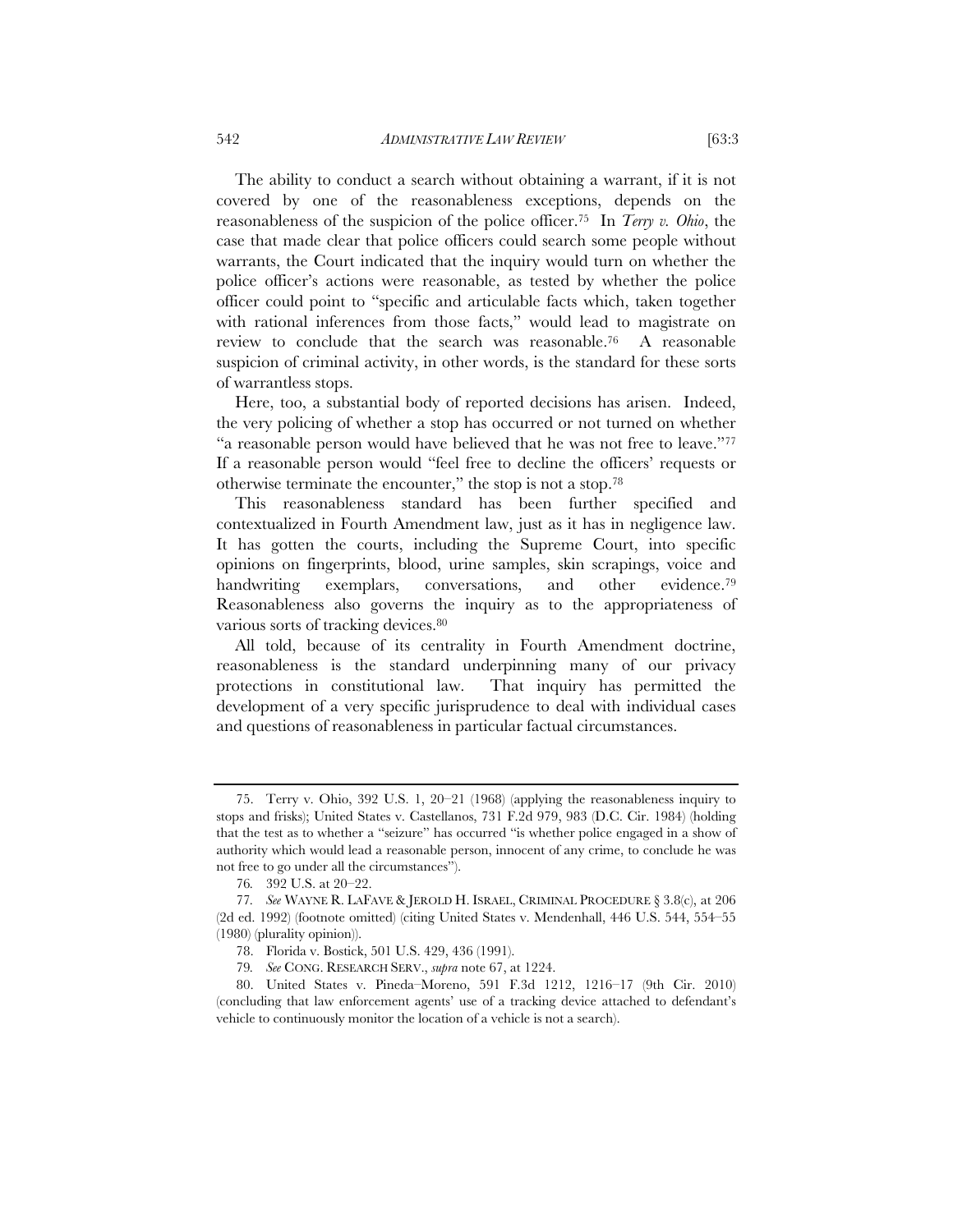It is accordingly unsurprising that Akhil Amar's theoretical conception of what the Fourth Amendment is supposed to do is premised primarily on the idea that the reasonableness inquiry explains what the Fourth Amendment is meant to  $\mathrm{do}$ .<sup>81</sup> Amar's insight—perhaps the leading theoretical exposition of the point of the Fourth Amendment and one inclined favorably toward the reasonableness analysis—again explains how reason does not mean that the government can do whatever it wants. Or, for that

#### *C. Financial Regulation*

matter, that courts will be enabled to interpret the directive any which way.

Administrative law, at least as it is currently studied and taught, has been uncomfortably paired with financial regulation, which works differently than the litigation-intensive, rule-oriented world of health, safety, and environmental regulation.82 But financial regulation turns on a variety of reasonableness inquiries as well, although the rules defining the business of banking or ensuring that those institutions are safe and sound often appear to be convoluted and hypertechnical. Because reasonableness appears in many specific areas of financial regulation as the test to apply, particularly in those areas amended after the financial crisis, and is probably the unstated standard to which the overall performance of the regulators is measured, I offer it here as a third case study for the relevance of

<sup>81.</sup> Amar, *supra* note 48, at 759; *see also* Akhil Reed Amar, *The Future of Constitutional Criminal Procedure*, 33 AM. CRIM. L. REV. 1123, 1133 (1996) ("Shouldn't 'reasonableness' under the Fourth Amendment be read in light of other constitutional values—of property, privacy, equality, due process, free speech, democratic participation, and the like—affirmed in other amendments? Shouldn't Seventh Amendment juries play some role in determining Fourth Amendment reasonableness, just as they play a role in determining reasonableness generally in tort law?"). *But see* Carol S. Steiker, *Second Thoughts About First Principles*, 107 HARV. L. REV. 820, 825 (1994) ("[T]he modern Court's (at least occasional) focus on warrants and probable cause as the touchstones of constitutional 'reasonableness' and on the exclusionary rule as a distinctive Fourth Amendment remedy can and should be defended against the more freewheeling 'reasonableness' inquiry  $\dots$ "). And for a new take on Fourth Amendment fundamentals, see Orin S. Kerr, *An Equilibrium-Adjustment Theory of the Fourth Amendment*, 125 HARV. L. REV. (forthcoming 2011) (manuscript at 10–12), *available at* http://ssrn.com/abstract=1748222, where Kerr posits that the Supreme Court adjusts the scope of protection in response to new facts and technological innovations in order to restore the status quo level of protection.

<sup>82</sup>*. See* Zaring, *supra* note 13, at 201 ("Between 1998 and 2008 . . . the EPA was a party to 199 cases in the D.C. Circuit; and the Department of Transportation was a party to thirty-five such cases. In contrast, Treasury was a party to only fourteen cases during that decade, . . . seven percent the EPA number." (citations omitted)); *id*. at 193 ("[F]inancial regulation—which standalone parts of Treasury do for both banks and thrifts—is simply less litigious than is the sort of regulated industry oversight that other important agencies, such as the Environmental Protection Agency (EPA), perform.").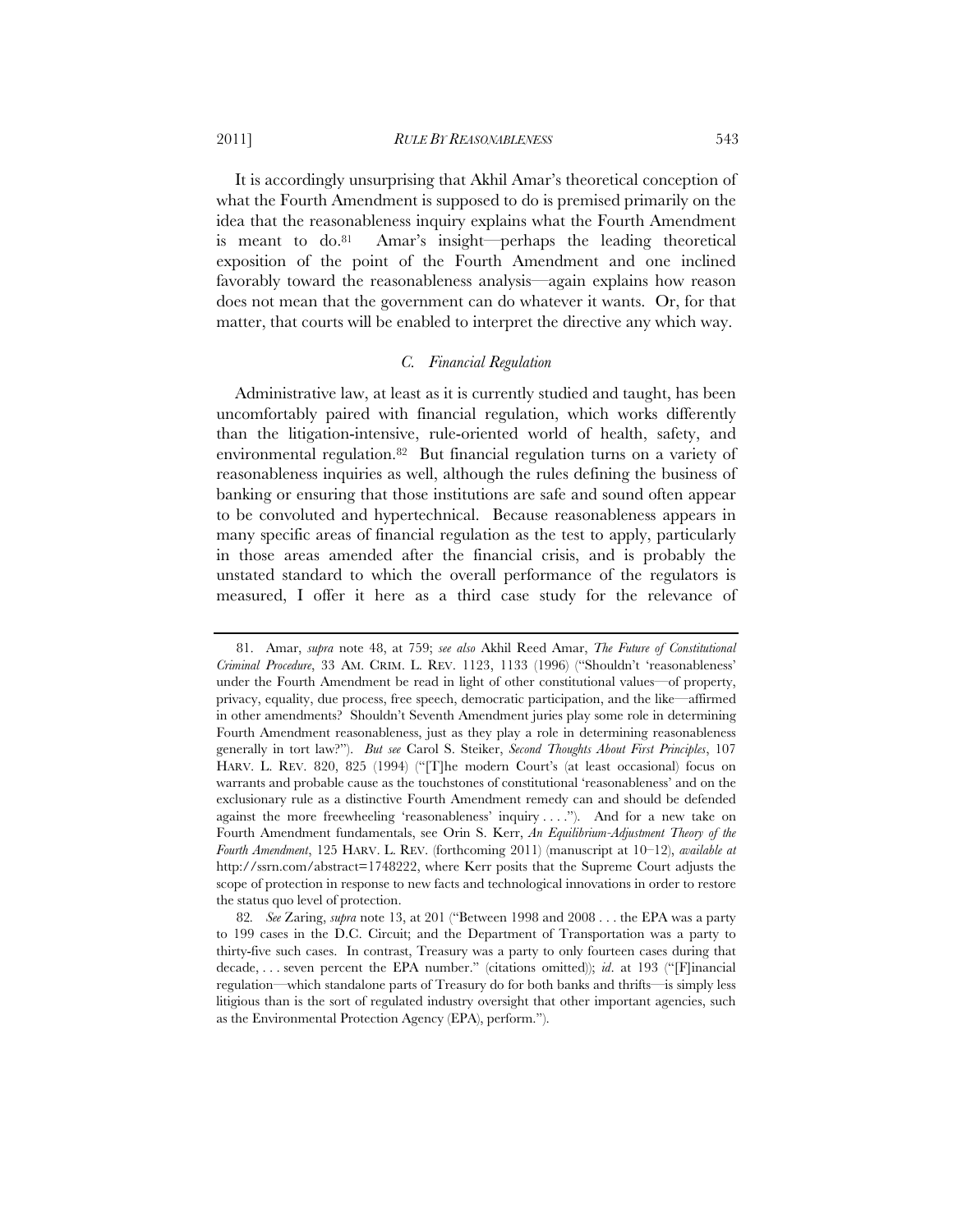reasonableness. Although the observation is made cautiously, a broad recognition that the rule of reason is the rule applied by financial regulators in much of what they do, even when they are doing something unlikely to be subject to judicial review, might enable scholars to take a more holistic approach to administrative law, one more inclusive of the agencies that do important work, but that makes an uneasy fit with the current doctrines. Although judicial review of agency action and the standards of financial regulation are unlikely to grow together soon, evaluating them on the same metric might reconnect administrative law scholarship with an important administrative enterprise that it has ignored for too long. And so financial regulation is included as an example of reasonableness regulation somewhat tendentiously because of its importance and seeming distance from the conventional tropes of administrative law (which, of course, turn more on reasonableness than I think has been recognized).

To the extent that modern financial institutions have increasingly ventured into the capital markets, they are subject to a reasonableness inquiry. Reasonableness defines what would be "material" information that must be disclosed to investors. The Supreme Court defined *materiality* in *TSC Industries, Inc. v. Northway, Inc.* by reference to what a "reasonable shareholder" would consider important.<sup>83</sup> The due diligence that must be done for public offerings uses a "reasonable" investigation standard.84 And the stock exchange standards for suitability (when broker–dealers must ensure that investments are suitable for customers) also use a reasonable standard.85

Reasonableness has become a centerpiece of the newest model of financial regulation. The Dodd–Frank Act is replete with requirements that regulators analyze their industry through a reasonableness lens. Under § 112(b) of the Act, core financial regulators must sign an annual statement to the effect that they are convinced that the government and the private sector are "taking all reasonable steps to ensure financial stability and to mitigate systemic risk."86 A number of anti-evasion devices in the statute

<sup>83. 426</sup> U.S. 438, 449 (1976). Although that case involved a potentially misleading proxy statement, the *TSC* standard has been applied to most other securities contexts where materiality is the touchstone.

<sup>84.</sup> Securities Act of 1933 § 11, 15 U.S.C. § 77(k) (2006).

<sup>85</sup>*. FINRA Manual, NASD Rules: Rule 2310, Recommendations to Customers (Suitability)*, FIN. INDUS. REGULATORY AUTH., INC., *available at* http://finra.complinet.com/en/display/ display\_viewall.html?rbid=2403&element\_id=3638&record\_id=4315 (last visited Aug. 14, 2011).

<sup>86.</sup> Dodd–Frank Wall Street Reform and Consumer Protection Act, Pub. L. No. 111- 203, § 112(b), 124 Stat. 1376, 1396 (2010) (to be codified at 12 U.S.C. § 5322).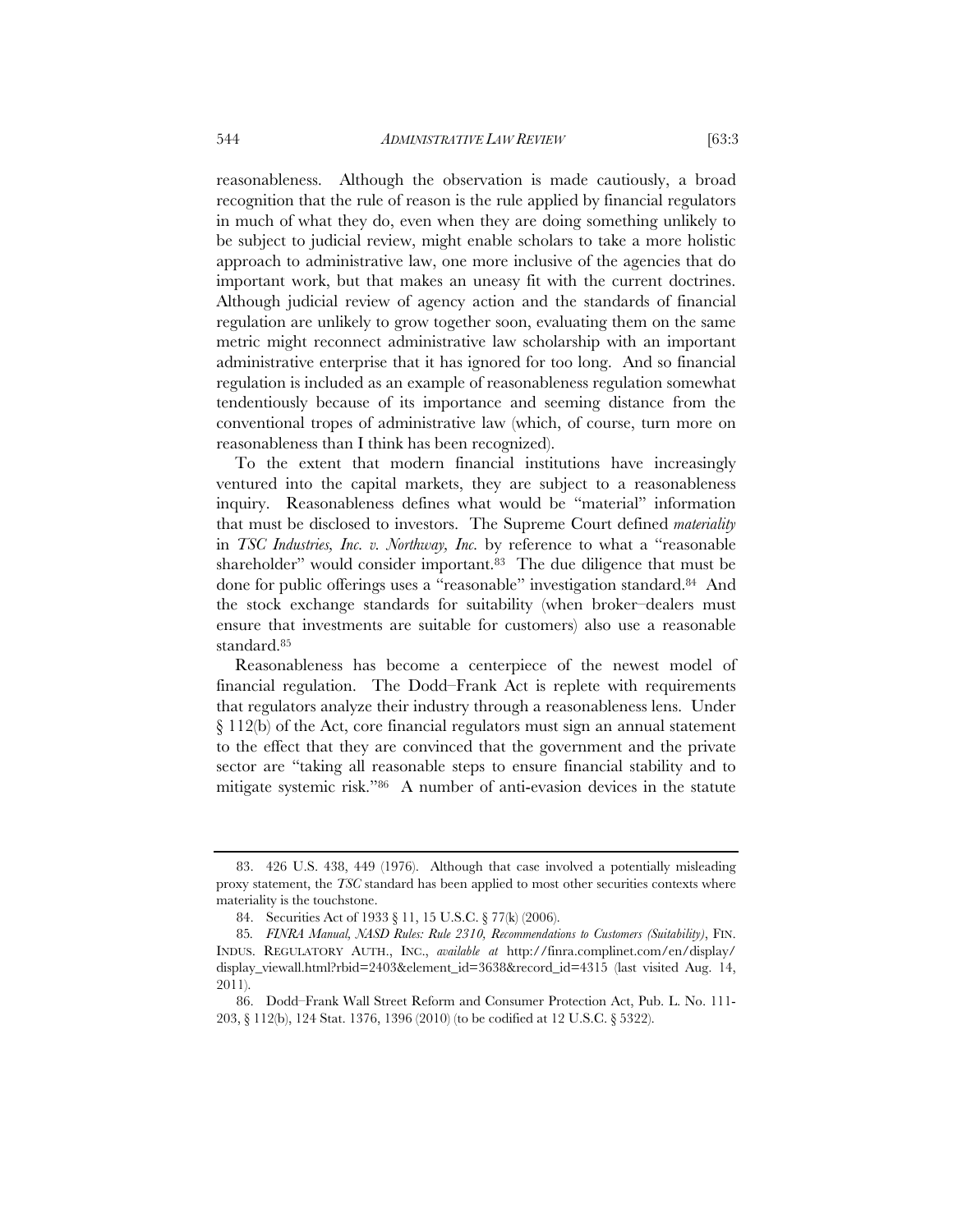also use reasonableness standards.87 The Act grants "reasonable discretion" to various private sector derivative bodies charged with centralizing clearing of derivatives, information gathering, or providing swap execution facilities—these would be the derivatives-clearing organizations that are meant to provide a liquid market and more open price discovery of these relatively newfangled financial instruments that many institutions misvalued during the financial crisis (particularly housingrelated derivatives).88 It also allows the Federal Reserve to take enforcement actions against financial utilities and financial institutions if the it has "reasonable cause."89 A similar reasonable cause standard marks the Consumer Financial Protection Bureau's enforcement powers; in defining what constitutes "abusive" practices that the Bureau can regulate, the Act uses a reasonable standard.90 In one of the Act's more controversial features, the Federal Reserve Board may limit the "interchange transaction fees" for debit cards, or what payment networks can charge merchants for using debit card networks, to those fees that are "reasonable."91 And residential mortgage lenders must now ensure that borrowers have a "reasonable" ability to repay.92 It might be said that the consumer protection provisions of the Act almost entirely turn on reasonableness.

In addition, financial regulators, and the lawyers who appear before them, deal with bet-the-bank transactions, such as mergers and acquisitions and the attendant antitrust review—a review complicated by the size limitations imposed on banks—and as we know, those objectives depend on reasonableness as well.93 Since such mergers have to win the approval of the Federal Reserve Board as well as the antitrust regulators, banking lawyers have participated in the review and approval process for these

<sup>87</sup>*. See, e.g.*, *id*. sec. 619, §13(e), 124 Stat. at 1627 (to be codified at 12 U.S.C. § 1851).

<sup>88.</sup> *Id*. sec. 725, § 5b(c), 124 Stat. at 1687–85 (to be codified at 7 U.S.C. 7a–1(c)); *id*. sec. 728, § 21, 124 Stat. at 1697 (to be codified at 7 U.S.C. 24a); *id*. sec. 733, § 5h, 124 Stat. at 1713–14 (to be codified at 7 U.S.C. § 7b–3).

<sup>89</sup>*. Id*. § 807(e), 124 Stat. at 1814–15 (to be codified at 12 U.S.C. § 5466); *id*. § 808(e), 124 Stat. at 1817 (to be codified at 12 U.S.C. § 5467).

<sup>90</sup>*. Id*. § 1031(d), 124 Stat. at 2006 (to be codified at 12 U.S.C. § 5531).

<sup>91</sup>*. Id*. sec. 1075, § 920(a)(2), 124 Stat. at 2068 (to be codified at 15 U.S.C. § 1693o–2).

<sup>92</sup>*. Id*. sec. 1401, § 103, 124 Stat. at 2137–38 (to be codified at 15 U.S.C. § 1602). Creditors have to make a "reasonable and good faith determination" into the borrower's ability to repay. *Id*. sec. 1411, § 129C, 124 Stat. at 2142 (to be codified at 15 U.S.C. § 1639c).

<sup>93.</sup> The Reigle–Neal Act prevents bank holding companies from obtaining more than 10% of the total deposits in institutions insured by the Federal Deposit Insurance Corporation (FDIC) via acquisition of out-of-state banks, though it can expand by other means, such as through internal deposit growth. *See* 12 U.S.C. §§ 1831u(b)(2)(A), 1842(d)(2)(A) (2006). For an extended discussion, see RICHARD SCOTT CARNELL ET AL., THE LAW OF BANKING AND FINANCIAL INSTITUTIONS 186–87 (4th ed. 2009).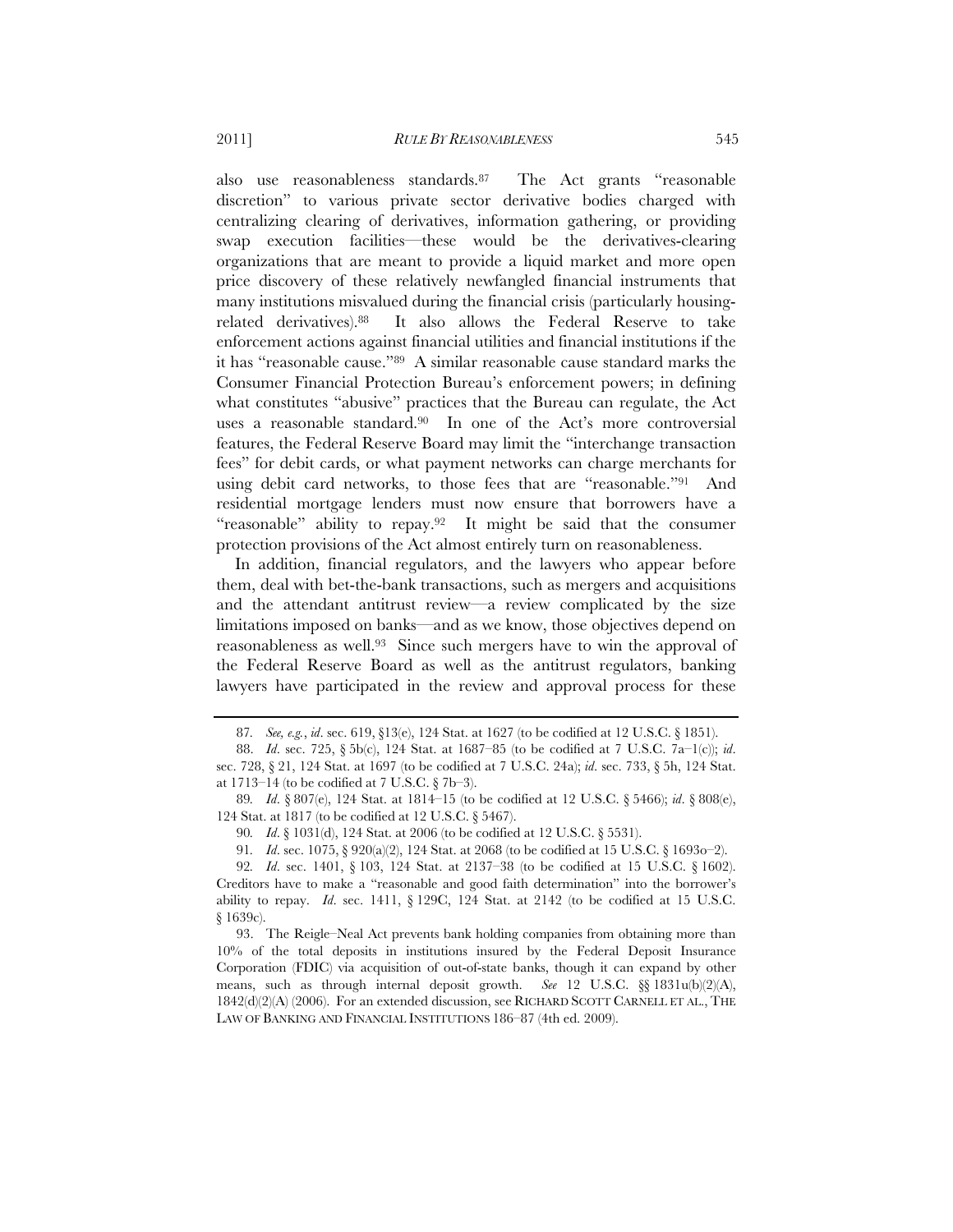transactions, which turn upon their own rule of reason—the rule that antitrust law applies to all restraints on trade.94 Related to these issues is the sort of wise counsel that banking lawyers who understand the affiliation limitations on banks (that is, the limitations on the businesses that the bank holding companies can acquire in addition to holding chartered banks or thrifts) provide.95

Finally, although the mechanism is difficult to specify, the reasonableness inquiry captures the constraints on financial regulators as well as anything else. During the crisis, those regulators all but threw out the rule book in pursuit of means to stabilize the financial system.96 It is that stabilization

<sup>94.</sup> Standard Oil Co. v. United States, 221 U.S. 1, 66–67 (1911) ("[T]he construction which we have deduced from the history of the act and the analysis of its text is . . . that in every case where it is claimed that an act or acts are in violation of the [antitrust] statute the rule of reason, in the light of the principles of law and the public policy which the act embodies, must be applied."). Courts have consistently moved away from per se rules in antitrust law and *California Dental Ass'n v. FTC'*s assertion that there is no "categorical line to be drawn between restraints that rise to an intuitively obvious inference of anticompetitive effect and those that call for more detailed treatment" but that "what is required, rather, is an enquiry meet for the case." 526 U.S. 756, 780–81 (1999). This implies an analysis based in reasonableness for all restraints on trade, but one would not want to overstate the case. Horizontal price fixing is still per se illegal, and horizontal market division is all but per se illegal, if it is not in fact per se illegal.

<sup>95.</sup> Again, for an extended discussion, see CARNELL, *supra* note 93, at 425–94. And these are not the only things banking lawyers do, of course. These lawyers and their charges at the banks remain in close contact with the government, as the Treasury Secretary's and Federal Reserve Chairman of New York's contacts with the banks during the financial crisis revealed. One lawyer in particular, Rodgin Cohen, played an especially important role in maintaining this sort of contact with the government and mediating the government's interests with those of the banks he represented during the financial crisis. This sort of close contact work is another responsibility of banking lawyers, and it is not one that creates actions suitable for review under traditional administrative law doctrines.

<sup>96.</sup> Steven M. Davidoff & David Zaring, *Regulation by Deal: The Government's Response to the Financial Crisis*, 61 ADMIN. L. REV. 463, 468 (2009) (explaining that the response to the financial crisis was a real departure from the normal notice-and-comment form of rulemaking); Gary Lawson, *Burying the Constitution Under a TARP*, 33 HARV. J.L. & PUB. POL'Y 55, 57 (2010) (using the Troubled Asset Relief Program (TARP) as an example of the unconstitutionality of modern administrative law); Alexander Mehra, *Legal Authority in Unusual and Exigent Circumstances: The Federal Reserve and the Financial Crisis*, 13 U. PA. J. BUS. L. 221, 222 (2010) (evaluating the scope of the Federal Reserve's § 13(3) lending powers and arguing that by purchasing assets and extending credit against corporate shares, the Federal Reserve exceeded the bounds of its statutory authority during the financial crisis); Richard J. Pierce, Jr., *Presidential Control Is Better Than the Alternatives*, 88 TEX. L. REV. *SEE ALSO* 113, 123– 24 (2009), http://www.texaslrev.com/sites/default/files/seealso/vol88/pdf/88TexasLRev SeeAlso113.pdf (describing this process); Eric A. Posner & Adrian Vermeule, *Crisis Governance in the Administrative State: 9/11 and the Financial Meltdown of 2008*, 76 U. CHI. L. REV. 1613, 1624–30 (2009) (stating that some of Treasury's actions during the financial crisis were probably not legal); Simon Johnson, *The Quiet Coup*, 303 ATLANTIC, May 2009, at 46, 49,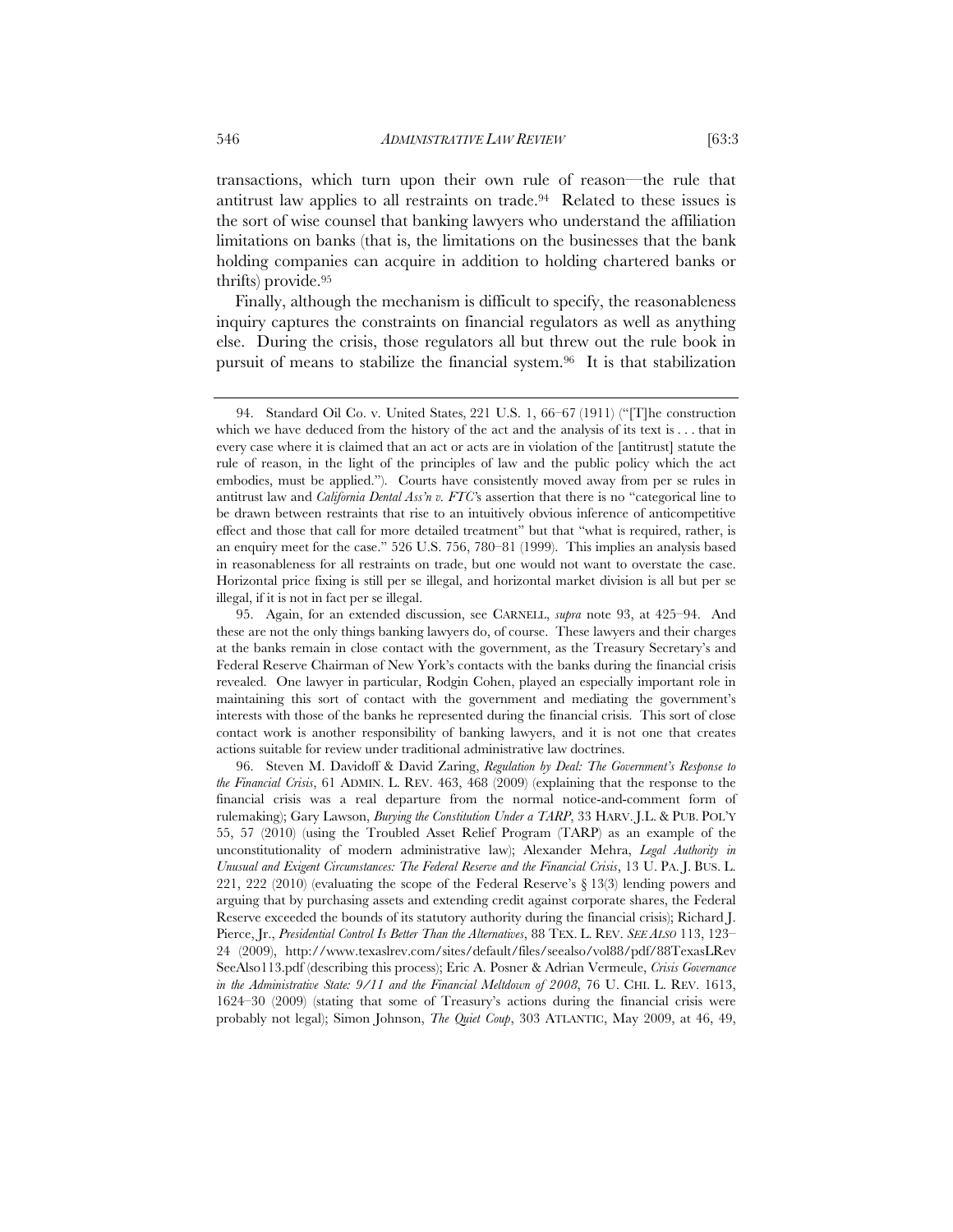function, more than any other, which organizes the efforts of the varied collection of agencies that oversee the financial system.<sup>97</sup> Indeed, although there are many different regulators in the financial regulatory universe, and they have somewhat different roles, each of them is charged with ensuring that banks are safe and sound. Although that inquiry is both exceedingly technical and one that has its own terminology, one suspects that the gestalt of the inquiry does turn, in fact, on reasonableness.98

97. For a discussion of these regulators, see Adam J. Levitin, *Hydraulic Regulation: Regulating Credit Markets Upstream*, 26 YALE J. ON REG. 143, 149 (2009) ("For federally chartered banks, the regulator depends on the type of charter. The Office of the Comptroller of the Currency (OCC), a bureau of the Treasury Department, has primary authority over entities with national bank charters ('national banks'). Another Treasury office, the Office of Thrift Supervision (OTS) has authority over entities with a federal thrift charter, such as savings associations, savings banks, and savings and loans ('national thrifts'). Although the OCC and the OTS are part of the Treasury Department, they are autonomous, and the Treasury Secretary lacks authority to compel the Comptroller of the Currency or the Director of the OTS to promulgate any rule. Additionally, an independent agency, the National Credit Union Administration (NCUA), has authority over federal credit unions." (footnote omitted)); Lawrence A. Cunningham & David Zaring, *The Three or Four Approaches to Financial Regulation: A Cautionary Analysis Against Exuberance in Crisis Response*, 78 GEO. WASH. L. REV. 39 (2009) (describing the differences between the regulators); Howell E. Jackson, *A Pragmatic Approach to the Phased Consolidation of Financial Regulation in the United States* 3–4 (Harvard L. School Pub. Law & Legal Theory Working Paper Series, Paper No. 09-19, 2008), *available at* http://papers.ssrn.com/sol3/papers.cfm?abstract\_id=1300431 (critiquing the divergent approaches within the United States); Roberta Romano, *The Political Dynamics of Derivative Securities Regulation*, 14 YALE J. ON REG. 279, 282 (1997) ("The regulation of financial markets in the United States is dispersed. Securities are regulated by the Securities and Exchange Commission (SEC) while derivatives on securities—financial instruments whose value is derived from an underlying security or index of securities—are regulated by a variety of agencies. Options on securities are regulated by the SEC; futures, and options on futures by the Commodity Futures Trading Commission (CFTC); and offexchange-traded forward contracts, options, and swaps are typically not subject to any federal regulation (unless undertaken by an institution which is itself federally regulated, such as banks). This multiplicity of regulatory authority has been the principal bone of regulatory contention for decades, as regulators, interest groups and legislators have sought to shift jurisdiction to their preferred agency. Even when a regulator does not object to another's jurisdictional grab, market participants have contested the agencies' authority to do so in court."); John C. Coffee, Jr., *Competition Versus Consolidation: The Significance of Organizational Structure in Financial and Securities Regulation*, 50 BUS. LAW. 447, 448–50 (1995).

98. Lawrence G. Baxter, *Capture in Financial Regulation: Can We Channel It Toward the Common Good?*, 21 CORNELL J.L. & PUB. POL'Y [hereinafter Baxter, *Capture in Financial* 

*available at* http://www.theatlantic.com/magazine/archive/2009/05/the-quiet-coup/7364/ (arguing that banks captured the policymaking process during the financial crisis). For a comprehensive look at what has been spawned by the crisis, see generally DAVIS POLK & WARDWELL LLP, FINANCIAL CRISIS MANUAL: A GUIDE TO THE LAWS, REGULATIONS AND CONTRACTS OF THE FINANCIAL CRISIS (2009), http://www.davispolk.com/files/ Publication/d1ab7627-e45d-4d35-b6f1-ef356ba686f2/Presentation/PublicationAttachment /2a31cab4-3682-420e-926f-054c72e3149d/fcm.pdf.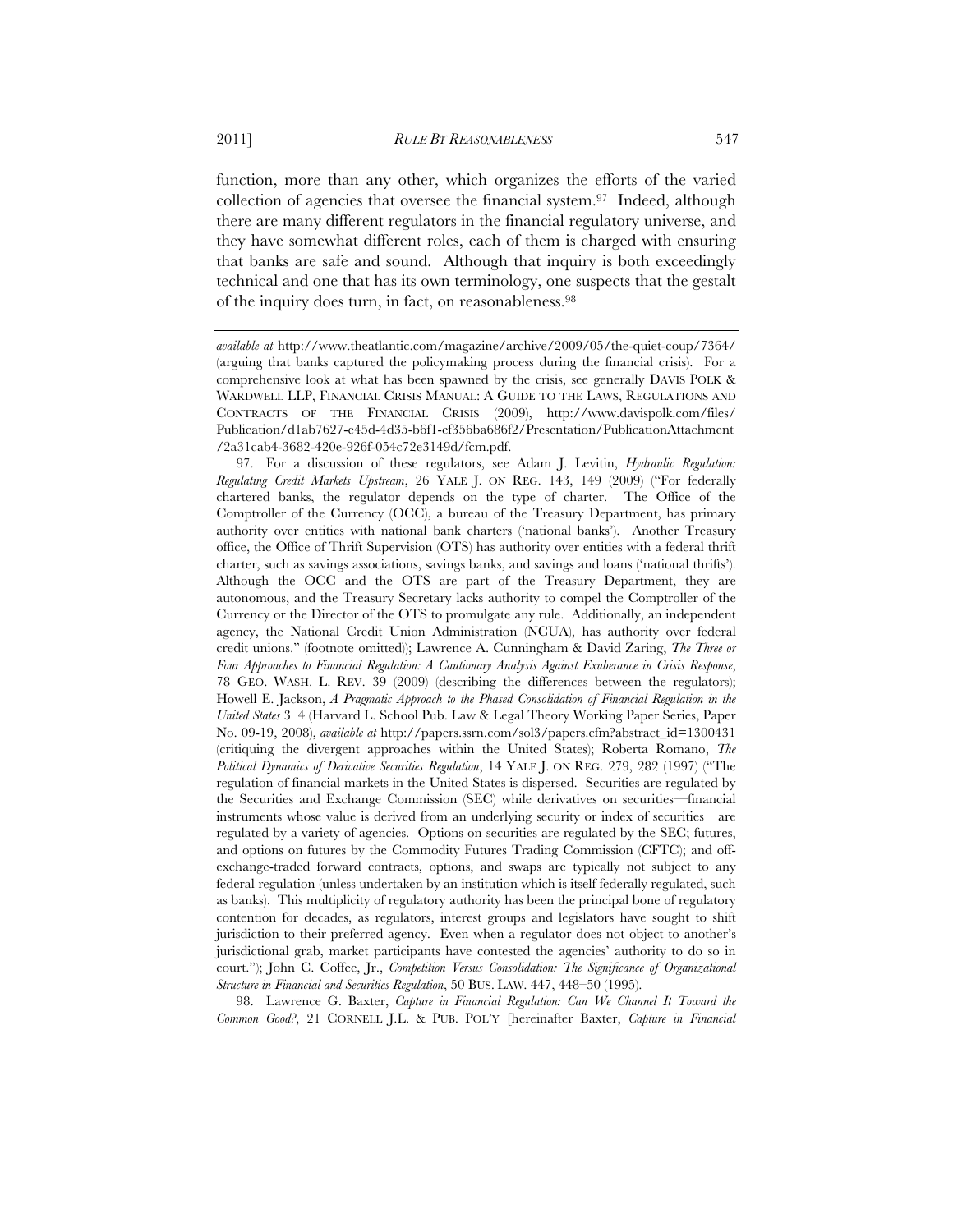Regulators manage all these charges without reference to the standards of review promulgated so complicatedly by the Supreme Court, or with reference to the cost–benefit analysis that has animated so much regulation and evaluation of regulations in other industries.99 As Julie Hill has explained, "regulators likely use rules of thumb that are not memorialized in publicly available material" when they make their decisions about bank

99*. See generally* Baxter, *Capture in Financial Regulation*, *supra* note 98 (manuscript at 20); Edward Sherwin, *The Cost–Benefit Analysis of Financial Regulation: Lessons from the SEC's Stalled Mutual Fund Reform Effort*, 12 STAN. J.L. BUS. & FIN. 1, 12–17 (2006) (arguing that regulation has become separated from that basic administrative law principle, the cost–benefit analysis).

*Regulation*] (forthcoming 2011) (manuscript at 6), available *at*  http://ssrn.com/abstract=1769203. Compliance with basic safety and soundness rules involves interaction and negotiation with bank examiners who, every three to five quarters (they are charged with conducting annual examinations of the banks they supervise), enter the premises of banks, review their books and spreadsheets, internal controls, and other matters, and draw a conclusion as to whether the institutions have sufficient capital on hand. *See generally* Beverly J. Hirtle & Jose A. Lopez, *Supervisory Information and the Frequency of Bank Examinations*, 5 FRBNY ECON. POL'Y REV., Apr. 1999, at 1, 2–3 (1999), *available at*  http://www.frbsf.org/economics/economists/jlopez/hirtle.pdf (describing the timing and process of bank examinations). In my view, compliance and supervision is done on a reasonableness basis—reasonable compliance with the basic rules—though the question is not entirely without doubt. The so-called CAMELS system exemplifies efforts to get some precision into otherwise rather broad question about safety and soundness, and marks how this sort of supervision has rules in place. CAMELS is a five-point scale on which the regulators evaluate the regulated entities on six different issue areas: (C)apital adequacy, (A)sset quality, (M)anagement ability, (E)arnings, (L)iquidity, and (S)ensitivity to risk. *Risk Categories & Risk-Based Assessment Rates*, FDIC, http://www.fdic.gov/deposit/insurance/ assessments/risk.html (last visited Aug. 14, 2011). For a discussion, see Peter S. Kim, *The FDIC's Special Assessment: Basing Deposit Insurance on Assets Instead of Deposits*, 14 N.C. BANKING INST. 381, 401–02 (2010); Jonathan R. Macey & Geoffrey P. Miller, *Bank Failures, Risk Monitoring, and the Market for Bank Control*, 88 COLUM. L. REV. 1153, 1226 (1988). For each of these issue areas, the regulators devise a five-point scale, and an overall five-point rating, with low scores being awarded to safe and sound banks. High-scoring banks may be subject to "prompt corrective action" notices, written agreements, cease and desist orders, or other enforcement mechanisms, all designed to get banks to replenish their capital and possibly to root out the practices or people at the bank that led to undercapitalization (the process by which each regulator chooses to make use of these various enforcement mechanisms is rather opaque). For a careful discussion and critique, see Lawrence G. Baxter, *Administrative and Judicial Review of Prompt Corrective Action Decisions by the Federal Banking Regulators*, 7 ADMIN. L.J. AM. U. 505, 567 (1994) ("Four features seem to be particularly important: absence of clear protection against improper classification decisions; uncertainty regarding the availability of judicial review; the anomalous coexistence of PCA [the prompt corrective action system] and formal enforcement powers; and anomalous inconsistencies between PCA and conservatorship/receivership powers."). *See also* Gail Otsuka Ayabe, Comment, *The "Brokered Deposit" Regulation: A Response to the FDIC's and FHLBB's Efforts to Limit Deposit Insurance*, 33 UCLA L. REV. 594, 624 n.194 (1985) ("A 'problem' bank is a CAMEL 4- and 5-rated bank. A 'near-problem' bank is a CAMEL 3-rated bank." (citations omitted)).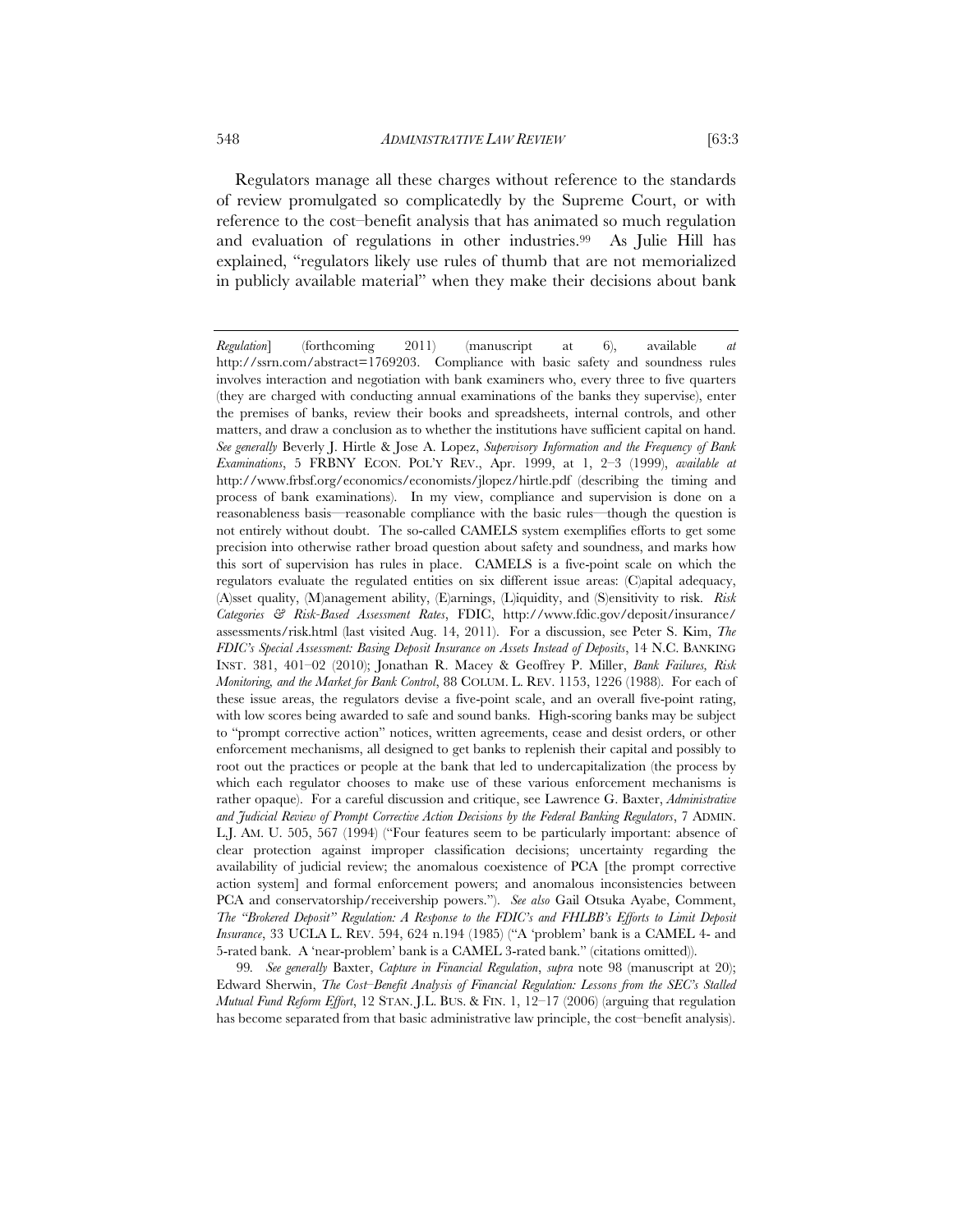2011] *RULE BY REASONABLENESS* 549

safety and soundness.<sup>100</sup> In doing this, bank regulators are not just charged with insuring the safety and soundness of the system but rather have a probank mandate as well to ensure that the banking system as a whole operates efficiently.<sup>101</sup> Here too, the reasonableness inquiry is exceedingly difficult to detach from a governance enterprise; if it applies to banking regulation, perhaps reasonableness can work for the standards of review as well.

The foregoing does not mean that the only way to evaluate the performance of financial regulators is to consider whether they did a reasonable job; but rather that it is likely that it probably does characterize that evaluation in practice. That evaluation is rarely done by courts under the doctrines of judicial review of agency action but nonetheless characterizes the standards to which other government actors hold these agencies.

#### *D. Conclusion*

In tort law, the standard of reasonable care is the premise of the negligence law that is the most common basis for tort liability. In criminal procedure, the Supreme Court has concluded that the Fourth Amendment prohibits unreasonable searches and seizures and has defined the assessment of that term through a reasonableness standard. Under both of these standards, thousands of cases are adjudicated every year. Whole treatises have been written that focus on the evaluation of reasonable conduct in both contexts. And in financial regulation—especially in the post-Dodd–Frank version of it—reasonableness is the coin of the realm. We have, in short, collectively made our peace with the legal tractability of the reasonableness standard through many cases and bureaucratic disputes.

Reasonableness in the context of administrative law is not very different from the doctrinally familiar mandate that government officials may not act arbitrarily and capriciously—itself a capacious concept.102 In reasonableness contexts, reported cases serve as guides for a more precise, fact-dependent and fine-grained inquiry into the sort of law that should be applied in any particular context.103

 <sup>100.</sup> Julie Andersen Hill, *Bank Capital Regulation by Enforcement: An Empirical Study*, IND. L.J. (forthcoming) (manuscript at 50), *available at* http://ssrn.com/abstract=1773072. Hill further stated, "The individual bank minimum capital requirements contained in the formal capital enforcement actions seem to hint that regulators employ non-public rules of thumb." *Id.* 

<sup>101</sup>*. See id.* (manuscript at 4–6).

<sup>102</sup>*. See supra* note 46 and accompanying text.

<sup>103.</sup> One way to think about this matter might be adduced from the way Akhil Amar approaches the reasonableness inquiry in the Fourth Amendment context, in which the "other parts of the Bill of Rights . . . identify constitutional values that are elements of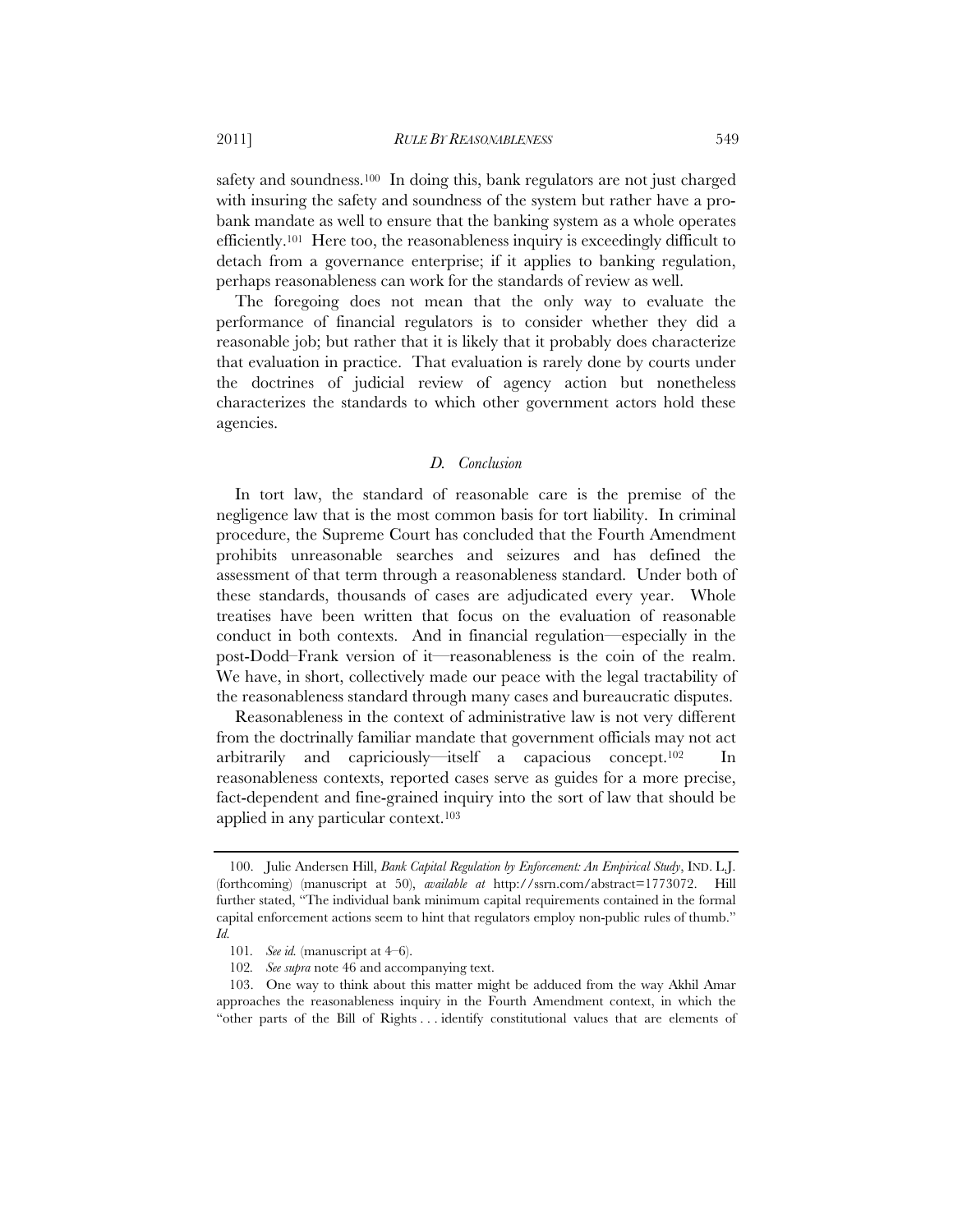Moreover, the examples of reasonableness considered in this Article are not the only examples. Courts premise the materiality element of the antifraud laws on what "reasonable investors" would find material.104 Sexual harassment is proven by showing harassment sufficiently "severe or pervasive" that it is both subjectively and objectively hostile or abusive, as judged by a "reasonable person" standard.<sup>105</sup> The "rule of reason" has been the law of the Sherman Act for well over a century—and the move from per se rules in antitrust to a general reasonableness test has been one of the features of modern antitrust regulation.106 Reasonableness is also a standard interpretive tool used in contract law.107

 105. Harris v. Forklift Sys., Inc., 510 U.S. 17, 21–22 (1993). In 1991, the Ninth Circuit propounded a "reasonable woman" standard for these sorts of cases. *See* Ellison v. Brady, 924 F.2d 872, 878–79 (9th Cir. 1991) ("We . . . prefer to analyze harassment from the victim's perspective," prohibiting "conduct which a reasonable woman would consider sufficiently severe or pervasive to alter the conditions of employment and create an abusive working environment." (footnote omitted)). But after *Harris*, the Ninth Circuit redefined its test to cover a "reasonable person with the same fundamental characteristics." Fuller v. City of Oakland, 47 F.3d 1522, 1527 (9th Cir. 1995). For a discussion, see Ann Juliano & Stewart J. Schwab, *The Sweep of Sexual Harassment Cases*, 86 CORNELL L. REV. 548, 582–83 (2001).

 106. The Sherman Antitrust Act may be found at 15 U.S.C. §§ 1–7 (2006). The rule of reason used to interpret its hostility to restraints on trade was announced in *Standard Oil Co.v. United States*, 221 U.S. 1, 66 (1911) ("[T]he construction which we have deduced from the history of the act and the analysis of its text is  $\dots$  that in every case where it is claimed that an act or acts are in violation of the [antitrust] statute the rule of reason, in the light of the principles of law and the public policy which the act embodies, must be applied."). *See also* Thomas C. Arthur, *A Workable Rule of Reason: A Less Ambitious Antitrust Role for the Federal Courts*, 68 ANTITRUST L.J. 337, 337 (2000) ("The traditional rule of reason was uniformly viewed as 'a euphemism for an endless economic inquiry resulting in a defense verdict.'" (quoting

constitutional reasonableness. These other Clauses at all times stand as independent hurdles, above and beyond composite reasonableness, that every search or seizure must clear, but the Clauses can also serve other functions. They can furnish benchmarks against which to measure reasonableness and components of reasonableness itself." Amar, *supra*  note 48, at 805 (emphasis omitted) (footnote omitted).

 <sup>104.</sup> SEC v. Texas Gulf Sulphur Co., 401 F.2d 833, 862 (2d Cir. 1968) (en banc) (defining a misrepresentation or omission as an act that conveys a false impression of the facts or is misleading, which in turn requires an inquiry "into the meaning of the statement to the reasonable investor and its relationship to the truth"). In *TSC Industries, Inc. v. Northway, Inc.*, the Supreme Court essentially adopted the reasonableness rule, holding that information should be deemed material if there exists "a substantial likelihood" that it "would have been viewed by the reasonable investor as having significantly altered the 'total mix' of information" available to the public. 426 U.S. 438, 449 (1976). For other illustrations of the use of reasonableness in securities regulation, see *Basic Inc. v. Levinson*, 485 U.S. 224 (1988); *Texas Gulf Sulphur Co*., 446 F.2d at 1305; Jeffry L. Davis, *Materiality and SEC Disclosure Filings*, 24 SEC. REG. L.J. 180 (1996). For a discussion, see Richard C. Sauer, *The Erosion of the Materiality Standard in the Enforcement of the Federal Securities Laws*, 62 BUS. LAW. 317, 320 (2007).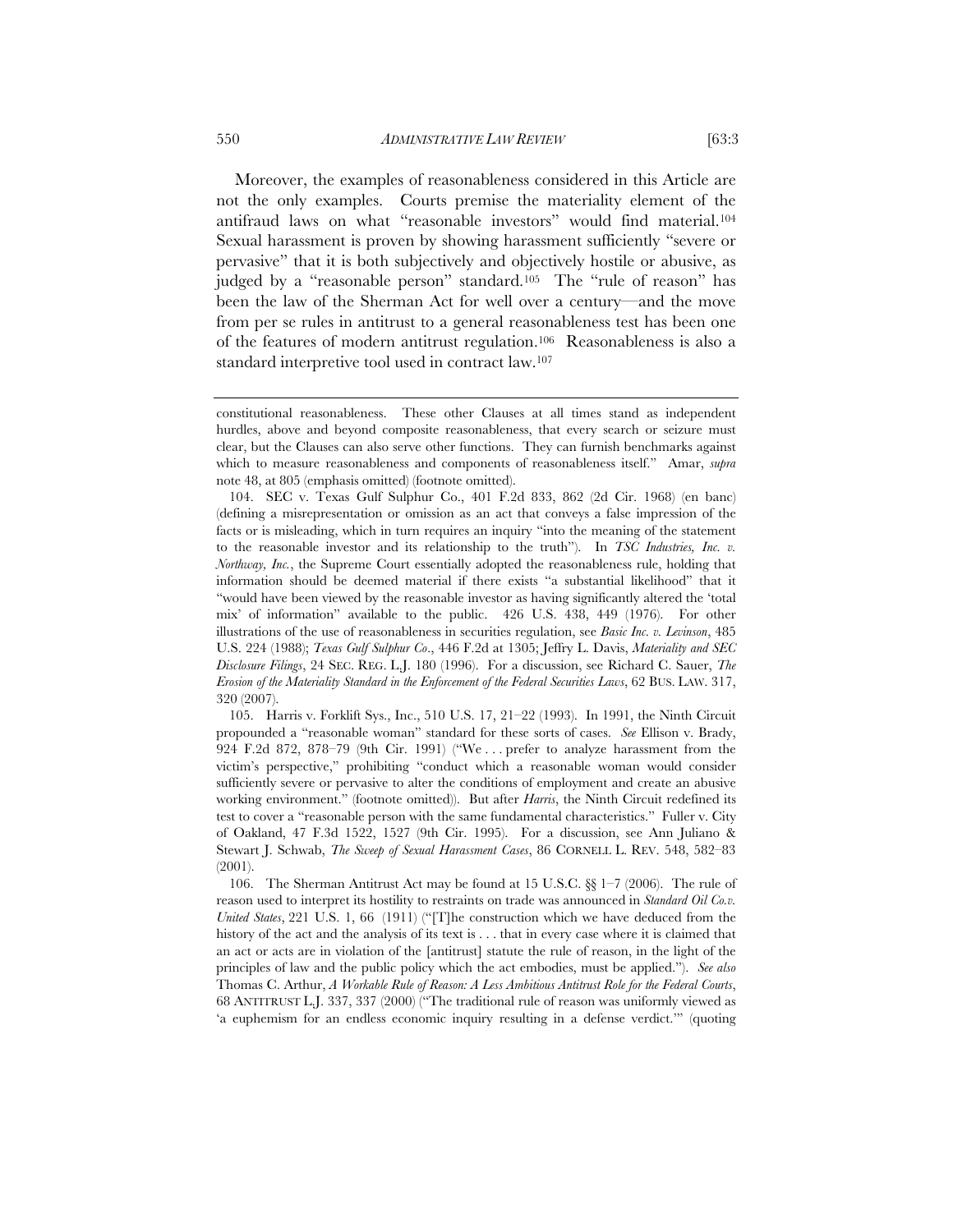Appellate judges, finally, are accustomed to making reasonableness determinations in standards of review for nonagency action, making the importance of reasonableness a jurispruential fact that they would not find surprising. In the federal system, triers of fact are also reviewed for reasonableness and have been so reviewed for decades.108 Reasonableness review is thus a feature of federal civil procedure in addition to being the

sort of standard that has permitted the creation of a useful and fact-sensitive jurisprudence in other areas of the law that benefit from fact-oriented elaboration.109

It is, in sum, not an overstatement to suggest that reasonableness pervades legal analysis, and there is no doctrinal reason not to reclaim it for administrative law.

## III. DEFENDING REASONABLENESS

This section responds to some criticisms of reasonableness review and explores several implications that the adoption of a reasonableness standard in administrative law might entail. One critique is theoretical: it posits that the extant standards of review prevent the politicization of administration and that reasonableness would not do so. Another is empirical: it takes the fact that agencies are affirmed roughly two-thirds of the time as an unstable, rather than permanent fact, and so argues that just because the standards of review have similar validation rates now does not mean that they are in fact similar. This section also weighs the function of standards of review more generally by arguing that implementing a reasonableness standard is practically possible and normatively desirable, in that it would simplify administrative law, which should be understandable and accessible.

Maxwell M. Blecher, Schwinn—*An Example of a Genuine Commitment to Antitrust Law*, 44 ANTITRUST L.J. 550, 553 (1975))). *See generally* Case Comment, *Sherman Act*, 124 HARV. L. REV. 179, 400–10 (2010) (discussing *American Needle, Inc. v. National Football League*, 130 S. Ct. 2201 (2010), a decision by the Supreme Court in light of the rule of reason).

<sup>107</sup>*. See, e.g.*, Brent C. Shaffer, *Counseling the Client on the Reasonable Consent Standard to Assignments*, PRAC. REAL ESTATE LAW., July 2003, at 7, 7–8 ("Reasonableness is a relative term. Luckily, the courts have provided ample guidelines" for the "standards of reasonableness articulated by the courts in construing commercial lease assignments.").

 <sup>108.</sup> George C. Christie, *Judicial Review of Findings of Fact*, 87 NW. U. L. REV. 14, 23 (1992) (observing, albeit in a somewhat narrow context, that "the courts merely look for reasonable evidentiary support").

 <sup>109.</sup> For an accessible critique of the reasonableness standard (while acknowledging its appellate ubiquity), see Chad M. Oldfather, *Appellate Courts, Historical Facts, and the Civil– Criminal Distinction*, 57 VAND. L. REV. 437, 443 (2004) ("[T]he governing standards in both criminal and civil cases pose roughly the same question for the reviewing court. The court must first view the evidence in the light most favorable to the verdict, and then ask whether the verdict could have been reached by a reasonable jury.").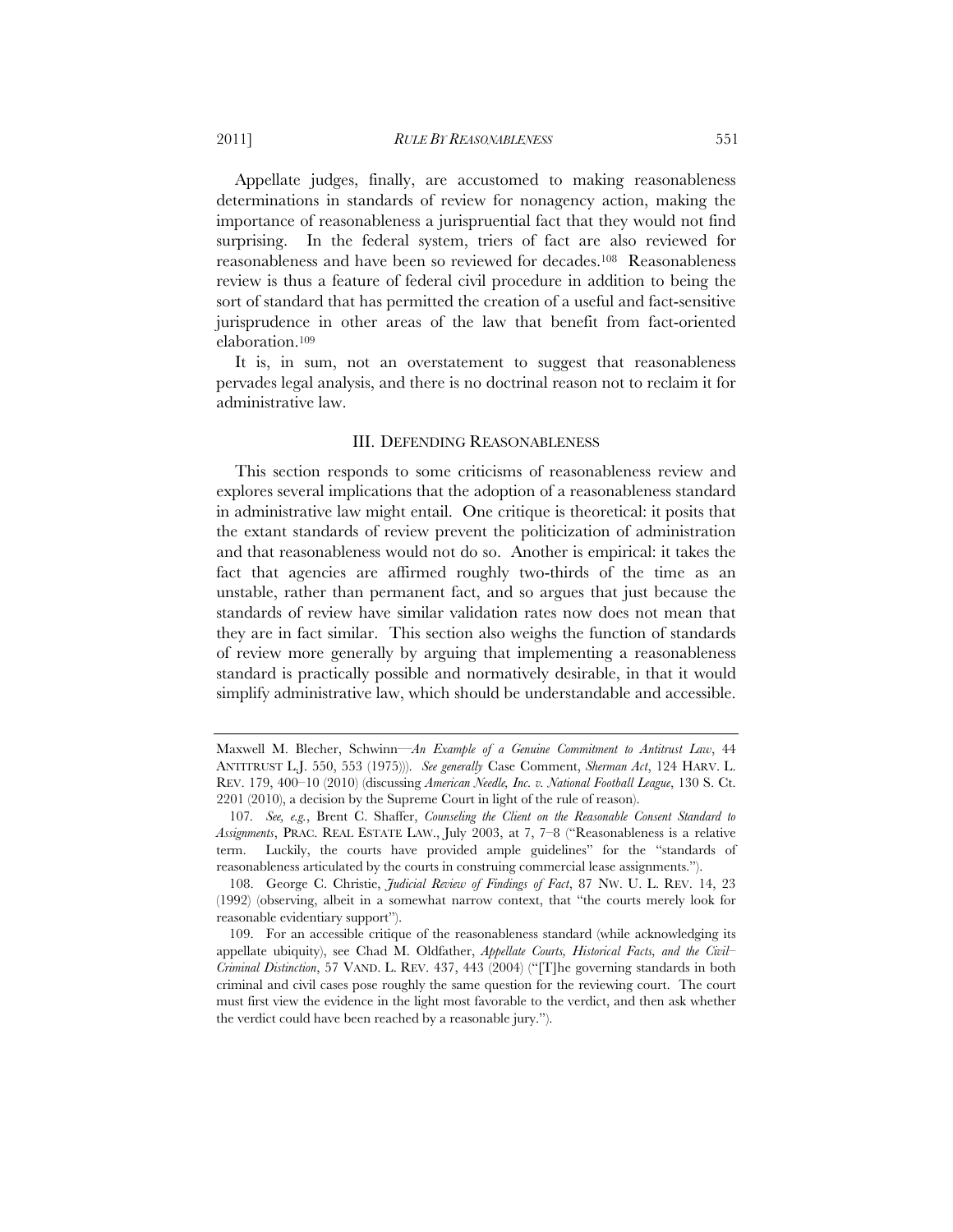It also considers some other implications of broad legal rules such as reasonableness in the context of administrative regulation.

## *A. Critiques of Reasonableness*

One strong critique of reasonableness review in administrative law is that it would allow judges to enact their political preferences because nothing about reasonableness inquiries forecloses the utilization of such preferences, and because the general nature of the inquiry would ease the constraints on judges inclined to do so.<sup>110</sup>

But, as the record of reasonableness in other areas of the law suggests, a reasonable agency standard would not mean that administrative law is just a matter of politics. It is true that many scholars argue that politics play an important role in understanding how administrative law decisions are made.111 Political scientists are particularly prone to such suggestions even though they now are struggling to import some constraints from law into their rational-actor paradigm.<sup>112</sup>

 <sup>110.</sup> Sasha Volokh argues that doctrine can limit the whims of judges who would like to enact their political preferences but do not. Alexander Volokh, *Choosing Interpretive Methods: A Positive Theory of Judges and Everyone Else*, 83 N.Y.U. L. REV. 769 (2008). Although I am unconvinced by the style of the argument, it surely is true that cases with clear legal answers prevent judges from disregarding those answers in favor of their policy preferences.

<sup>111</sup>*. See generally* WILLIAM M. LANDES & RICHARD A. POSNER, THE POLITICAL ECONOMY OF INTELLECTUAL PROPERTY LAW (2004) (describing the incentives of judges as including reputation and leisure); JEFFERY A. SEGAL & HAROLD J. SPAETH, THE SUPREME COURT AND THE ATTITUDINAL MODEL REVISITED (2002) (arguing that judges essentially enact their policy preferences into law when adjudicating); Thomas J. Miles & Cass R. Sunstein, *Do Judges Make Regulatory Policy? An Empirical Investigation of* Chevron, 73 U. CHI. L. REV. 823 (2006).

<sup>112</sup>*. See* David S. Law & David Zaring, *Law Versus Ideology: The Supreme Court and the Use of Legislative History*, 51 WM. & MARY L. REV. 1653, 1740 (2010) (concluding that Supreme Court justices are more likely to consult legislative history in their statutory interpretation when the legislative history favors their "ideologically preferred outcomes"); Mark J. Richards et al., *Does* Chevron *Matter?*, 28 LAW & POL'Y 444 (2006) (concluding that it may, in fact, matter);. *But see* LEE EPSTEIN & JACK KNIGHT, THE CHOICES JUSTICES MAKE (1998) (arguing more generally that political decisions count for most of the inputs into Supreme Court decisionmaking). For discussions about the relevance of law by scholars who are not known for otherwise celebrating the importance of doctrine, see Barry Friedman, *Taking Law Seriously*, 4 PERSPECTIVES ON POL. 261, 266 (2006); and Matthew C. Stephenson, *Legal Realism for Economists*, J. ECON. PERSPECTIVES, Spring 2009, at 191. There are numerous other examples of law professors expressing their concern about the law-disregarding nature of social scientific scholarship. *See, e.g.*, Carolyn Shapiro, *Coding Complexity: Bringing Law to the Empirical Analysis of the Supreme Court*, 60 HASTINGS L.J. 477 (2009). It would be incorrect to pin much of the vanguard of the criticism on Stephenson and Friedman, both of whom have expressed some skepticism about the binding nature of legal constraints in their scholarship. Perhaps it is sufficient to take the placements of both articles in respected peer-reviewed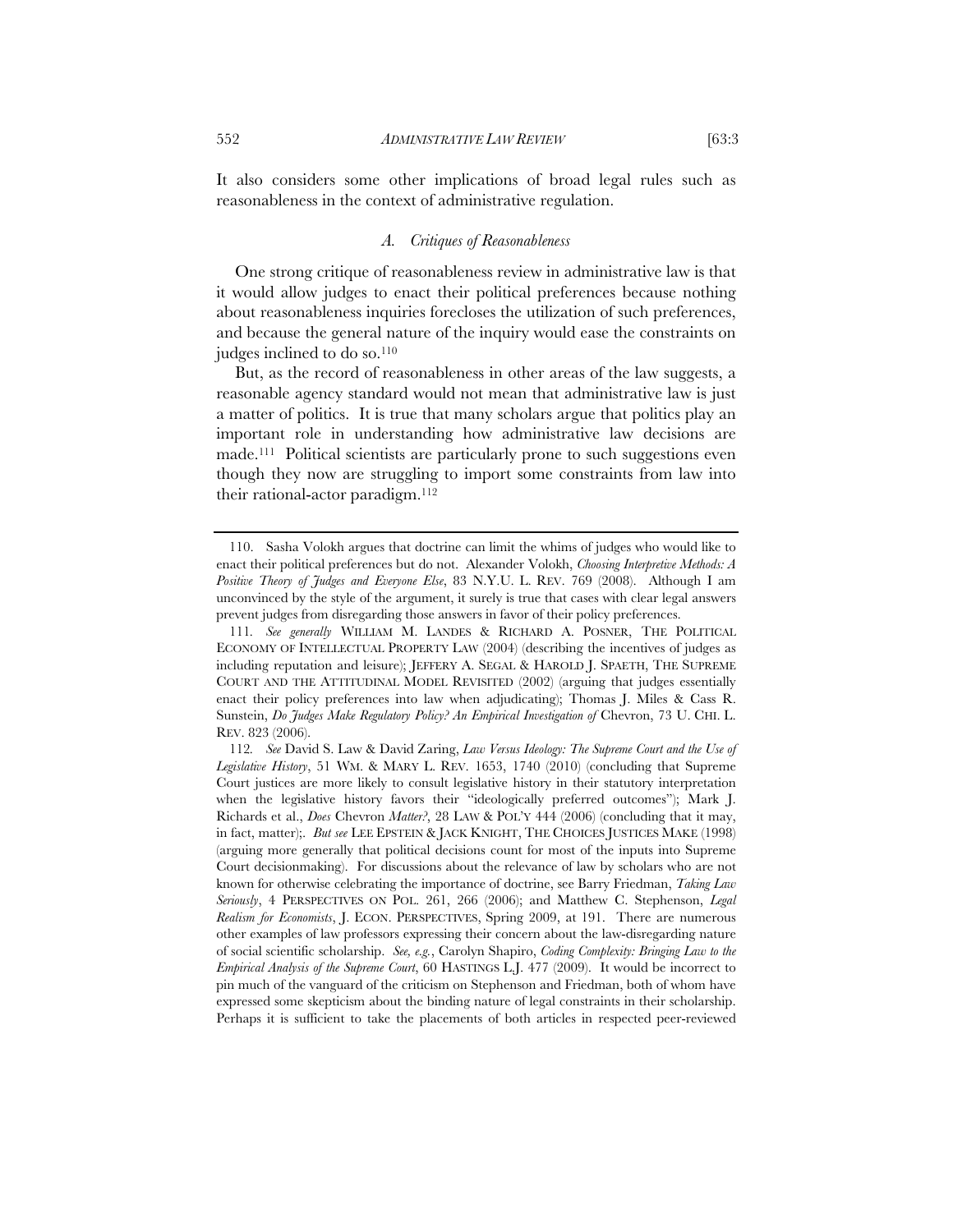Others are clear-eyed about whether judges are able to do whatever they want when they adjudicate.<sup>113</sup> But this is the case now, and reasonableness would not change anything, even as the problems of the politicization of judicial review can be overstated.

At any rate, we expect politics to play a role in some decisionmaking. Richard Pierce has observed that it would be impossible to eliminate politics from law.114 Indeed, it has been mooted that perhaps politics may even have played a role in decisions as foundational as *Marbury v. Madison*.115 It may be that the ideological element of adjudication is distinct but not dramatic, as the area for disagreement reaches relatively few cases decided within a relatively narrow band of decisions. But even defined narrowly, the importance of the political perspectives of judges can be overstated. Few cases produce dissents, meaning that the judges usually agree on the outcomes of decisions.116 Indeed, sometimes the evidence for the politicization of adjudication is sparse, as it was for substantial-evidence cases before the D.C. Circuit between 2000 and 2004, which I reviewed and failed to find an ideological basis of the voting of the judges, if ideology is measured by the party of the appointing president.<sup>117</sup>

But if we think that politicization can be an overstated threat and legal rules can do something about it (some are unsure of even that, of course), reasonableness might be the right sort of constraint, allowing a little

journals as some evidence of the social scientific disciplines to take a more nuanced view of the constraining power of law. And of course, other, well-cited scholars in the social sciences make much of the importance of capable legal institutions for economic development. *See* Rafael La Porta et al., *Legal Determinants of External Finance*, 52 J. FIN. 1131 (1997); Rafael La Porta et al., *Law and Finance*, 106 J. POL. ECON. 1113 (1998); Rafael La Porta et al., *Corporate Ownership Around the World*, 54 J. FIN. 471 (1999).

 <sup>113.</sup> My own view is that no one takes the law-is-irrelevant critique seriously. Political scientists, like all of us, reject the "law doesn't matter" hypothesis every day in real life. We all register real estate sales and enter into employment contracts without checking on the political affiliations of the judges on the courts that might hear our claims. Indeed, it might be more accurate to say that we usually, with almost all of our conduct, presume that the law matters almost all of the time.

 <sup>114.</sup> Richard J. Pierce, Jr., *The Role of Constitutional and Political Theory in Administrative Law*, 64 TEX. L. REV. 469, 471 (1985) ("[I]ncreased Presidential control of agency policy making is the only response to the problem of broad agency discretion that is consistent with constitutional and political theory."). *See generally* Jerry L. Mashaw, *The Economics of Politics and the Understanding of Public Law*, 65 CHI.-KENT L. REV. 123 (1989).

<sup>115.</sup> Marbury v. Madison, 5 U.S. (1 Cranch) 137 (1803); *see* Pierce, *supra* note 114.

 <sup>116.</sup> Subject, however, to Miles's and Sunstein's observations that divided panels tend to adopt less ideological outcomes—on a whistleblower theory, one suspects, though the mechanism of this amelioration of ideology is not very clear. Miles & Sunstein, *supra* note 111, at 852.

 <sup>117.</sup> Zaring, *supra* note 3, at 197.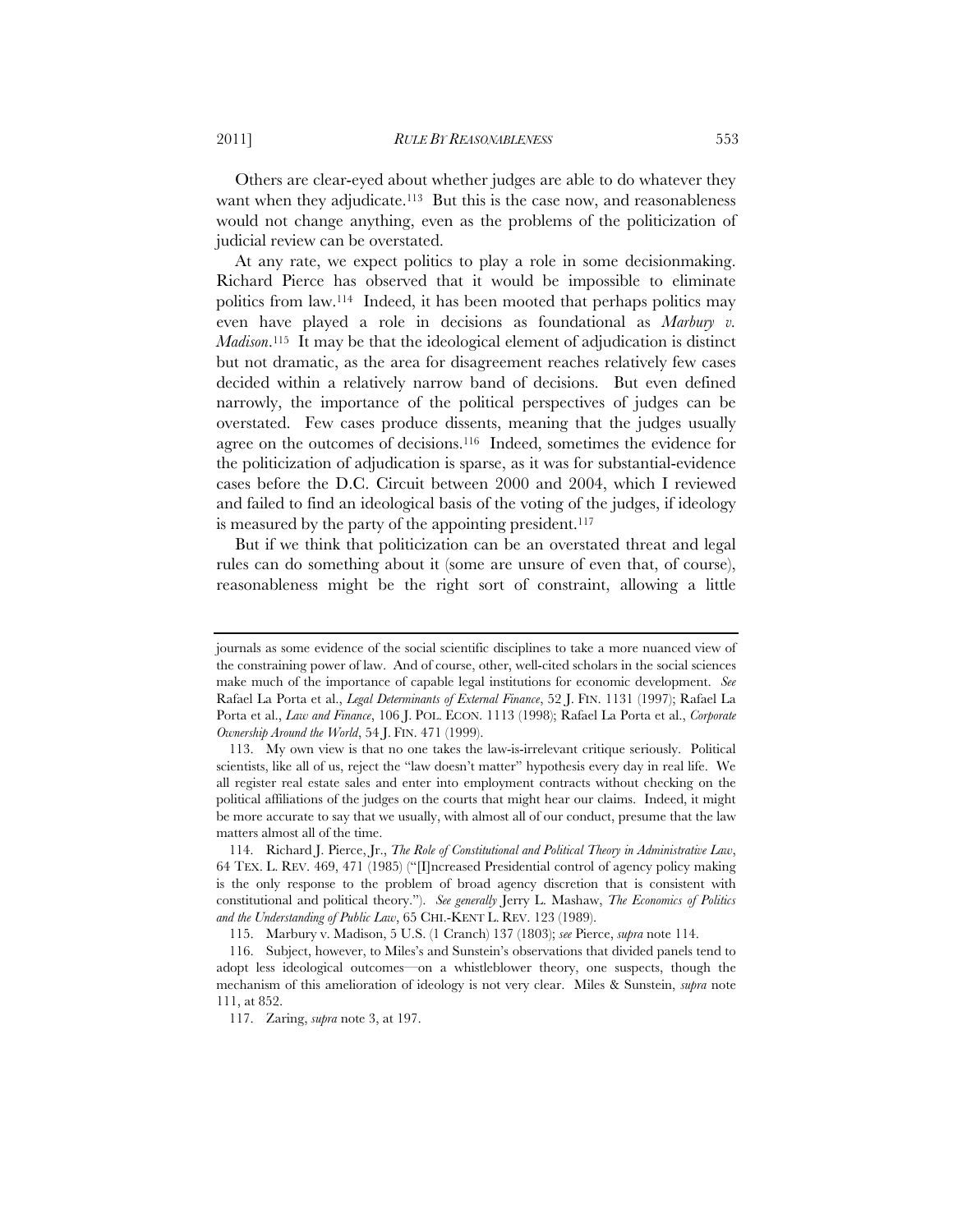political policymaking discretion but not too much. The duty of agencies to be reasonable, when compared with constitutional limitations on congressional action that are less rigorous (Congress must only have a "rational basis" to act, a term that the courts have interpreted extremely broadly), if anything, clarifies where the most political decisions are meant to be made. Congress has substantially more authority to act arbitrarily, even capriciously, through legislation, subject to the check of the ballot box. It may reverse policies without laying any groundwork for doing so or cater to interest groups, and it need not give reasons for its decisions or justify them with scrutinized findings.

Administrative law precludes agencies from doing any of these things under either current doctrine or a reasonableness inquiry. And the importance of a reasonableness, or reasonable-like, inquiry is why administrative lawyers know that they must be able to tell a good story about why the policy choice they made makes sense and does not work a forfeiture on the individuals affected by the regulatory action.

Nor would the adoption of a reasonableness standard mean that agencies would forever win 60%–70% of their cases. That is currently what the studies across various standards of review suggest, especially for the current era; courts upheld agencies at both slightly higher and slightly lower rates in some older studies.<sup>118</sup> It could be—though I think it unlikely—that the validation rates will diverge soon. But the goal of this Article has been to suggest that there is no reason to eschew reasonableness regardless of the

<sup>118</sup>*. Id*. at 169. This will not surprise those who suspect that the D.C. Circuit took a different perspective to agency action in the 1960s and 1970s than it does today. It is quite a standard view among not just political scientists, but historians. *See, e.g*., JEFFREY BRANDON MORRIS WITH CHRIS ROHMANN, CALMLY TO POISE THE SCALES OF JUSTICE: A HISTORY OF THE COURTS OF THE DISTRICT OF COLUMBIA CIRCUIT (2001). A number of judges have also suggested that the D.C. Circuit is different from other courts and has evolved over time. *See* E. BARRETT PRETTYMAN, JR. ET AL., D.C. CIRCUIT, HISTORY OF THE UNITED STATES COURT OF APPEALS FOR THE DISTRICT OF COLUMBIA CIRCUIT IN THE COUNTRY'S BICENTENNIAL YEAR (1977) (Prettyman was a lawyer and a judge on the court); Susan Low Bloch & Ruth Bader Ginsburg, *Celebrating the 200th Anniversary of the Federal Courts of the District of Columbia*, 90 GEO. L.J. 549, 605 (2002); John G. Roberts, Jr., *What Makes the D.C. Circuit Different? A Historical View*, 92 VA. L. REV. 375, 388–89 (2006) (describing the era of conflict between the 1960s and 1980s on the court). It could change in the future. Indeed, the lack of variability across affirmance rates is striking and interesting, but subject to selection bias we simply do not know if litigants bring only really strong *Chevron* cases and really weak *State Farm* cases, despite the fact that they are affirmed at the same rate, and it may be that we will never know. This is a limitation of these sorts of observational, opinion-based data, and one worth keeping in mind—I mention it here because it suggests that even now we may be, in a strength-adjusted basis, in a world where the various standards of judicial review do, in fact, have different effects.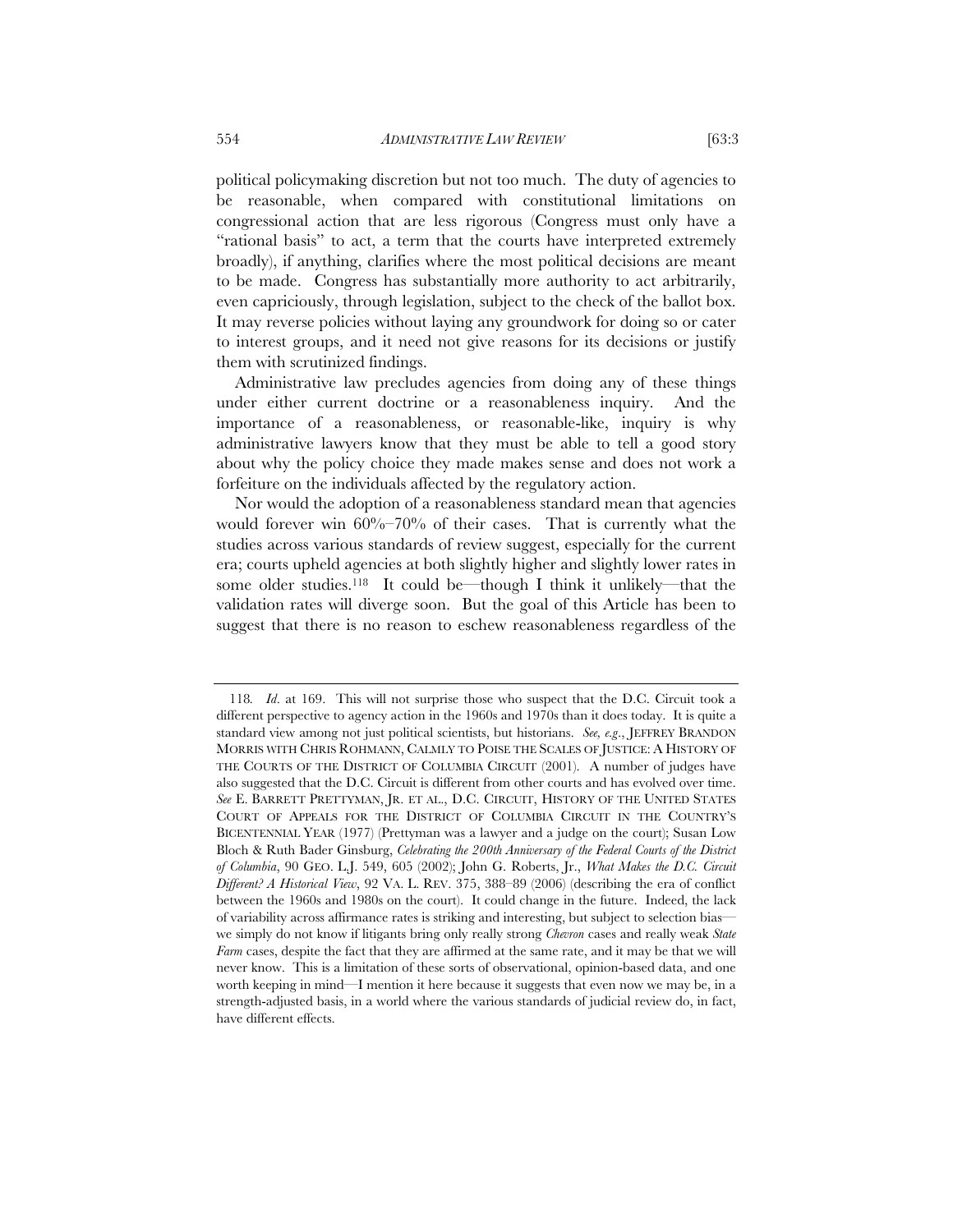uncanny convergence of agency validation rates. It has other useful characteristics and works well in other circumstances.

#### *B. Implications of Reasonableness*

Adoption of a reasonable agency standard has other advantages. Researchers could spend more time looking at the other questions that we all think affect litigation, such as the importance of the perspective of the judges on the panel, the reputation of the agency (which I have always thought might matter in cases before the D.C. Circuit), or the importance of the administrative action. Courts may, after all, take different approaches when confronted with rulemakings about global warming as opposed to adjudications about whether somebody should get a camping permit.

If reasonableness review is the right way to think about administrative review, it might make for a "flatter, simpler base" of administrative law (flatter and simpler is what tax professors and tax lawyers think might be the right way to write a tax code; they provide the trope here).119 More sorts of administrative action could be interpreted through the reasonableness lens, which is an intuitive one used by jurors and police officers, as well as by appellate judges. Perhaps such a perspective might be useful for administrative law.

Moreover, reasonableness may be upon us sooner than many doctrinalists would suspect. It is possible that *Chevron*, *State Farm*, and finally the fact-based standards of appellate review have already essentially evolved into the standard of reasonableness, similar to the way common law evolves.120 As Kathryn Watts observed, the Supreme Court cited *Chevron* once and *Skidmore* once over the Fall 2009 term, and we have already seen that direct citations to the administrative law standards are occupying a shrinking proportion of the appellate docket, even as the D.C. Circuit and Supreme Court refer to reasonableness in a higher and higher percentage of those cases.121

<sup>119</sup>*. See, e.g.*, Boris I. Bittker, *A "Comprehensive Tax Base" as a Goal of Income Tax Reform*, 80 HARV. L. REV. 925, 926–27 (1967) (supporting creating a comprehensive tax base with few exceptions in tax policy design); Daniel S. Goldberg, *To Praise the AMT or to Bury It*, 24 VA. TAX REV. 835, 847 (2005) (identifying why tax reformers might prefer "a more comprehensive tax base and one free of incentive provisions").

 <sup>120.</sup> *See* Jack Beermann, *Common Law and Statute Law in Administrative Law*, 63 ADMIN. L. REV. 1 (2011).

 <sup>121.</sup> Watts, *supra* note 31, at 1–2.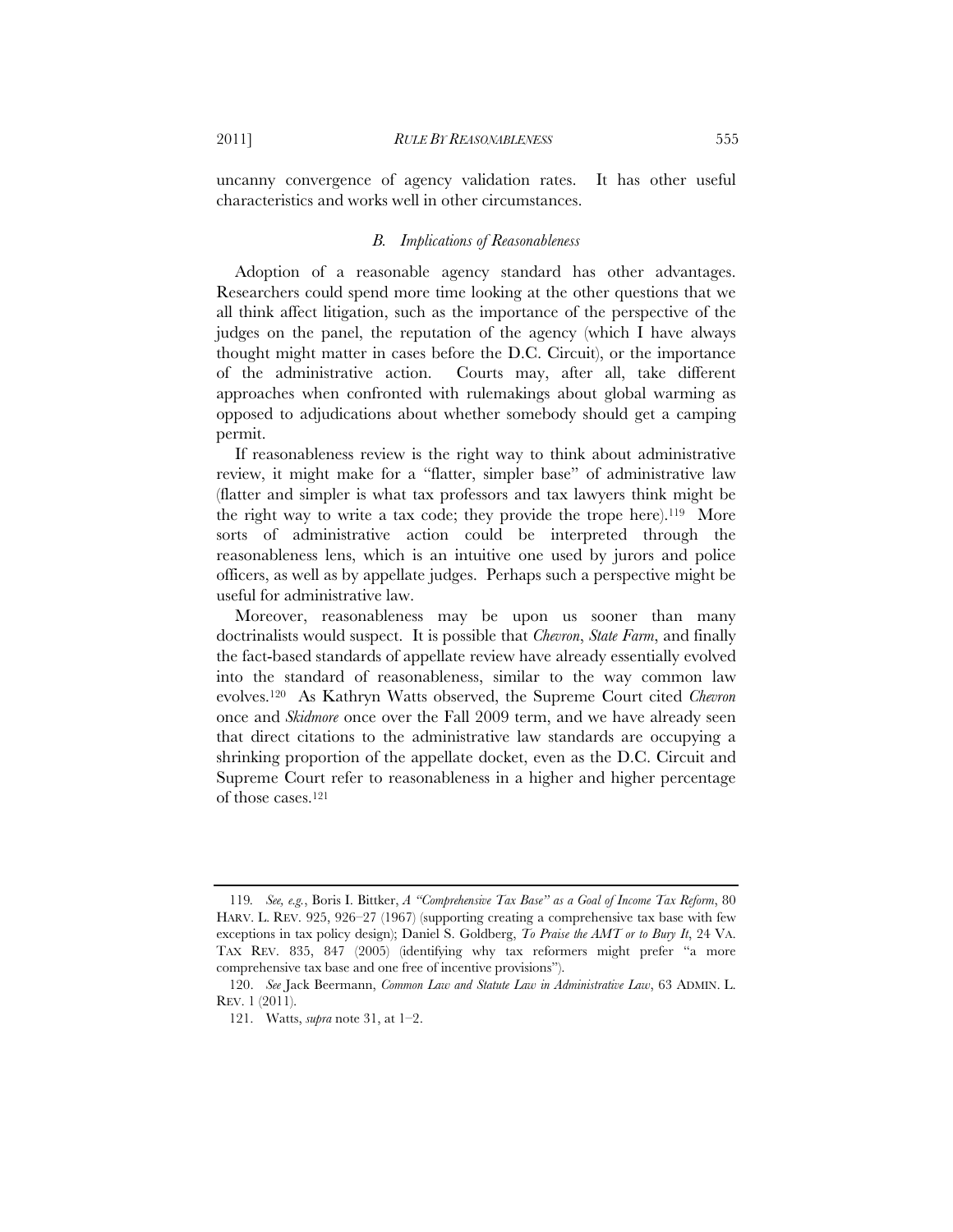Would that be a good thing? There is a worthy story to tell about the valuable features of the current standards of review. They have been designed to teach the appellate courts humility.

They also represent a tick-the-box approach to adjudication that is a plausible approach to the design of judicial review, even if it appears to fail in practice. The first step of the *Chevron* case, for example, forces courts to engage in a statutory interpretation exercise that Justice Scalia has championed as a way to tether them to the rule of law.122 There is little doubt that courts engage in more careful statutory interpretation now than they may have in the years before Scalia made his way onto the Supreme Court.123 Moreover, as Richard Pierce observes, what we want courts to do when reviewing agency action is to be sure that they have paid attention to the statute, that their policy decision is not unreasonable, and that they have explained what they did and how they got from the statute to the policy.124 Each of these factors would seem to be encouraged by the current standard of review regime, and although nothing about a reasonableness inquiry would preclude these factors, stating them gives courts more guidance about what they should exactly do.

In this sense, standards of review might serve as a cueing function for judges.125 At their best, they offer a checklist of things the judges are supposed to ask agencies to do. A checklist, or decision-tree approach indeed even one much more elaborate than the approach required by *Chevron*, *State Farm*, and their ilk today—might help judges make sense of the complicated real world of administrative action, which turns science and social science into policy and which in turn is executed by regulation. Checklist review or decision-tree review could ease the job of courts as they go down the path of trying to discern what exactly a judge did and why.

Though checklists and decision trees are appealing in theory, it is an open question as to whether the standards of review in practice really guarantee this kind of inquiry. The number of steps they push the agency

<sup>122</sup>*. See, e.g.*, Antonin Scalia, *Common-Law Courts in a Civil-Law System: The Role of the United States Federal Courts in Interpreting the Constitution and Laws*, *in* ANTONIN SCALIA, A MATTER OF INTERPRETATION: FEDERAL COURTS AND THE LAW 3 (Amy Gutmann ed., 1997).

 <sup>123.</sup> For one empirical study reviewing how much Justice Scalia's ascension to the court changed jurisprudence with regard to the use of legislative history in statutory interpretation, see Law & Zaring, *supra* note 112.

<sup>124</sup>*. See* Richard J. Pierce, Jr., *Making Sense of Procedural Injury*, 62 ADMIN. L. REV. 1 (2010).

<sup>125</sup>*. Cf.* Robert B. Ahdieh, *Law's Signal: A Cueing Theory of Law in Market Transition*, 77 S. CAL. L. REV. 215, 255 (2004) ("[R]egulatory cues do not rely on the application or threat of public sanction."); Richard H. McAdams, *A Focal Point Theory of Expressive Law*, 86 VA. L. REV. 1649, 1651 (2000) (arguing that law's expressive function can serve as a "focal point" around which private actors can coordinate their behavior).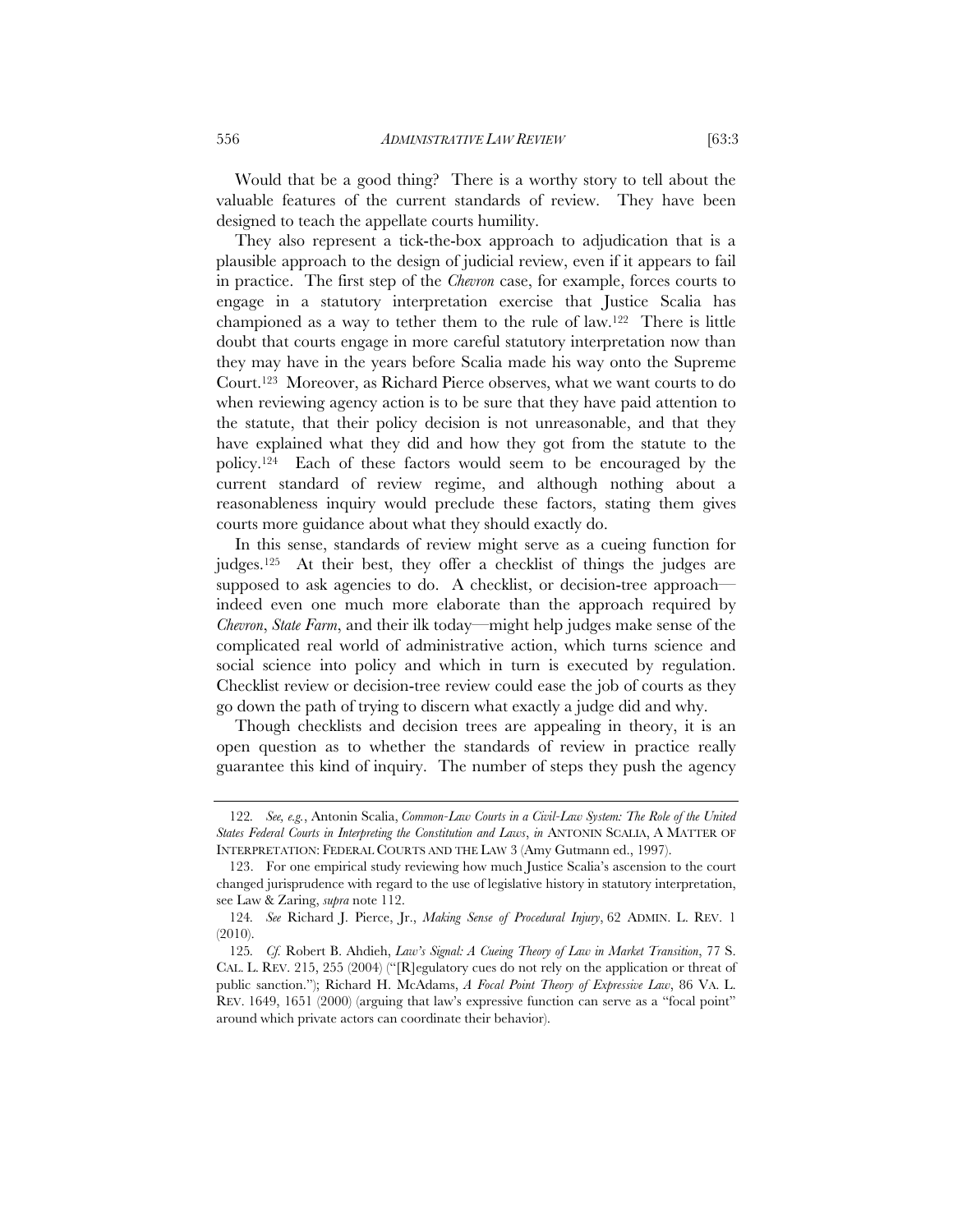to do are three or so, even under Pierce's paradigm, and two of those steps are usually conflated into one—the hard look requirements that the courts simply read into the arbitrariness provisions of *State Farm*.126 Indeed, a body of precedent more attuned to the facts and circumstances of particular cases might help courts through the specifics of administrative law more than would the current complex web of doctrine.

All of this permits an inquiry into what the standards of review are supposed to do. And so there are some final implications to reasonableness worth considering.

Presumably, standards of review offer guidance to agencies as to what is appropriate administrative procedure and offer guidance to courts as to how to assess agency action in delineating the vision and decisionmaking between courts and agencies. *Chevron* also sets the terms of the separation of powers framework. It has been dubbed the anti-*Marbury v. Madison*, which is the case that instructed the Executive Branch that "[i]t is emphatically the province and duty of the judicial department to say what the law is."127 Deferential standards of review like *Chevron*, however, permit the agencies within the Executive Branch to draw definitive conclusions about what the law is on their own and with the acquiescence of the judiciary, or so some have argued.128 *Chevron*, in theory, reworks the separation of power angle between courts and agencies into one between courts and Congress itself.129

 <sup>126.</sup> Because courts have given context to whatever it is that *arbitrary and capricious* means by devising their own common-law style standards, I think it is unimportant to limit what they do even though the reasonableness inquiry does not appear in the statutory text while other terms do.

<sup>127.</sup> Marbury v. Madison, 5 U.S. (1 Cranch) 137, 177 (1803).

 <sup>128.</sup> Cass R. Sunstein, *Beyond* Marbury*: The Executive's Power to Say What the Law Is*, 115 YALE L.J. 2580, 2589 (2006) ("We can now see that *Chevron* is properly understood as a kind of counter-*Marbury* for the administrative state."); Cass R. Sunstein, *Chevron Step Zero*, 92 VA. L. REV. 187, 188–89 (2006) ("*Chevron* was quickly taken to establish a new approach to judicial review of agency interpretations of law, going so far as to create a kind of counter-*Marbury* for the administrative state. *Chevron* seemed to declare that in the face of ambiguity, it is emphatically the province and duty of the *administrative* department to say what the law is." (footnote omitted)); Henry P. Monaghan, Marbury *and the Administrative State*, 83 COLUM. L. REV. 1, 2 (1983) (arguing that deference would not be an unconstitutional transfer of the Judiciary's duty "to say what the law is," but a recognition that Congress often implicitly delegates lawmaking authority to administrative agencies); Jonathan T. Molot, *Reexamining*  Marbury *in the Administrative State: A Structural and Institutional Defense of Judicial Power over Statutory Interpretation*, 96 NW. U. L. REV. 1239 (2002) (discussing the views of Monaghan and Sunstein).

<sup>129.</sup> Kenneth Bamberger and Peter Strauss have made some arguments along these lines. They argue that the *Chevron* test "separates questions of statutory implementation assigned to independent judicial judgment (Step One) from questions regarding which the courts' role is limited to oversight of agency decisionmaking (Step Two)." Kenneth A. Bamberger & Peter L. Strauss, Chevron*'s Two Steps*, 95 VA. L. REV. 611, 611 (2009).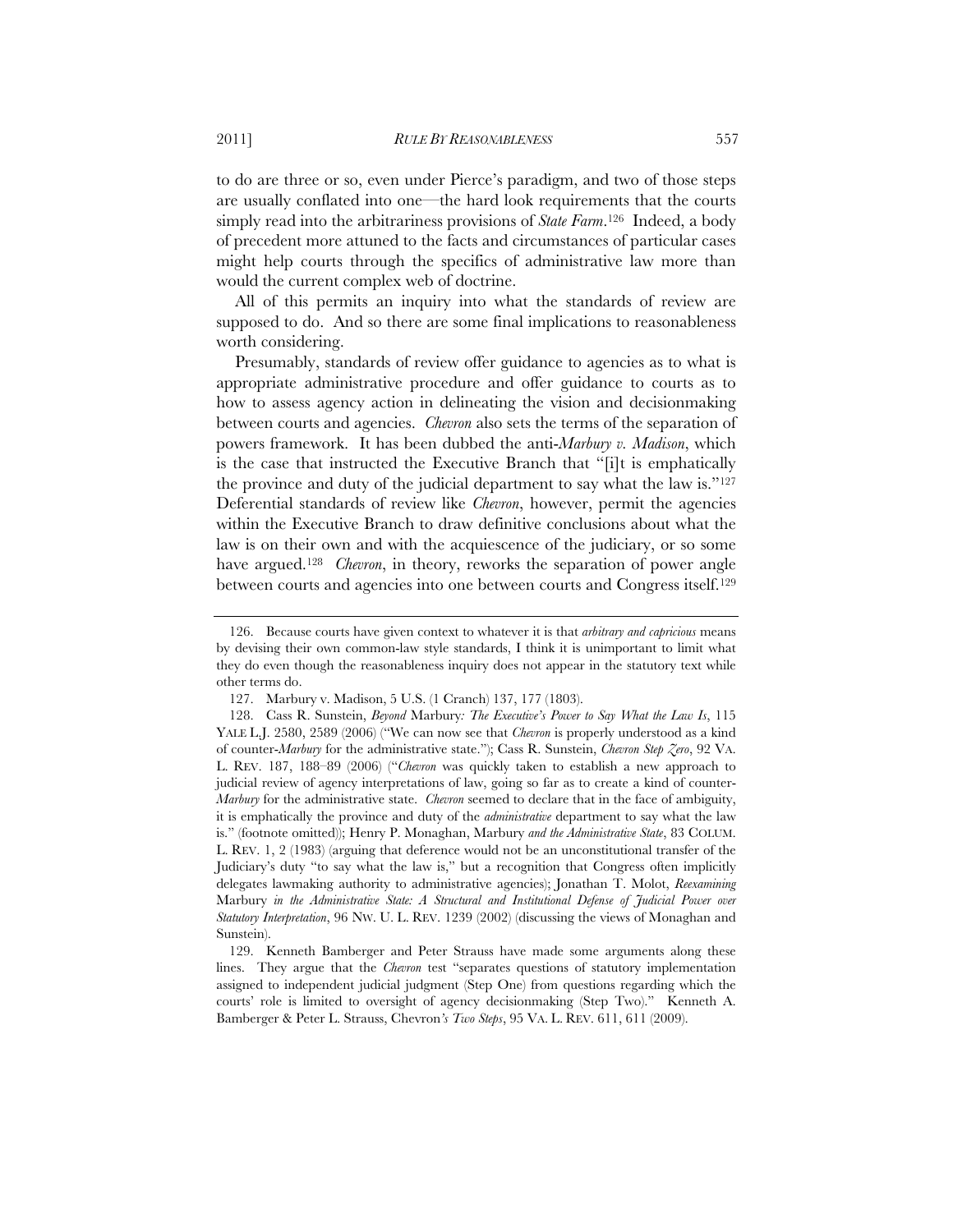However, if the separation of powers worked by *Chevron* is important, it is not clear as an empirical matter that a reasonableness standard would do anything differently. Moreover, reasonableness review is a sort of deference that gets courts out of the business of flyspecking agency action or substituting their own judgment for that of the agency.

A reasonableness standard, however, does not preclude deference to Congress's wishes. It might, in fact, make courts more sensitive to those wishes by making room for larger considerations than the purely legal ones of the statutory interpretation encompassed by *Chevron* step one and the zone of reasonable statutory interpretations included in step two.130 Moreover, agencies remain subject to congressional control though a number of other means—through regular oversight, control of funding, and all of the other indicia on which positive political theorists focus when they address the questions of how congressional control of agency action is expressed.

Others have hoped that *Chevron* will resolve agency ossification, the prospect that overly aggressive judicial review prevents agencies from meeting their regulatory obligations.131 But no one thinks that after the promulgation of *Chevron* the length and complexity of rulemakings has declined.132 They have increased instead. Lengthier *Federal Registers*, of course, do not prove that the administrative state has become ossified by process—the jury is out on just how ossified the administrative state has become.133 But it is fair to say that many of the standards of measuring ossification have not suggested that our current standards of review serve any purpose in reducing the procedural hoop jumping that marks those agencies subject to appellate review for their policymaking efforts.

 <sup>130.</sup> Of course, this all assumes that courts do, in fact, treat *Chevron* as a heuristic that encourages fidelity to Congress's language. Based on the relatively stable validation rates of agency action, *Chevron* or no, its reference to the statue may not be so important after all.

 <sup>131.</sup> The canonical article in this area is Thomas O. McGarity, *Some Thoughts on "Deossifying" the Rulemaking Process*, 41 DUKE L.J. 1385, 1453 (1992) (concluding that in complex scientific cases, courts apply a pass/fail standard to grade the agency).

 <sup>132.</sup> As Elizabeth Foote has said, "by turning nearly every challenge on judicial review into a question of law as a matter of 'statutory interpretation,' the Supreme Court's *Chevron* doctrines likely generate more, not less, judge-made ossification of statutes than the [Administrative Procedures Act] regime that they displaced." Elizabeth V. Foote, *Statutory Interpretation or Public Administration: How* Chevron *Misconceives the Function of Agencies and Why It Matters*, 59 ADMIN. L. REV. 673, 677 (2007).

<sup>133</sup>*. See generally* Jason Webb Yackee & Susan Webb Yackee, *Administrative Procedures and Bureaucratic Performance: Is Federal Rule-making "Ossified"?*, 20 J. PUB. ADMIN. RES. & THEORY 261 (2010) (utilizing data that covers all active federal rule-writing agencies from 1983 to 2006 and concluding that the results "largely disconfirm the ossification thesis").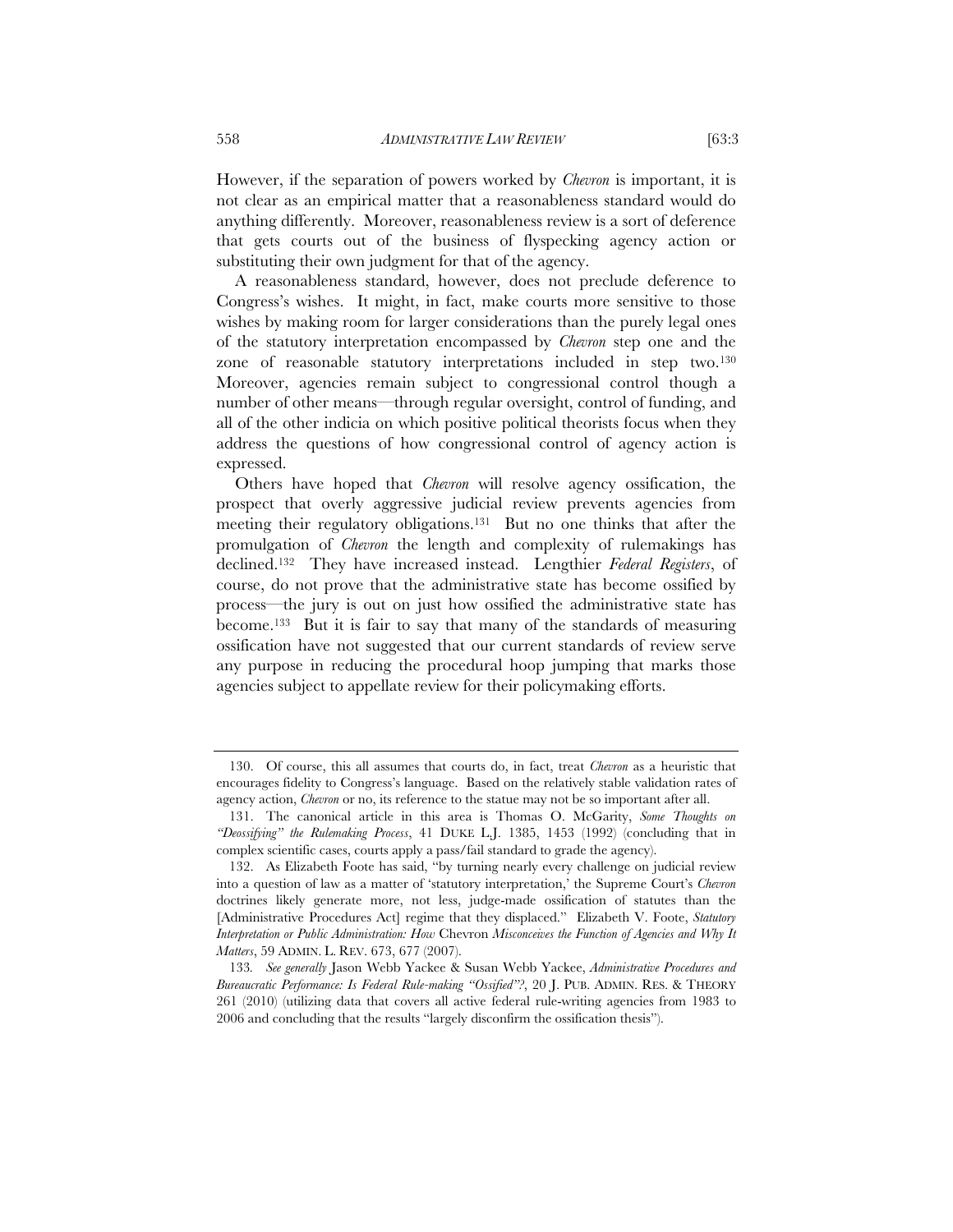Finally, the standards of review should be performing some duty to the public. They should be clarifying what agencies can do and what courts can do. It is not clear that this duty to the public is being met, as *Chevron* turns into an increasingly confusing part of an increasingly elaborate and confusing series of standards of review. It seems clear that the laity is less likely to be able to interpret and parse current doctrine than it would if the courts relied on the reasonableness standard.

In this sense, the normative case for reasonableness lies in an intuition that administrative law should not be the province of obscure doctrinal geniuses. It is too important to calcify into obscurity with an impossible set of standards of review, and it is no place for smart judges to draw obscure curtains across the important watchdog role they play for Congress and the public. Administrative law is too important to be incapable of interpretation. Understanding that it really amounts to a fact-specific and context-sensitive reasonableness inquiry avoids this sort of obfuscation of a critical function in a bureaucratic state that still is committed to maintaining the separation of powers announced in the Constitution.

#### *C. Getting There*

Administrative law, with its broad and rarely amended procedural statutes and its commitment to limited judicial review, is the sort of doctrine particularly amenable to a rule of reason. And, as I have suggested both here and elsewhere, it appears that the courts may be moving toward a rule of reason.

How, though, might they get there, given the complex web of rules that have grown to require a variety of other steps? My own view is that amendment of the APA will not be required, and that the facts on the ground—the increasing embrace of reasonableness among practitioners and adjudicators of administrative action—will do what Congress need not, and what, I suspect, the Supreme Court will ultimately endorse. The rule of reason will become the rule of administrative law not by a Supreme Court decision overruling *Chevron*, *Skidmore*, and their ilk. The sea change of reasonableness—if it even is, in fact, a sea change—is the kind of amendment to the standards of review that will echo the common law standard that it represents. Change will happen slowly, and it will percolate up from appellate courts to the Supreme Court. If administrative law looks a lot like common law—and many scholars have argued that it does—then we can expect that the reforms urged in this Article will be embraced slowly, perhaps even imperceptibly, but inevitably and intelligently. While this Article is prescriptive and normative—I think that reasonableness is the right way to evaluate agency action, as well as the approach that the courts,